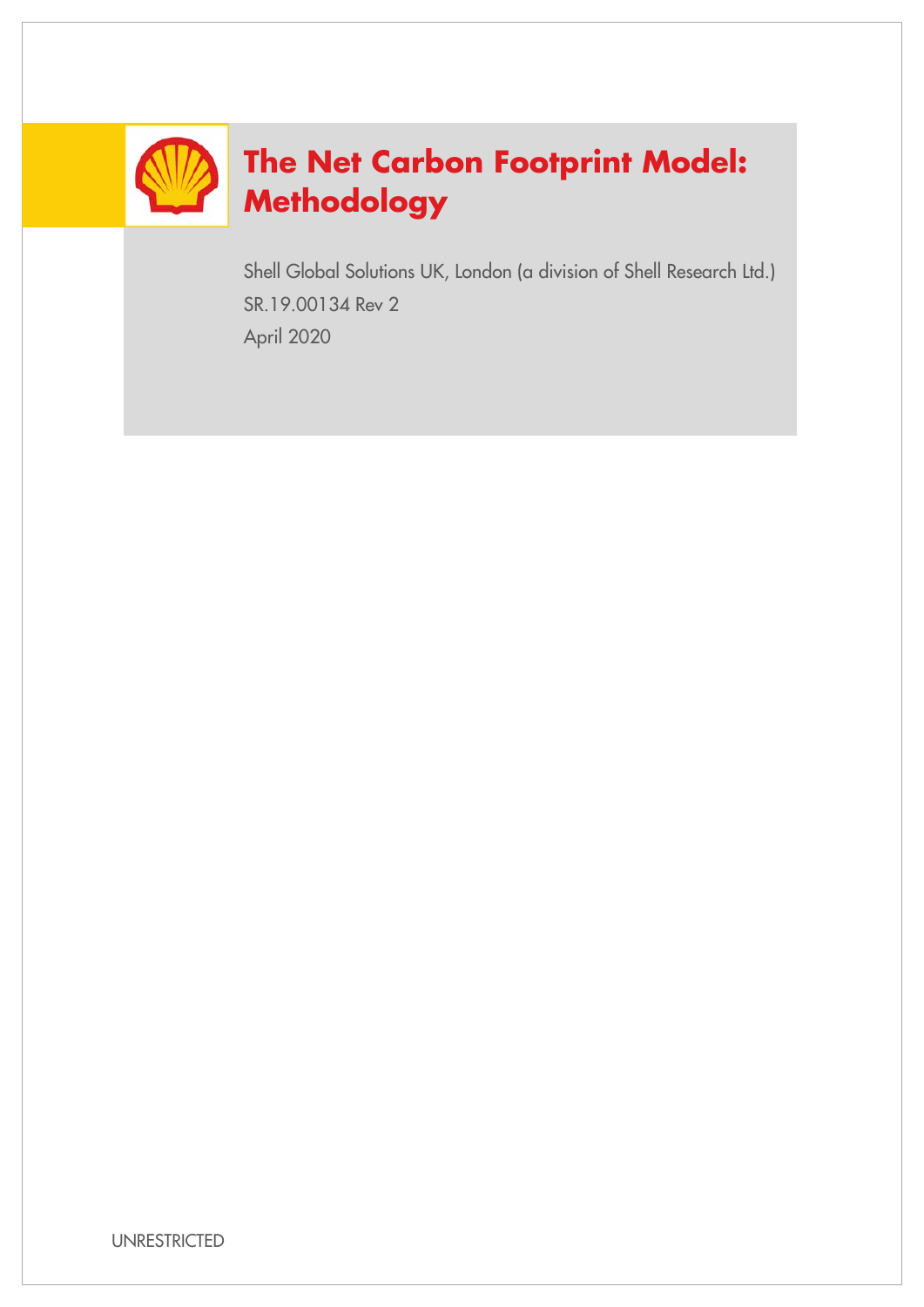# **The Net Carbon Footprint Model: Methodology**

F.K. Adom (GSUSI-PTS/GX)

© Copyright vested in Royal Dutch/Shell Group of Companies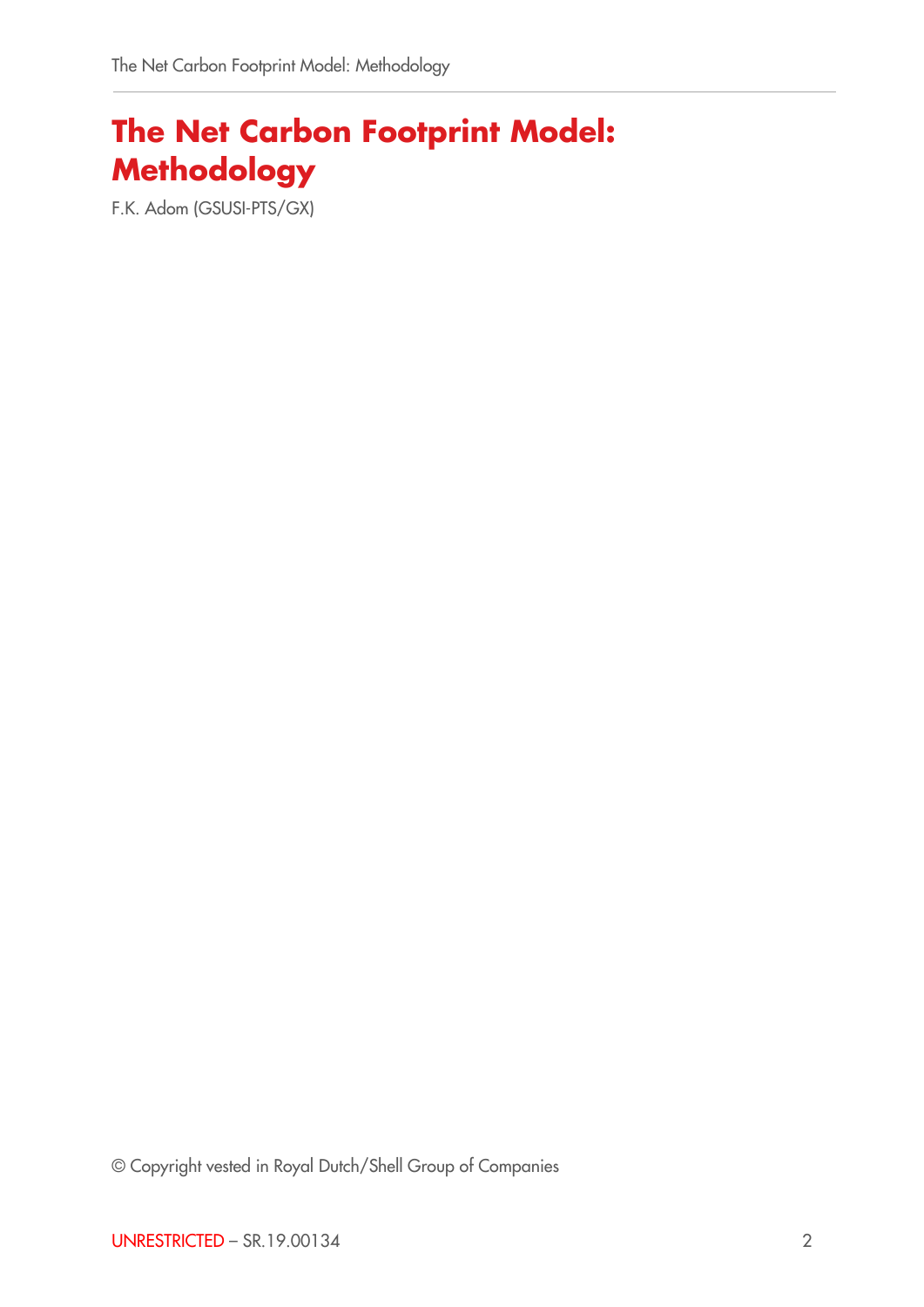# <span id="page-2-0"></span>**Document history**

| Date             | <b>Issue</b>   | <b>Reason for Change</b>                                | Author                                                     | Approved by/Content owner |
|------------------|----------------|---------------------------------------------------------|------------------------------------------------------------|---------------------------|
| January<br>2019  | $\Omega$       | Original                                                | L. Wang<br>(GSUK-PTS/GX)<br>T. Stephenson<br>(GSUK-PTS/GX) | A. Cantlay (GSUK-PTS/GX)  |
|                  |                |                                                         | R.A. Quiceno<br>(GSNL-PTS/GS)                              |                           |
| February<br>2020 |                | Updated for<br>external<br>publication.                 | T. Stephenson<br>(GSUK-PTS/GX)                             | A. Cantlay (GSUK-PTS/GX)  |
| April<br>2020    | $\overline{2}$ | Updated description<br>of Solar and Wind<br>methodology | F. Adom<br>(GSUSI-<br>PTS/GX)                              | A. Cantlay (GSUK-PTS/GX)  |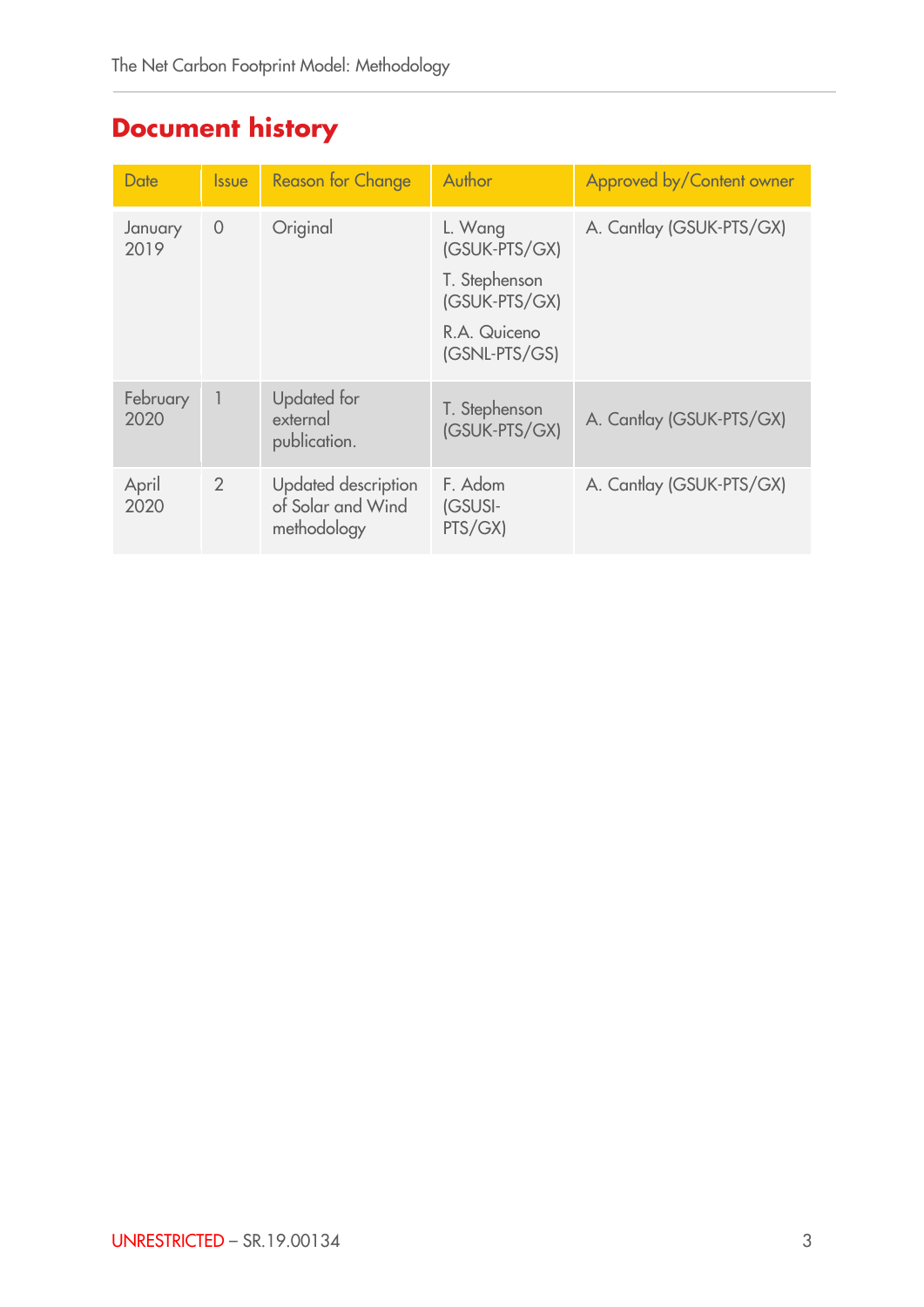## <span id="page-3-1"></span>**Executive summary**

In November 2017 Shell announced its ambition to reduce the Net Carbon Footprint of its portfolio of energy products with the aim of being in step with society by 2050, and with an interim ambition of a reduction of around 20% by 2035<sup>[1](#page-3-0)</sup>. Shell's portfolio of energy products comprises liquid fuels (including GTL and biofuels) for transport, pipeline gas and LNG for power and transport, and electricity from conventional and renewable sources (i.e. solar and wind).

As a result, it has become necessary to develop a methodology for the quantification and tracking of the Greenhouse Gas (GHG) emissions from the entire life cycle of these products taking into account not only products produced by Shell, but also all products ultimately sold by Shell, including those sourced from  $3<sup>rd</sup>$  parties. This report sets out that methodology, its boundary, scope and assumptions.

The methodology has been implemented within a model which calculates the Net Carbon Footprint of the portfolio of energy products sold by Shell on the basis of  $gCO<sub>2</sub>e$  per MegaJoule (MJ) of energy delivered to, and consumed by, the end-user. The model is structured around the principal supply chains within the portfolio of energy products; more specifically the following supply chains and steps in the product lifecycle are included:

- Liquid fuels: (i) crude oil production, (ii) transportation of crude oil (pipeline/shipping), (iii) refining, (iv) distribution of oil products, and (v) end-use of oil products in the transport sector.
- Pipeline gas: (i) gas production, (ii) transportation of gas via pipeline, and (iii) end-use of gas in power generation.
- LNG: (i) gas production, (ii) transportation of gas via pipeline, (iii) liquefaction, (iv) shipping of LNG products, (v) regasification of LNG in recipient terminals, (vi) local distribution of gas, and (vii) end-use of gas in electricity/heat generation.
- GTL: (i) gas production, (ii) transportation of gas via pipeline, (iii) gas-to-liquid processing, (iv) shipping of GTL products, (v) local distribution of GTL fuel products, (vi) end-use of fuel products in the transport sector.
- Biofuels: (i) production, (ii) transportation (domestic/shipping), (iii) distribution and (iv) end-use in the transport sector.
- Electricity from solar, wind, and other fossil and renewable sources, expressed as fossil energy equivalent.
- $CO<sub>2</sub>$  reductions: the model also assesses the impact of  $CO<sub>2</sub>$  reductions from carbon capture and storage (CCS) projects and nature-based solutions (NBS).

Non-energy products such as chemicals, lubricants and bitumen are outside the scope of the NCF because the end-use of these products is generally not to be consumed as fuel.

<span id="page-3-0"></span><sup>&</sup>lt;sup>1</sup> For further details of Shell's NCF Ambition see: [https://www.shell.com/energy-and-innovation/the](https://www.shell.com/energy-and-innovation/the-energy-future/what-is-shells-net-carbon-footprint-ambition/faq.html)[energy-future/what-is-shells-net-carbon-footprint-ambition/faq.html](https://www.shell.com/energy-and-innovation/the-energy-future/what-is-shells-net-carbon-footprint-ambition/faq.html)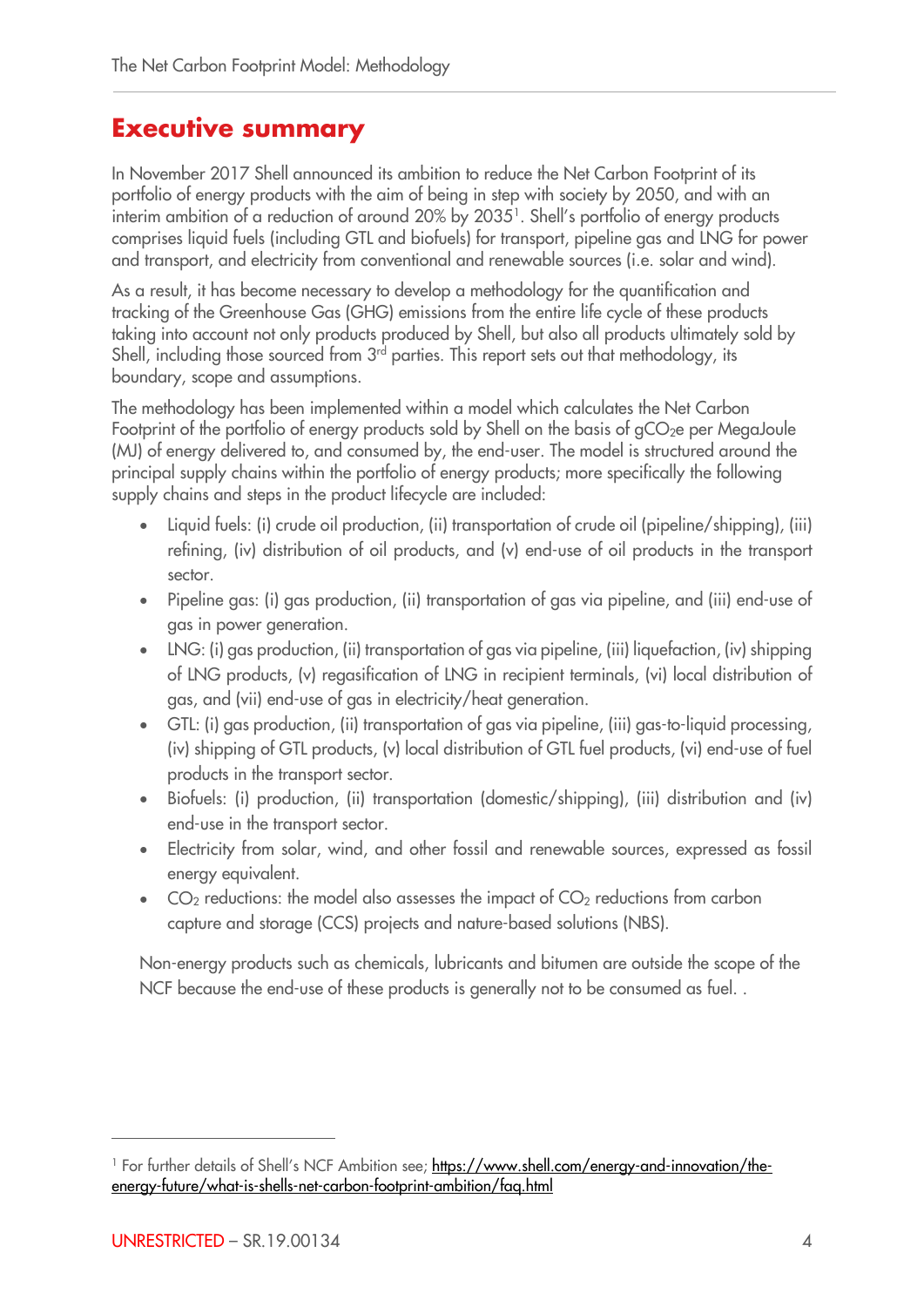The Net Carbon Footprint Model: Methodology



Figure 1 - Supply chains included in Shell's NCF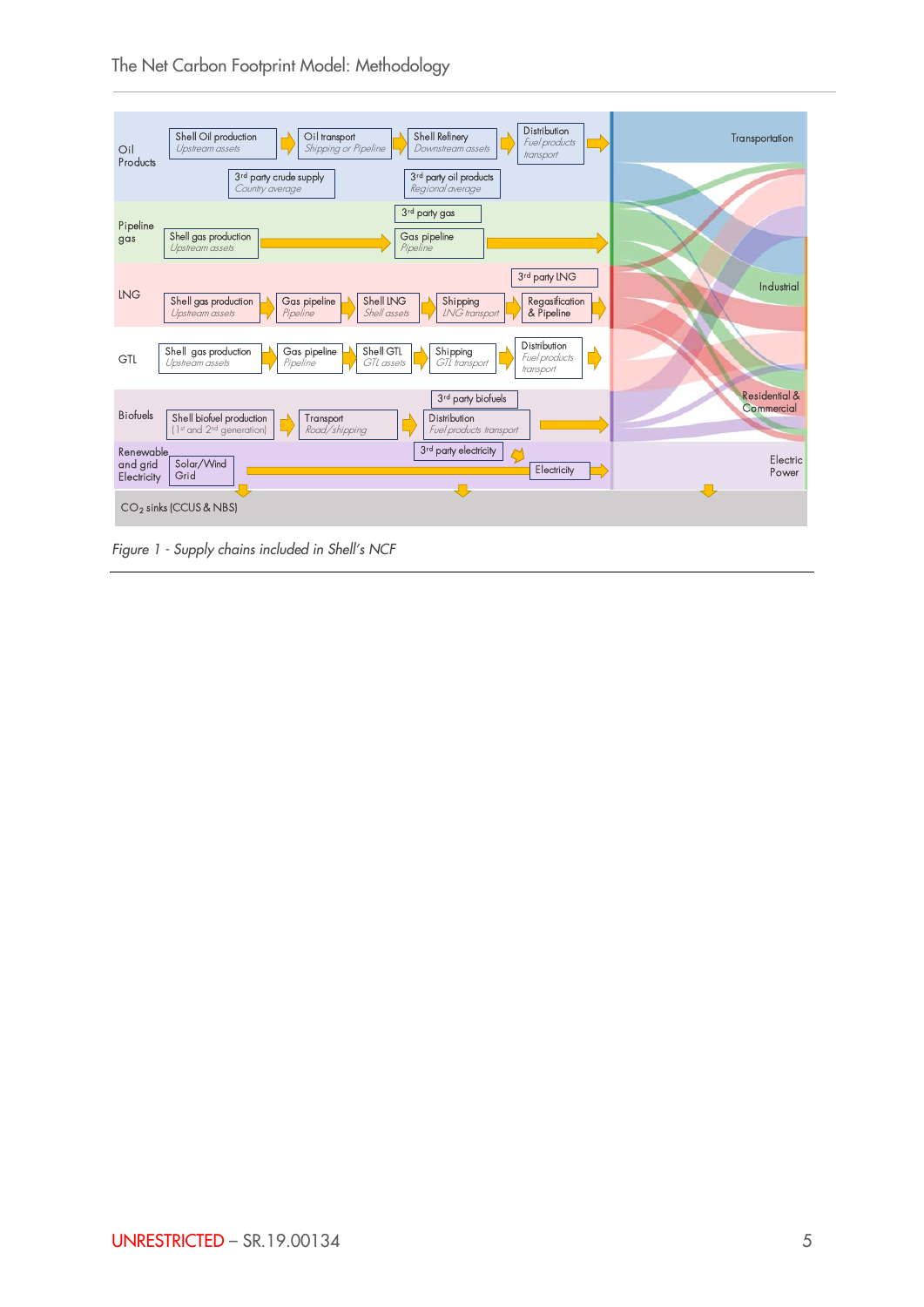## **Contents**

| 1. |                 |                                                                            |  |
|----|-----------------|----------------------------------------------------------------------------|--|
|    |                 |                                                                            |  |
|    |                 |                                                                            |  |
|    | 1.3.            |                                                                            |  |
|    | 1.4.            |                                                                            |  |
|    | 1.5.            |                                                                            |  |
|    | 1.6.            | Assurance of the Net Carbon Footprint model and results  13                |  |
|    | 1.7.            |                                                                            |  |
|    |                 |                                                                            |  |
| 2. |                 |                                                                            |  |
|    | 2.1.            |                                                                            |  |
|    | 2.2.            |                                                                            |  |
|    | 2.3.            |                                                                            |  |
|    | 2.3.1.          |                                                                            |  |
|    | 2.3.2.          |                                                                            |  |
|    | 2.4.            |                                                                            |  |
|    | 2.4.1.          |                                                                            |  |
|    | 2.4.2.          |                                                                            |  |
|    | 2.4.3.          |                                                                            |  |
|    | 2.4.4.          |                                                                            |  |
| 3. |                 |                                                                            |  |
|    | 3.1.            |                                                                            |  |
|    | 3.2.            |                                                                            |  |
|    | 3.3.            |                                                                            |  |
|    | 3.3.1.<br>power | Gas Balance - allocation of gas production to pipeline, LNG, GTL and<br>27 |  |
|    | 3.3.2.          |                                                                            |  |
|    | 3.3.3.          |                                                                            |  |
|    |                 |                                                                            |  |
|    | 3.4.            | Implementation of the calculation methodology for the gas portfolio 30     |  |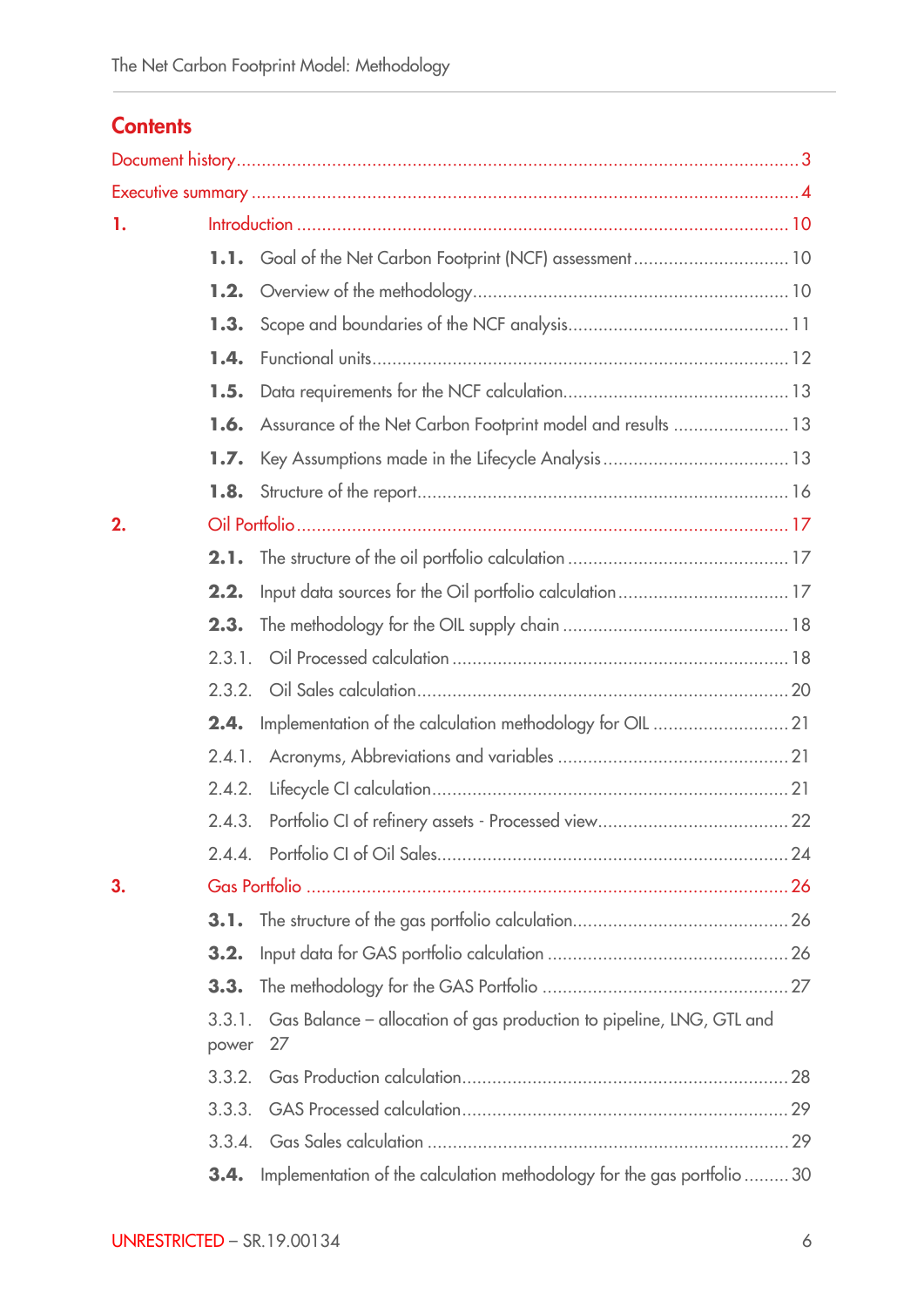|    | 3.4.1.                                                                        |  |
|----|-------------------------------------------------------------------------------|--|
|    | 3.4.2.                                                                        |  |
|    | 3.4.3.                                                                        |  |
|    | 3.4.4.                                                                        |  |
|    |                                                                               |  |
| 4. |                                                                               |  |
|    |                                                                               |  |
|    | 4.2.                                                                          |  |
|    | 4.3.                                                                          |  |
|    | 4.3.1.                                                                        |  |
|    | 4.3.2.                                                                        |  |
|    | Implementation of the calculation methodology for the LNG portfolio35<br>4.4. |  |
|    | 4.4.1.                                                                        |  |
|    | 4.4.2.                                                                        |  |
|    | 4.4.3.                                                                        |  |
|    |                                                                               |  |
| 5. |                                                                               |  |
|    |                                                                               |  |
|    | 5.2.                                                                          |  |
|    | 5.3.                                                                          |  |
|    |                                                                               |  |
|    |                                                                               |  |
|    | Implementation of the calculation methodology for the GTL Portfolio41<br>5.4. |  |
|    | 5.4.1.                                                                        |  |
|    | 5.4.2.                                                                        |  |
|    |                                                                               |  |
| 6. |                                                                               |  |
|    | 6.1.                                                                          |  |
|    | 6.2.                                                                          |  |
|    | 6.3.                                                                          |  |
|    | 6.3.1.                                                                        |  |
|    | 6.3.2.                                                                        |  |
|    | 6.3.3.                                                                        |  |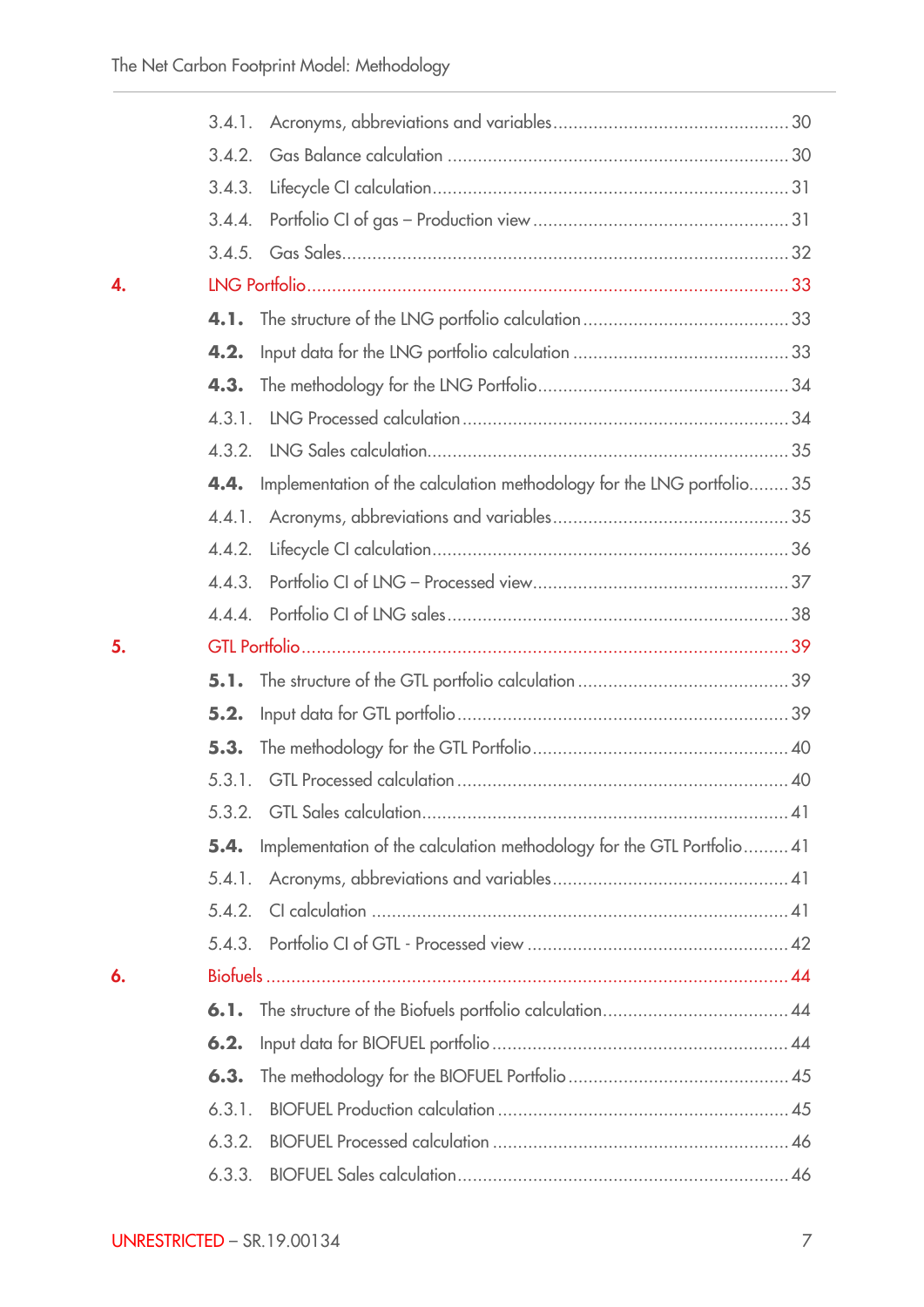|     |         | 6.4. Implementation of the calculation methodology for the Biofuels portfolio  46 |
|-----|---------|-----------------------------------------------------------------------------------|
|     | 6.4.1.  |                                                                                   |
|     |         |                                                                                   |
| 7.  |         |                                                                                   |
|     |         |                                                                                   |
|     | 7.2.    | Structure of the SOLAR and WIND portfolio calculation  48                         |
|     | 7.3.    |                                                                                   |
|     | 7.4.    | The methodology for the SOLAR and WIND Portfolio  49                              |
|     | 7.4.1.  |                                                                                   |
|     | 7.4.2.  |                                                                                   |
|     |         |                                                                                   |
| 8.  |         |                                                                                   |
|     |         |                                                                                   |
|     | 8.2.    |                                                                                   |
|     | 8.3.    |                                                                                   |
|     | 8.3.1.  |                                                                                   |
|     | 8.3.2.  |                                                                                   |
|     | 8.4.    | Implementation of the calculation methodology for the ELEC portfolio52            |
|     | 8.4.1.  |                                                                                   |
|     | 8.4.2.  |                                                                                   |
|     | 8.4.3.  |                                                                                   |
|     |         |                                                                                   |
| 9.  |         |                                                                                   |
|     | 9.1.    |                                                                                   |
|     | 9.2.    | Implementation of the methodology for the Portfolio NCF 54                        |
|     | 9.2.1.  |                                                                                   |
|     |         |                                                                                   |
| 10. |         |                                                                                   |
|     | 10.1.   |                                                                                   |
|     | 10.2.   | Implementation of the calculation methodology for the CO <sub>2</sub> sinks55     |
|     | 10.2.1. |                                                                                   |
|     |         |                                                                                   |
|     |         |                                                                                   |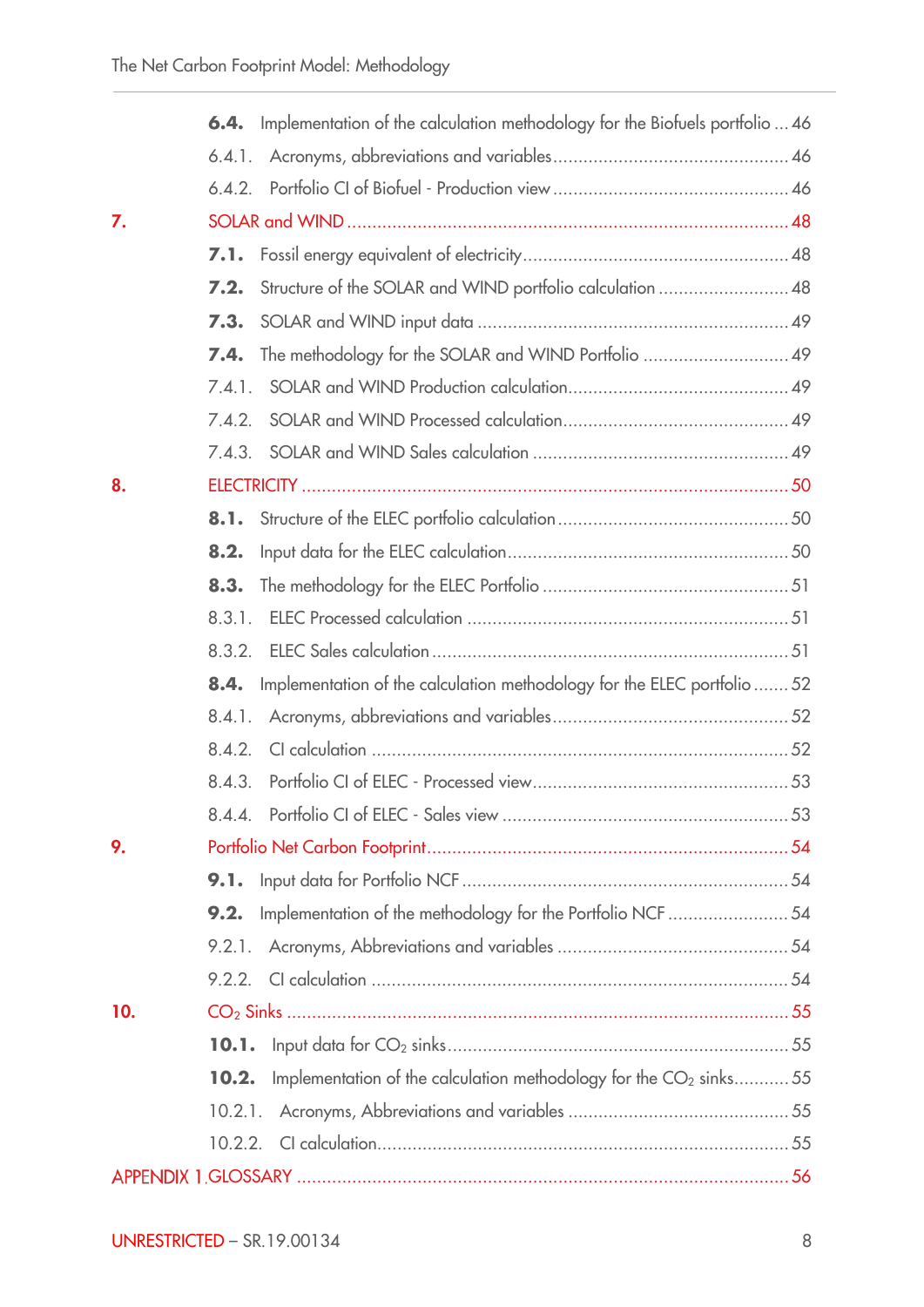| References 62 |  |  |
|---------------|--|--|
|               |  |  |
|               |  |  |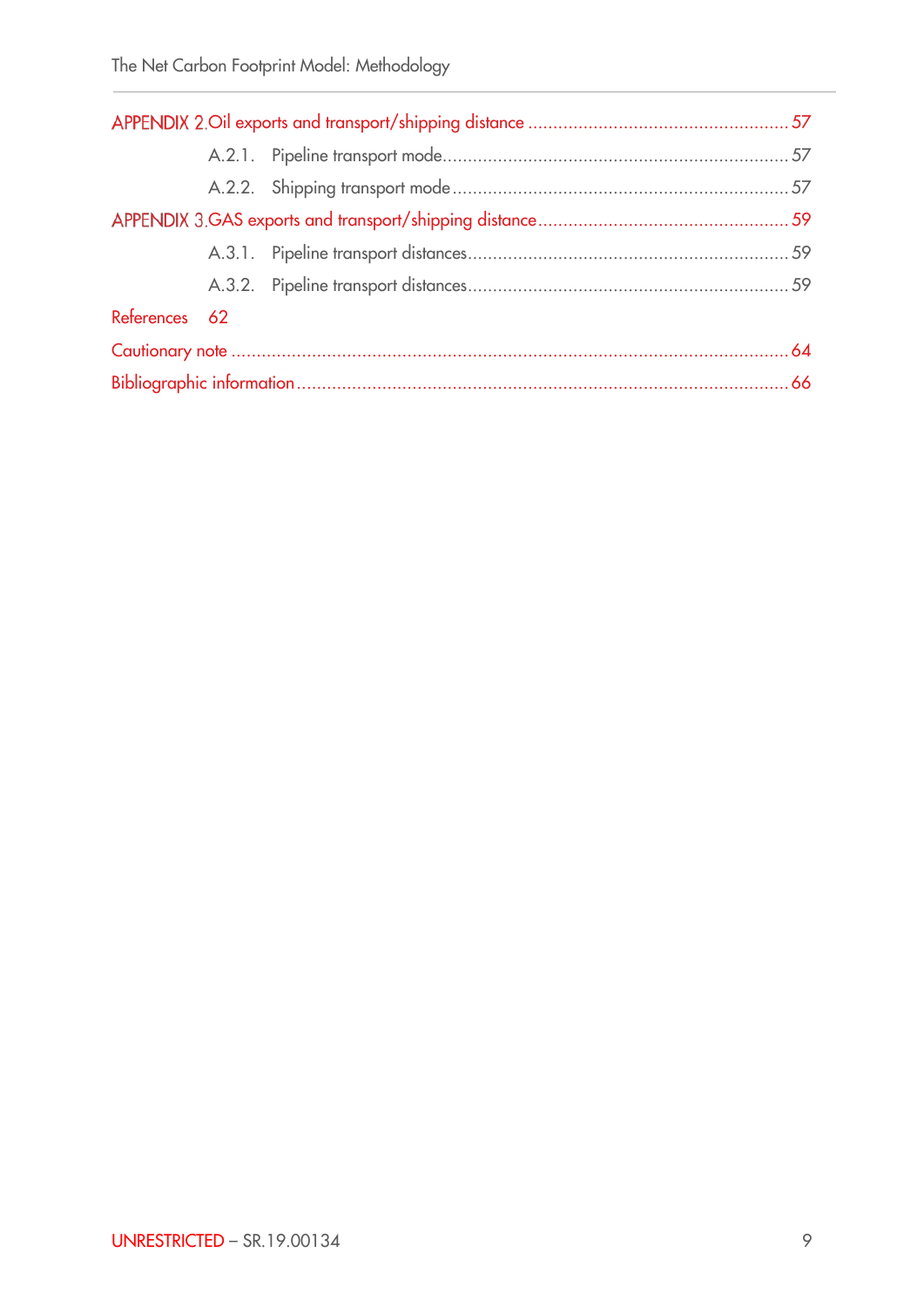# <span id="page-9-0"></span>**1. Introduction**

## <span id="page-9-1"></span>**1.1.** Goal of the Net Carbon Footprint (NCF) assessment

The goal of Shell's Net Carbon Footprint (NCF) assessment is to provide an annual measure of the lifecycle emissions intensity of the portfolio of energy products sold by Shell<sup>2</sup>. The intended use of the metric is to track progress in reducing the overall emissions intensity, on a lifecycle basis, of Shell's product portfolio, as described in Shell's Net Carbon Footprint Ambition<sup>[3](#page-9-5)</sup>.

It is of primary importance that the NCF value responds correctly to year-on-year changes in the make-up of Shell's portfolio and to changes in the energy efficiency of Shell's operations. It must also be demonstrated that there are no material omissions within the scope of the analysis in order that the intensity can be meaningfully compared with society's GHG targets.

## <span id="page-9-2"></span>**1.2.** Overview of the methodology

To calculate the NCF it is necessary to first establish the emissions intensity for each of the energy product supply chains in Shell's portfolio (Figure 1); this is done using established lifecycle analysis principles and includes both the emissions associated with bringing products to market and the emissions associated with their use [\(Figure 2\)](#page-9-3). The supply chain intensities are then aggregated into a portfolio average; weighted by the delivered energy. Finally, emissions captured in sinks are deducted to give the NCF value.



<span id="page-9-3"></span>

The NCF is based on the characteristic lifecycle emissions for each energy product and includes the principal process steps in transporting and transforming the product from the well to the enduser. As such, it is insensitive to the point in the supply chain at which a sale is made, since the intensity will always be based on the full GHG lifecycle emissions of an energy product. Only net physical transfers are included, and trading activity that doesn't involve a physical commodity is excluded. The fate of products after physical transfer is outside of Shell's control, so the NCF doesn't differentiate between, for example, a fuel sold to a customer at a retail site who will use it immediately and a fuel sold to an IOC, distributor or utility which may be resold again before it is finally used.

<span id="page-9-4"></span><sup>&</sup>lt;sup>2</sup> Specifically, the products sold by the company and its subsidiaries, as well as Shell's share of products sold by its joint ventures and associates, and for LNG, including Shell's share of LNG sold from its investment in financial assets available for sale.

<span id="page-9-5"></span><sup>3</sup> https://www.shell.com/energy-and-innovation/the-energy-future/what-is-shells-net-carbon-footprintambition.html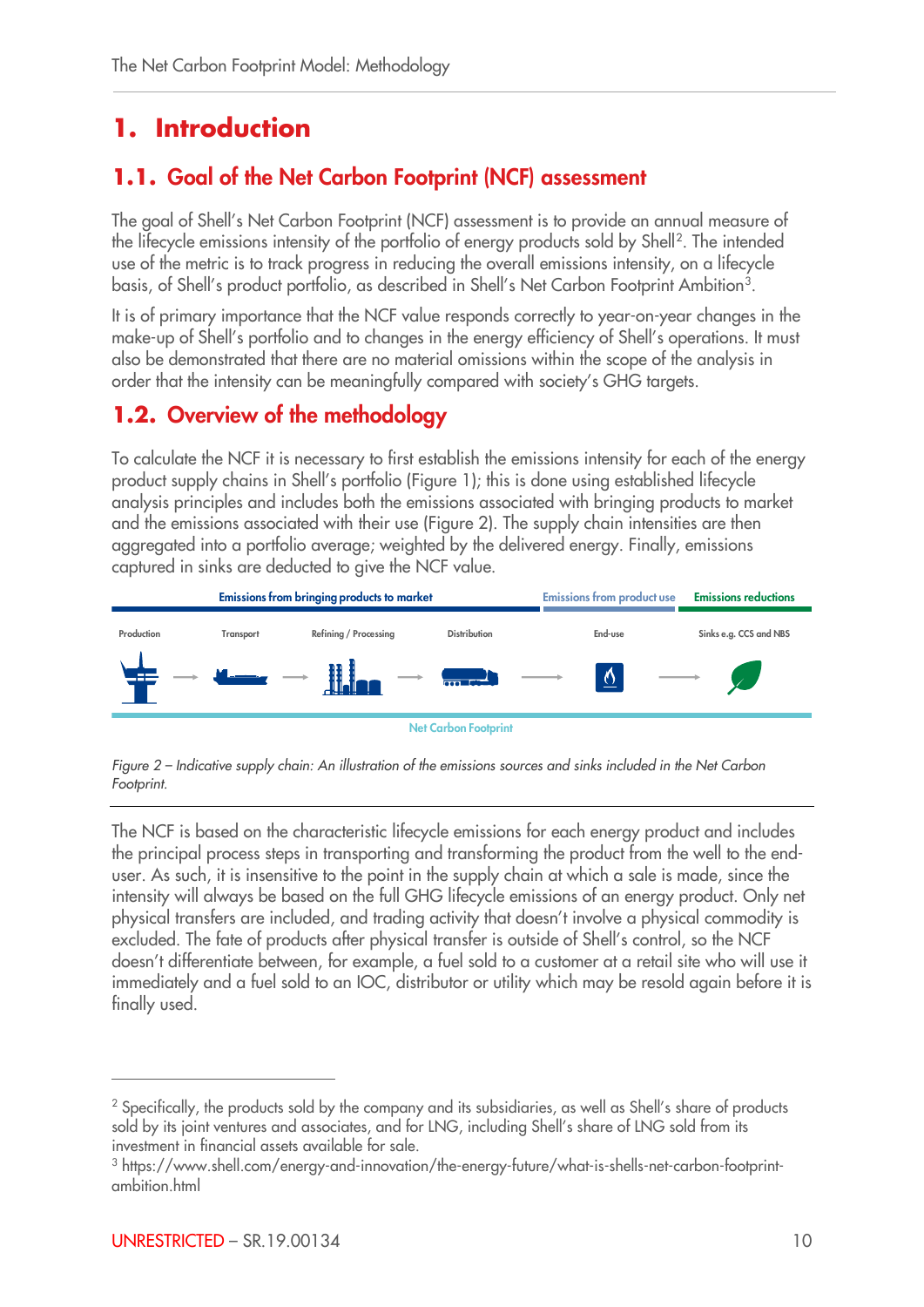Non-energy products such as chemicals, lubricants and bitumen are outside the scope of the NCF because the end-use of these products is generally not to be consumed as fuel.

## <span id="page-10-0"></span>**1.3.** Scope and boundaries of the NCF analysis

In general, calculating the Well-to-Wheels (WtW) life cycle emissions of a product will include the acquisition of raw materials, transport of raw materials, processing of materials for products, transport of products to end-users, and utilisation of products and disposal of waste streams [\(Figure 2\)](#page-9-3). We consider only Shell equity based operational emissions, excluding the energy or GHG emissions associated with construction or decommissioning of fuel production, transportation, or end-use facilities. There are two reasons for this. First the available data is often uncertain, secondly the impact of these additional energy requirements on the total fuel pathway balance is generally small and within the range of uncertainty of the total estimates when amortized over the life cycle of these facilities.

Our goal is to assess the Net Carbon Footprint of all energy products sold by Shell, which includes material produced and processed by Shell and materials produced and processed by others. For example, in 2016, for every barrel of oil extracted by Shell, 1.6 barrels are processed in refineries and 3.9 barrels of oil products are sold. Similar complexity exists in the other supply chains included in the model.



<span id="page-10-1"></span>Figure 3 - An overview of Shell's portfolio from three perspectives: Produced, Processed and Sales

The inclusion of third-party feedstocks and products at different stages within the model means that the WtW GHG intensity can be considered from three perspectives, as illustrated in [Figure 3:](#page-10-1)

(i) Production: Energy products (mostly oil and gas) produced by Shell only.

(ii) Processed: Energy products processed by Shell using feedstocks produced by Shell and feedstocks sourced from 3<sup>rd</sup> parties.

(iii) Sales: All energy products ultimately sold by Shell, including Shell's own production and products sourced from 3rd parties.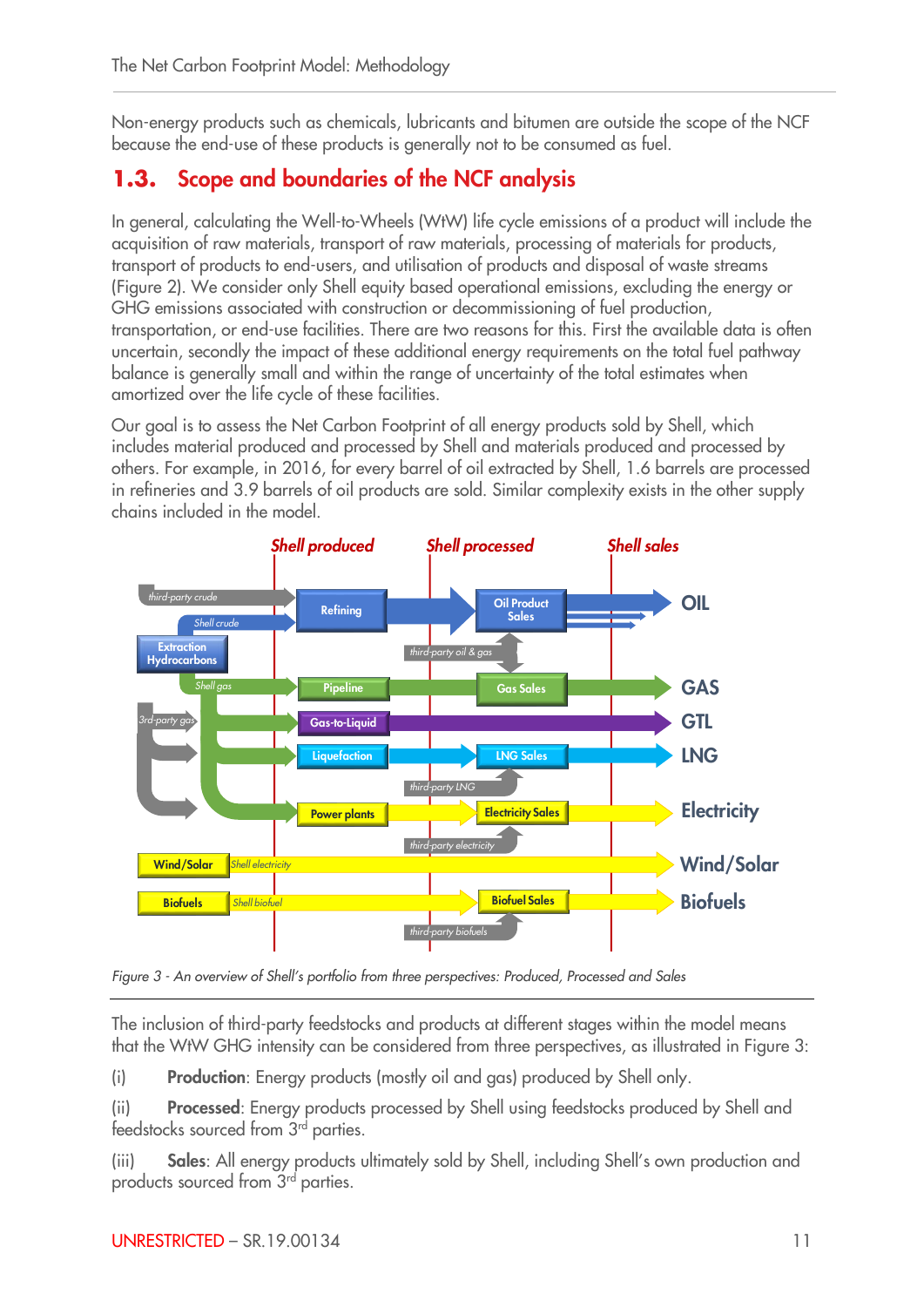The Net Carbon Footprint is defined as the weighted average lifecycle carbon intensity of the portfolio of energy products sold by Shell. This is the equivalent of the 'Sales' perspective described above.

WtW calculations in the NCF model were conducted following ISO standards[1] for life cycle analysis with the following clarifications:

- The NCF applies only to the lifecycle emissions intensity of the energy products supplied by Shell.
- **Exercise Chemicals (including lubricants and bitumen) are not energy carriers and are therefore omitted** from the scope of the NCF.
- The Net Carbon Footprint methodology uses the language of "well-to-wheel" emissions but, in fact, not all the emissions can be traced back to the well. Emissions associated with producing fuel and transporting it to Shell assets are not included, nor are emissions associated with the production and transport of fuels to our electricity suppliers, because insufficient data are available to allow these emissions to be calculated. The omission is not considered to be material<sup>4</sup>

These exclusions do not affect the use of the NCF as a metric for monitoring year-on-year changes in the emissions intensity of Shell's energy product sales. A more exhaustive analysis might make small changes to the absolute NCF value but, most importantly, the NCF metric achieves the goal of responding to changes in the make-up of Shell's portfolio and to changes in the energy efficiency of Shell's operations.

## <span id="page-11-0"></span>**1.4.** Functional units

Lifecycle intensities should be compared and combined on the basis of functionally equivalent units. Different products have different uses and it is difficult to derive a single measure for their utility to their respective end use. Oil products are mostly used in transportation, where the utility to the end-user is measured in terms of distance travelled or load carried by a vehicle. Natural gas is mostly used for power generation and heating, where the utility to the end-user is the energy content of the product as a fuel. Electricity has many different applications.

The functional unit used for the NCF calculation is energy consumed by the end-user. For example, the lifecycle carbon intensity of pipeline natural gas is expressed as  $qCO<sub>2</sub>e/MJ$ including GHG emissions from its combustion by the end-user, e.g. power generation. However, the power plant efficiency and any subsequent losses in the distribution of the generated electricity are considered to be outside the scope. Similarly, for oil products the emissions of combustion are taken into account on a per-MJ basis, but differences in the end-use efficiency of different vehicles is out of scope.

Electricity is treated differently because of its greater utility. A unit of electricity may be used directly whereas a unit of fossil energy (oil or gas) requires further conversion before it is useful. The portfolio is dominated by oil and gas, so electricity is converted to an amount of "fossil fuel equivalent" energy to account for its greater utility. This is described in more detail in Section [7.1.](#page-47-1)

<span id="page-11-1"></span><sup>4</sup> Combustion typically accounts for most of the life cycle emissions from hydrocarbon fuels and emissions from the use of these fuels at Shell facilities are captured in Shell's Scope 1 and 2 emissions. The emissions from the end-use of Shell products are the most significant contribution to the NCF from hydrocarbon fuels. Therefore, the emissions associated with the production, processing and transportation of fuels used at Shell facilities amount to a small part of a small part and omitting them does not make a material difference to the NCF value.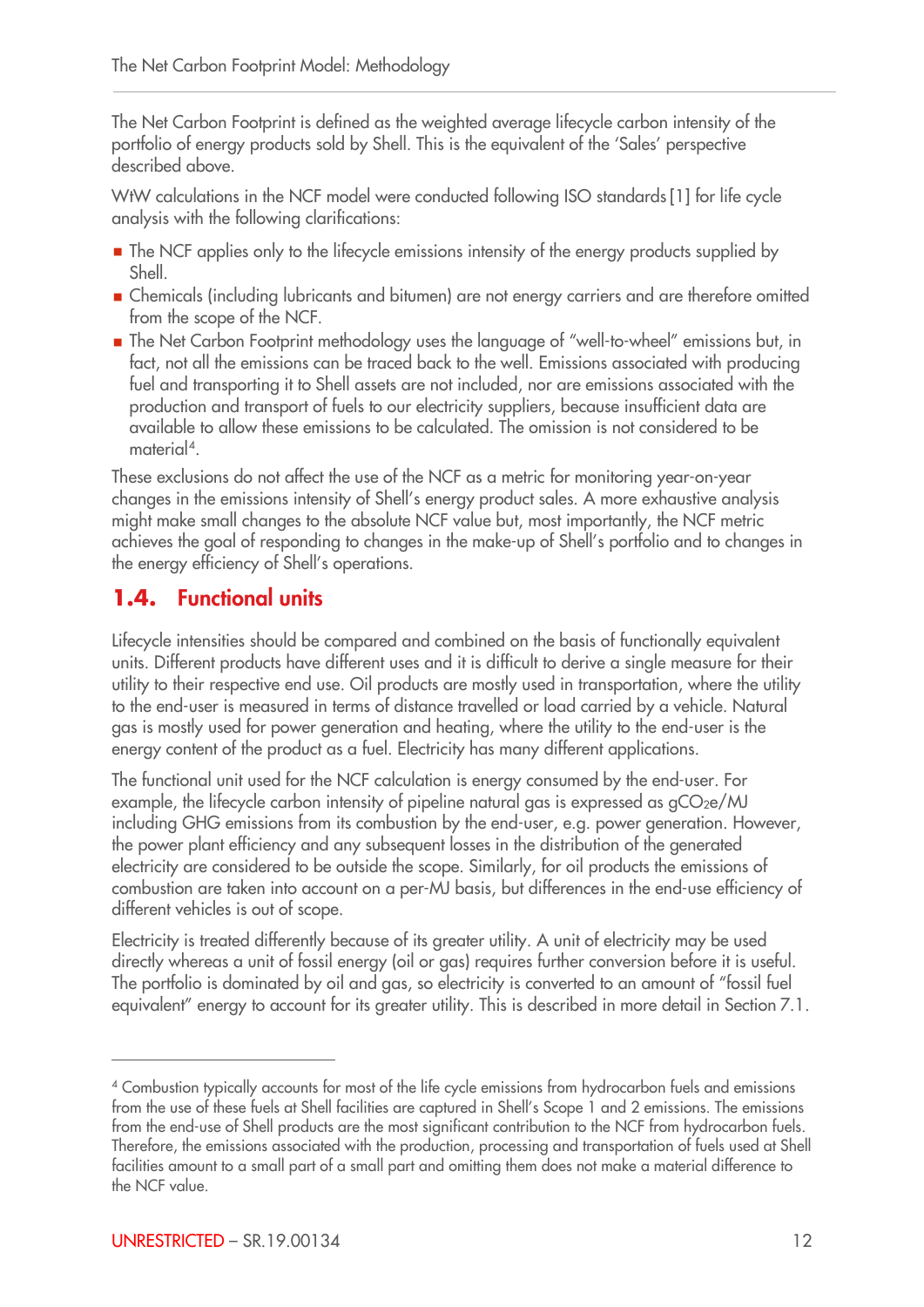## <span id="page-12-0"></span>**1.5.** Data requirements for the NCF calculation

To calculate Shell's Net Carbon Footprint, the reported emissions and production data from Shell's assets are used along with Shell's reported product sales. Emissions data from Shell's Upstream and Downstream assets are major inputs to the calculation, along with energy product sales volumes from the various Shell businesses. Data sources for each line of business are explained in more detail in the following chapters. Data for non-Shell products and processes are taken from the public domain, where possible, and the sources are documented in the following chapters.

## <span id="page-12-1"></span>**1.6.** Assurance of the Net Carbon Footprint model and results

Shell's Net Carbon Footprint values are expected to be independently assured<sup>[5](#page-12-3)</sup> before their annual publication. The assurance process will confirm that the methodology described in this document has been applied and confirm that Shell has appropriate internal controls in place for critical processes such as data collection and maintenance of the NCF model.

## <span id="page-12-2"></span>**1.7.** Key Assumptions made in the Lifecycle Analysis

The tracking of Shell and 3<sup>rd</sup> party hydrocarbon flows between the upstream, midstream and downstream operations rapidly becomes very complex. In order to make the calculation of the carbon intensity along the value chains more manageable, some simplifications and assumptions need to be made:

OIL

- Where oil and gas are co-produced at an asset, emissions are allocated by the energy content of the products, so that oil and gas co-products have the same intensity in kgCO<sub>2</sub>e/boe or gCO2e/MJ. The oil produced is routed to the OIL supply chain.
- When assessing Shell production, we assume that crude oil production goes first into our equity refining capacity and then the gap between Shell's production and the refinery intake is filled with  $3<sup>rd</sup>$  party crude oil with a country-average carbon footprint.
- When assessing Shell processing, likewise, we assume that the crude intake of our refineries is first supplied from Shell production and any gap is filled with  $3<sup>rd</sup>$  party crude oil with a country-average carbon footprint.
- When assessing Shell sales, we assume that oil products are first supplied by the output of Shell refineries in the region and any gap between Shell's production and sales is filled with products sourced from 3<sup>rd</sup> parties with a with a country-average carbon footprint.
- The country-average carbon footprint of non-Shell oil production is taken from a journal publication based on the OPGEE model [2].
- **I** Information about the carbon intensity of  $3<sup>rd</sup>$  party activities is not generally available for reasons of commercial confidentiality. Due to this lack of information, the CIs of 3<sup>rd</sup> party refineries are assumed to be the same as that of the weighted average of Shell's refineries in the same region. For regions where there are no Shell refineries, a virtual refinery representing a global Shell refinery average is assumed.

<span id="page-12-3"></span><sup>&</sup>lt;sup>5</sup> Assurance statements for published Net Carbon Footprint values can be found here: [https://www.shell.com/sustainability/sustainability-reporting-and-performance-data/performance](https://www.shell.com/sustainability/sustainability-reporting-and-performance-data/performance-data/greenhouse-gas-emissions.html)[data/greenhouse-gas-emissions.html](https://www.shell.com/sustainability/sustainability-reporting-and-performance-data/performance-data/greenhouse-gas-emissions.html)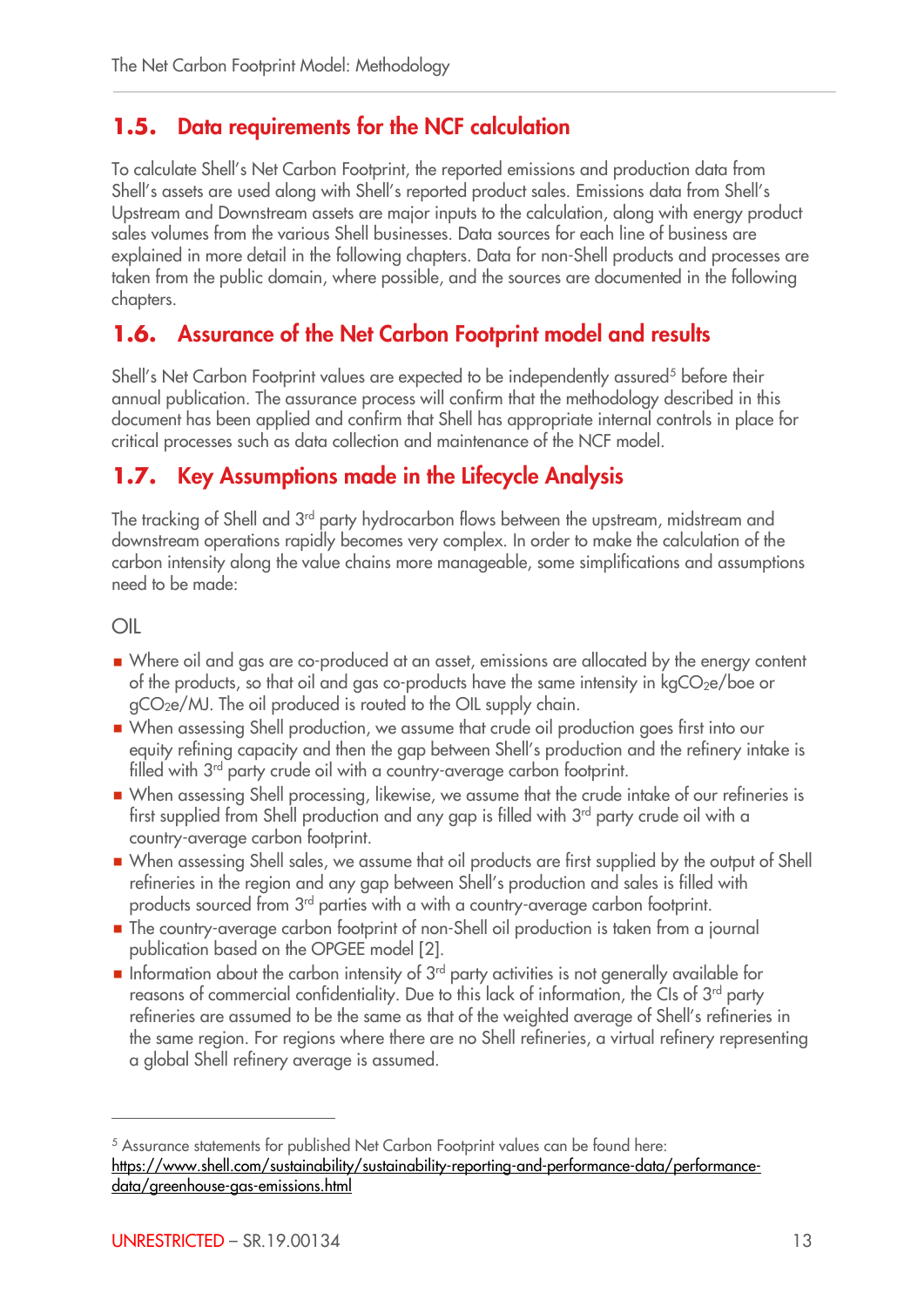$\blacksquare$  The refinery diet of 3<sup>rd</sup> party refineries is generally assumed to be the same as Shell refineries' diet in each region.

### GAS

- Where oil and gas are co-produced at an asset, emissions are allocated by the energy content of the products, so that oil and gas co-products have the same intensity in  $kgCO<sub>2</sub>e/$ boe or gCO<sub>2</sub>e/MJ. The gas products are routed to the GAS/LNG/GTL/ELEC supply chains.
- Shell produced natural gas may be routed to pipeline gas, LNG, GTL or electricity generation. Upstream gas production is first routed to Shell LNG, GTL and power plants and any surplus production is routed to pipeline gas or LNG, as appropriate to each country of production.
- Gas produced by  $3<sup>rd</sup>$  parties is also marketed by Shell; these volumes have not historically been disclosed are now disclosed as a single figure for global 3<sup>rd</sup> party gas sales in Shell's Sustainability Report beginning in 2019. These volumes are included in the NCF.

### **ING**

- When assessing Shell processing, we assume that all feed gas for our LNG facilities is taken at the average intensity of Shell gas producing assets located in the same country and any gap between Shell's production intake is filled with  $3<sup>rd</sup>$  party gas with a country-average carbon footprint. Unlike oil, there is no equivalent to OPGEE that allows us to estimate the intensity of  $3<sup>rd</sup>$  party gas production so, in the absence of country-specific data, non-Shell gas is assumed to have the same intensity as Shell gas.
- **EXTENG** sales are analysed as a single global region. The assumption is that non-Shell LNG is produced at the same intensity as world-average Shell LNG.

## GTL

- When assessing Shell processing, we assume that all feed gas for our GTL facilities is taken at the average intensity of Shell gas producing assets located in the same country and any gap between Shell's production intake is filled with 3<sup>rd</sup> party gas with a country-average carbon footprint.
- Only GTL energy products are included in the NCF: "chemical" GTL products such as lubricant base oils and waxes are excluded.

### BIOFUELS

- Biofuel sales are disaggregated by product, feedstock, and region of production, assuming a characteristic regional-average intensity taken from renewable fuels regulations in Europe and the United States.
- **The BIOFUEL supply chain excludes land use change (LUC) emissions to avoid the possibility of** the NCF value changing as a result of legislated LUC intensities rather than by any action of Shell.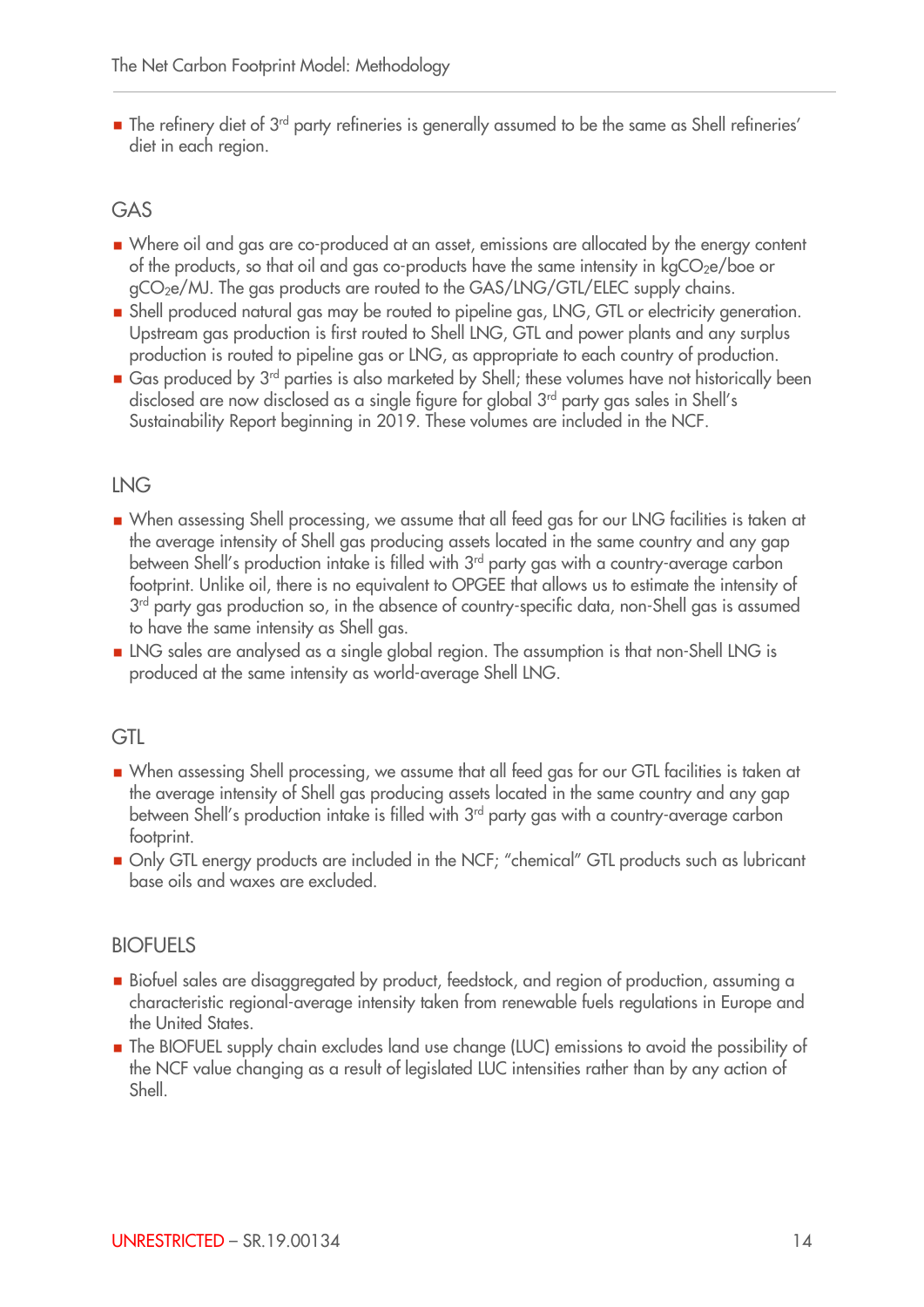### SOLAR and WIND

SOLAR and WIND assets are broken out as separate supply chains in the model. Conventional power generation from fossil fuels is dealt with in the ELECTRICITY supply chain.

## **ELECTRICITY**

- When assessing Shell power generation (gas-fired or co-fired), we assume that all feed gas for our power plants is taken at the average intensity of Shell gas producing assets located in the same country and any gap between Shell's production intake is filled with 3<sup>rd</sup> party gas with a country-average carbon footprint.
- The Shell share of electricity sales, regardless of whether the electricity is generated by Shell or a 3rd party are included in the NCF. Electricity volumes sold in power markets are included except for pure trading activity.
- In order to give electricity an appropriate weight in the calculation of the portfolio-average carbon intensity, a conversion factor is used to convert the electricity to fossil energy equivalents. The conversion factor is the average amount of total primary energy used per unit of electricity generated in the world. The NCF model conservatively chooses to derive a timedependent ratio of power and fossil energy use from the IEA's 2017 ETP "World – 2°C scenario", with power to primary energy ratios ranging from 0.40-0.50 on LHV basis from the present to 2050.

### ALL PATHWAYS

- Shell assets report Scope 1 operational emissions (incl. fuel combustion, fugitives, flaring and venting) and account for Scope 2 emissions from imported electricity. A true well-to-wheel analysis would include Scope 3 emissions associated with producing fuel and transporting it to the asset and also make allowance for the production and transport of fuels to the electricity supplier, together with any distribution losses. Business reporting and planning data does not include sufficient detail to allow these to be calculated. The omission is considered negligible compared to the Scope 3 emissions associated with the end-use of fossil energy.
- Shell business reporting data includes oil production volumes from refineries but not oil properties. In this analysis, it is assumed that 1 bbl (a volume) is equivalent to 1 boe (a fixed amount of energy). The density, higher and lower heating value, and carbon fraction of all hydrocarbons is taken from Table 3-8 of the API Compendium [3].
- Shell business reporting data includes gas production volumes but not gas composition. In this analysis, it is assumed that all gas produced has the same density and heating value.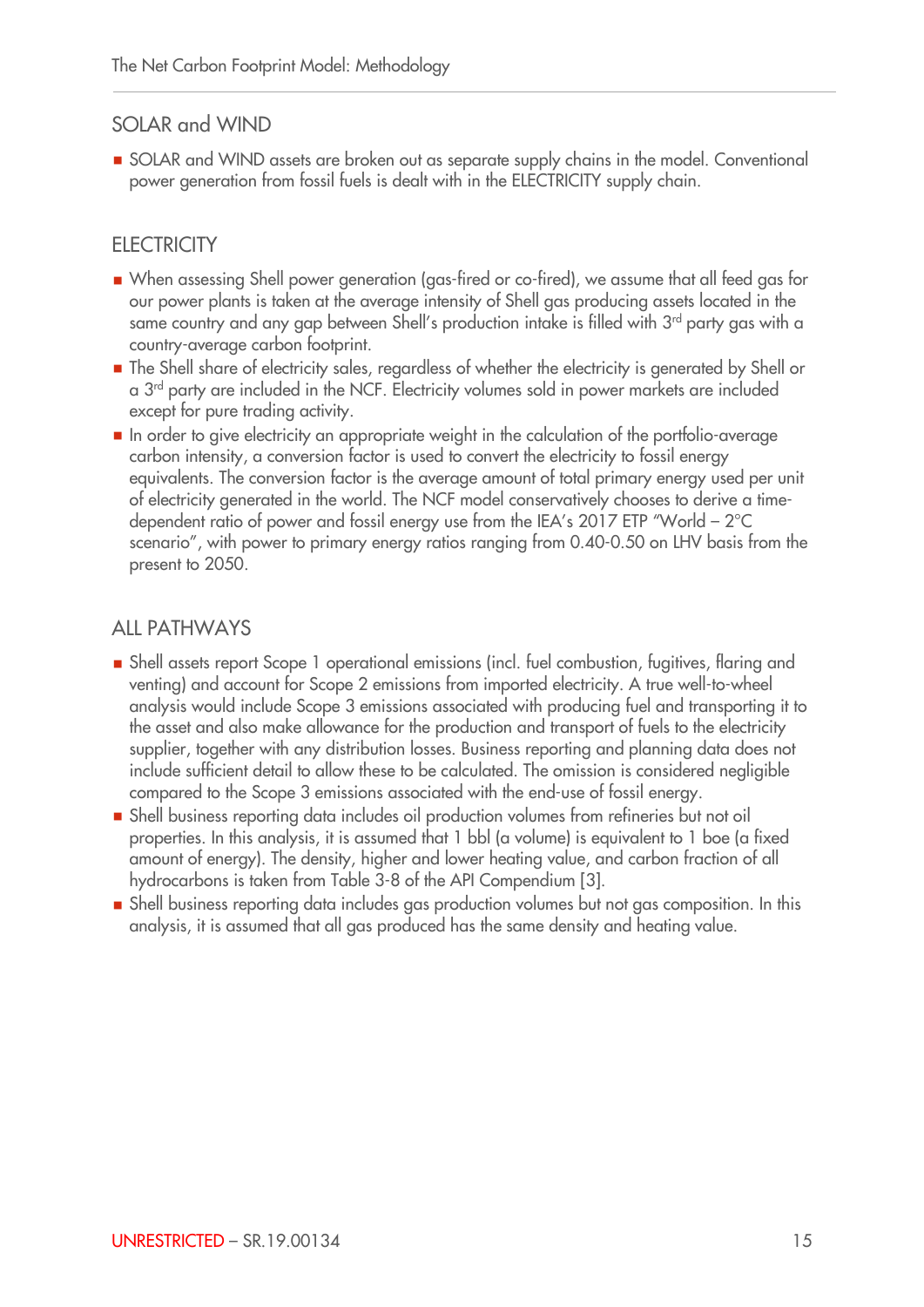The application of these rules ensures that:

- By preferentially using Shell feedstock for Shell processes, the NCF value responds maximally to any improvement or worsening of the emissions intensity of Shell operations. It is not possible to influence the NCF value by, say, diverting high intensity oil to non-Shell refineries.
- The apportionment of oil and gas between Shell refineries or gas-processing plants (LNG, GTL or powergen) is automatic – pro rata with in-country feedstock demand. It is not possible to influence the NCF value by, say, directing only low-intensity feedstock to high-intensity processing plants.
- Where there are no data on the intensity of non-Shell products, the assumption that non-Shell products have the same average intensity as Shell products in the region makes it impossible to influence the NCF value by, say, diluting Shell sales with low-intensity non-Shell products.

## <span id="page-15-0"></span>**1.8.** Structure of the report

The individual energy product supply chains are described in the following chapters. Each chapter has the same underlying structure:

- A description of the supply chain and the elements included in the lifecycle analysis
- A description of the input data sources: Shell and non-Shell
- A high-level description of the methodology
- The implementation of the methodology first, for a single illustrative WtW pathway (e.g. one oil well, one refinery), then for realistic pathways (e.g. multiple oil wells per refinery).

Lastly, the report describes how the Net Carbon Footprint value is calculated from the individual supply chain intensities, adjusted for  $CO<sub>2</sub>$  sinks.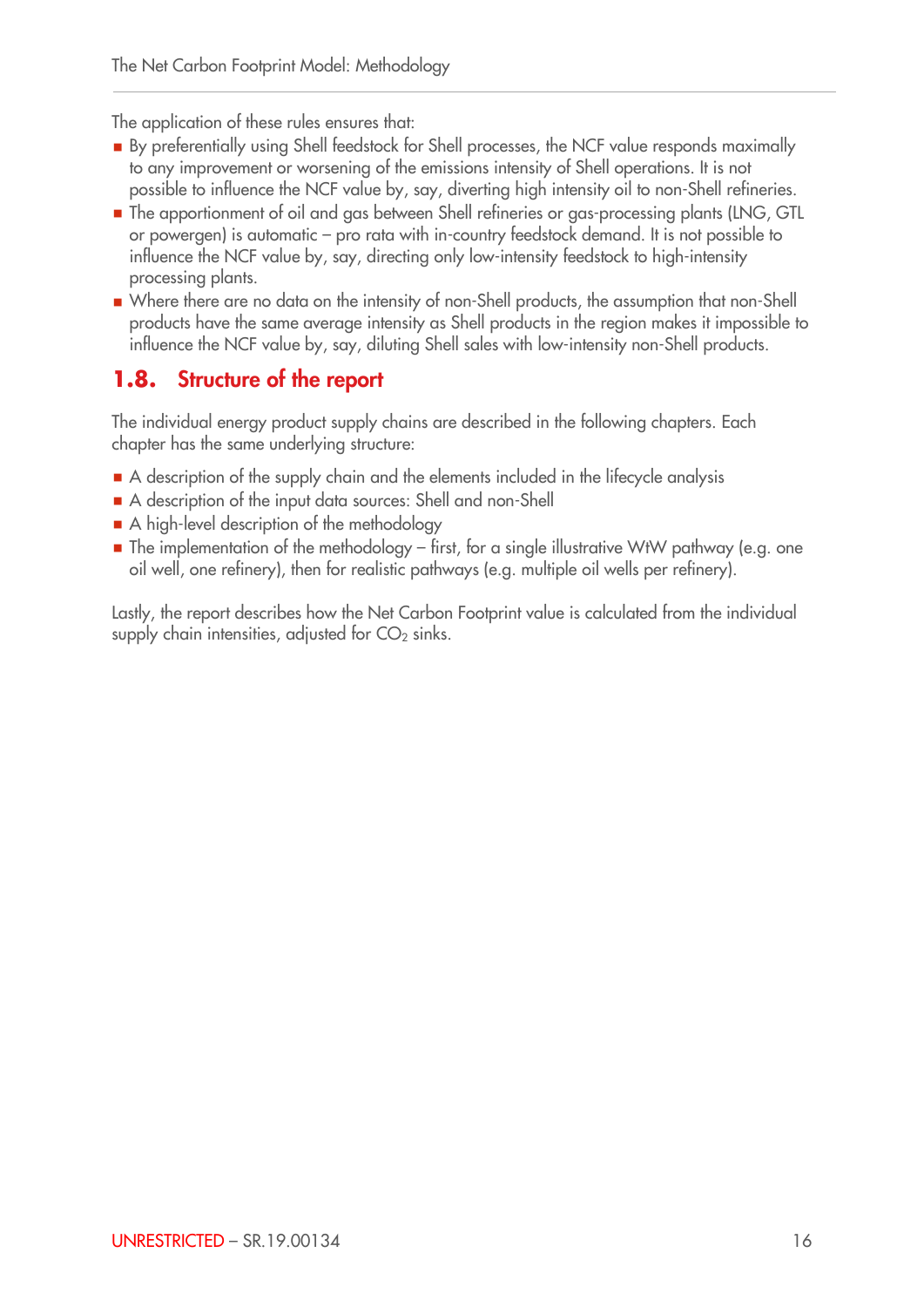# <span id="page-16-0"></span>**2. Oil Portfolio**

## <span id="page-16-1"></span>**2.1.** The structure of the oil portfolio calculation

[Figure 4](#page-16-3) shows the steps in the analysis of the WtW GHG intensity for the oil supply chain.



<span id="page-16-3"></span>Figure  $4$  – The OIL supply chain

The NCF calculation works through a list of Shell oil production assets, described by:

- $\Box$  Oil production intensity by year (in kgCO<sub>2</sub>e/boe)
- Oil production volume by year (in kboe/day)
- The pipeline distance to the oil export terminal (in km).

It is also necessary to know the intensity of non-Shell oil production processed by Shell refineries:

 $\Box$  Oil production intensity by year (in kgCO<sub>2</sub>e/boe) by country

The NCF calculation also works through a list of Shell oil processing assets, described by:

- $\Box$  Oil processing intensity by year (in kgCO<sub>2</sub>e/boe)
- Oil processed volume by year (in kboe/day)
- $\blacksquare$  The refinery efficiency by year (in  $MJ_{\text{crude}}/MJ_{\text{product}}$ )
- The refinery diet the percentage of crude intake from a list of up to 40 countries.

The lifecycle calculation is completed with the following parameters:

- Transport & distribution between refinery and point of sale.
- End-use (tank-to-wheel) intensity.

## <span id="page-16-2"></span>**2.2.** Input data sources for the Oil portfolio calculation

Emissions and production data for upstream production assets and downstream refinery assets are taken from Shell business reporting data. In upstream operations, both oil and gas assets produce oil or condensate as feedstock for refineries. Therefore, the CIs of oil and gas assets are expressed as  $kgCO<sub>2</sub>e/$ boe which are then converted to  $CO<sub>2</sub>e$  emissions per MJ of hydrocarbons produced. This means the emissions are allocated between oil and associated gas (or condensate and gas) on an energy basis for coproducing assets. Actual refinery intake and processed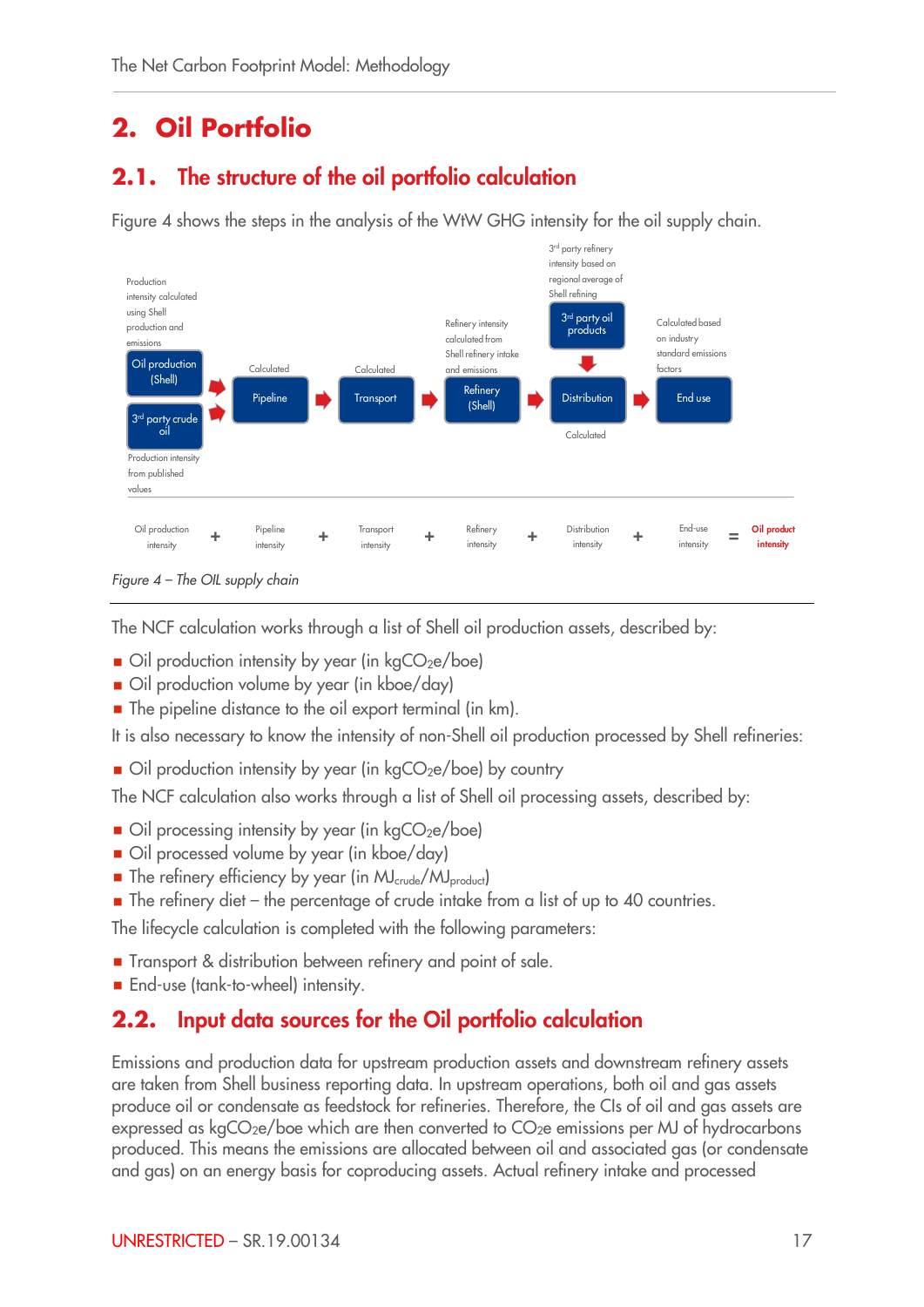volumes are used to calculate the refinery efficiency<sup>6</sup>. Refinery diets for Shell Group refineries were obtained from the Downstream business. Oil products for sale are from Shell's Annual Report and Form 20-F (minus the biofuel content of sales to avoid double counting with the BIOFUEL sales portfolio).

Following production, oil can be transported via pipeline within the country or region. Assumptions on pipeline distance can be found in [APPENDIX 2.](#page-56-0) The emissions intensity of pipeline transport was taken from the GREET model (2018),  $0.96$  gCO<sub>2</sub>e/MJ/1000km [4].

The quantity of oil shipped inter-regionally in mboe/d was taken from the IEA's 2014 Oil Medium-Term Market Report [5]. To find an estimate of the shipping distances for the transport of oil between the regions, the most active shipping and receiving oil terminals were identified in each region along with their closest port. The shortest distance between ports was calculated using a shipping distance calculator [6]. More details about the oil transport sector can be found in [APPENDIX 2.](#page-56-0) The emissions intensity of oil shipping was taken from the GREET model (2018),  $0.21$  gCO<sub>2</sub>e/MJ/1000km [4].

For distribution of oil products from the refinery, a generic intensity is used – currently  $0.63$  gCO<sub>2</sub>e/MJ, taken from a European (JEC) study [7].

For Tank-to-Wheel (TtW) CI, the transport sector is assumed to be the end-user of oil. The functional unit of the analysis is MJ of energy supplied, so the efficiency of the end-use is immaterial. Most of the end-use emissions result from conversion of the carbon content of the fuel to CO2 together with methane emissions and N2O emissions associated with combustion in engines. The Tank-to-Wheel (TtW) CI is a weighted average value calculated from average refinery processing outturn (gasoline, diesel, kerosene and fuel oil production) and API Compendium emission factors for each fuel type - currently  $72.76$  gCO<sub>2</sub>e/MJ [3].

## <span id="page-17-0"></span>**2.3.** The methodology for the OIL supply chain

## <span id="page-17-1"></span>2.3.1. Oil Processed calculation

The Processed calculation for the oil portfolio includes both Shell and 3<sup>rd</sup> party crude oil processed in Shell's refineries. The demand of crude oil from each producing country is calculated based on the refineries' diet and production rates.

The OIL Processed calculation is driven by a list of Shell refinery assets. The final delivered energy corresponds to the amount of oil processed in Shell refineries. That oil may be Shell's own production or, if there is insufficient supply from a country, topped-up with non-Shell oil production.

<span id="page-17-2"></span> $6$  If refinery efficiency is not known, an average of 1.10 MJ/MJ is used (JEC = 1.08 for gasoline, 1.1 for diesel. GREET =  $1/88.6\%$  for gasoline,  $1/90.9\%$  for diesel).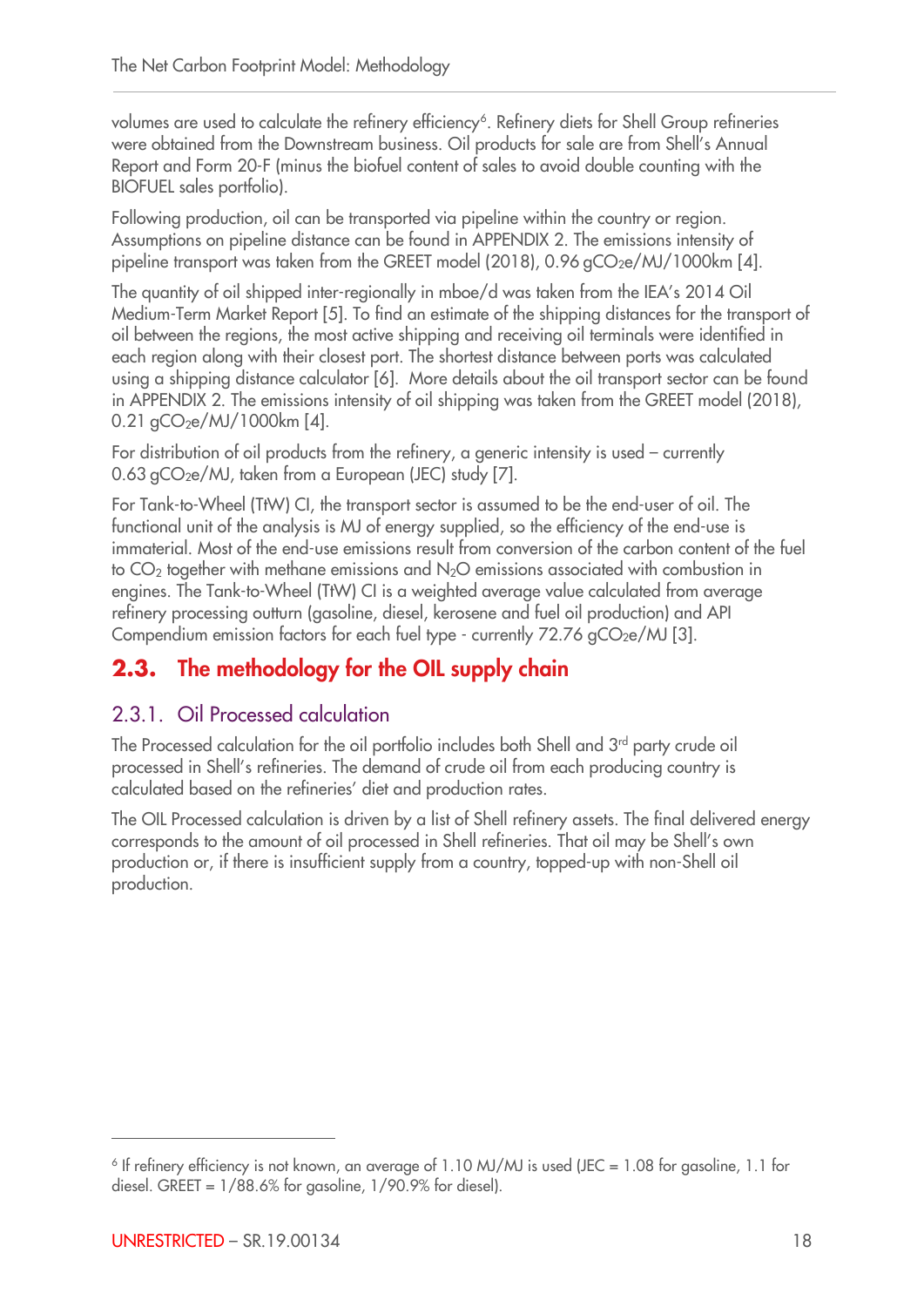Step 1: the first step is to derive the country-average intensity of Shell oil production in each source country as shown in [Figure 5](#page-18-0)<sup>[7](#page-18-2)</sup>. We also need to know how much oil is demanded from each country so that we can share out the Shell production between all consumers.



<span id="page-18-0"></span>Figure 5 - OIL balance calculation – country-average oil production intensity

Step 2: the next step is to evaluate the intensity of production at each refinery in turn. The methodology followed is illustrated in [Figure 6.](#page-18-1)



<span id="page-18-1"></span>Figure 6 - OIL Processed calculation data flow diagram

- For each Shell refinery, we take the amount of crude oil processed and use the refinery crude diet to determine which countries supply the crude.
- From Step 1, we know the total crude demand of all Shell refineries for crude from each source country. For each source we supply as much Shell crude as possible, sharing out the Shell production between all the consumers. Any shortfall is made up of non-Shell crude at a characteristic intensity for each oil-producing country.
- For each source, the shipping distance from the country of oil production to the refinery is looked up.
- The WtW pathway GHG intensity analysis is completed with transport & distribution and enduse intensities. (These are the same for all destinations.)
- A weighted average WtW intensity for the refinery is calculated over all sources of crude.

<span id="page-18-2"></span><sup>7</sup> For definitions of the abbreviations used in this figure see Table 1.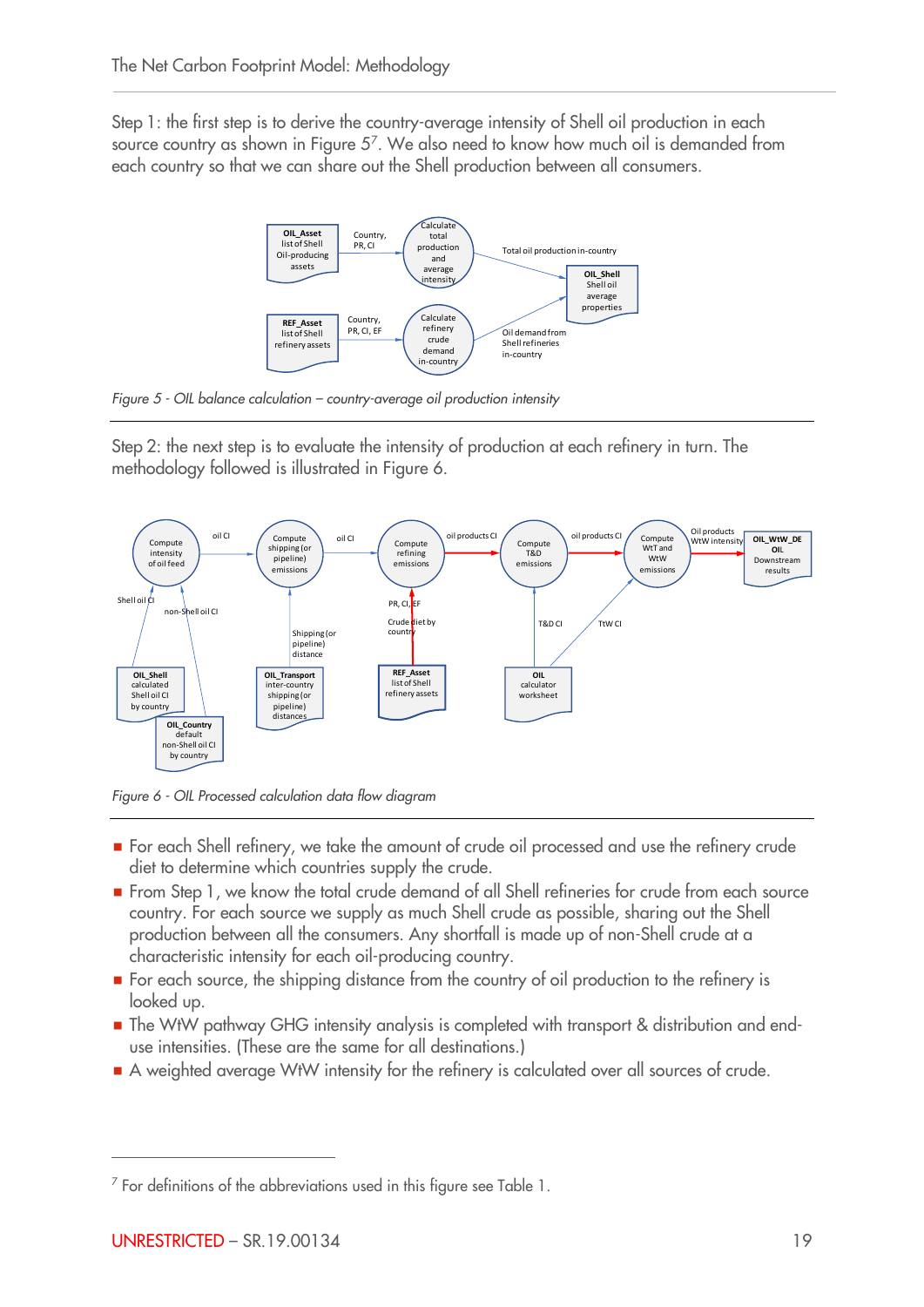## <span id="page-19-0"></span>2.3.2. Oil Sales calculation

The OIL Sales calculation is driven by a list of oil sales by region, which sets out the final delivered energy in each region. Volumes of refinery products sold by Shell in each region are taken from Shell's Annual Report and Form 20-F (adjusted to exclude biofuels, which are handled in the BIOFUEL supply chain).

It is assumed that the difference between the volumes of refinery products produced by Shell and those sold by Shell are made up by products produced by 3<sup>rd</sup> party refineries, purchased and re-sold to Shell's customers. Due to the lack of information about CIs and diet for 3<sup>rd</sup> party refineries, an estimate is made of the regional average refinery CIs and diet based on Shell refineries in the sales region. (For Oceania, where there are oil products for sale but no Shell refinery, the global average refinery CI is applied, and it is assumed that the crude diet is the same as Asia-Pacific.)

When considering the production of 3<sup>rd</sup> party oil products, each crude source listed in the refinery diet is assumed to be 100% non-Shell crude (because Shell refineries have already consumed the available Shell crude production).

Oil transport mode and distance are estimated, taking a single destination country as representative of shipping distances for the region (Europe=Netherlands, Asia-Pacific=China, America=United States, Africa=South Africa, Oceania = New Zealand).



<span id="page-19-1"></span>Figure 7 - OIL Sales data flow diagram

For each sales region, the WtW intensity is calculated over the pathway shown in [Figure 7.](#page-19-1)

- For each sales region we obtain the average refinery crude diet from regional refinery crude diet list.
- We then calculate the weighted average WtT intensity of crude from each Shell refinery supplying the sales region.
- We know the amount of crude that can be supplied from Shell refineries. The shortfall is made up from non-Shell crude supplied within the sales region.
- Any shortfall is made up of non-Shell crude at the characteristic intensity for each country.
- The non-Shell crude is refined at an intensity equal to the average intensity of Shell refineries in the sales region, as calculated above.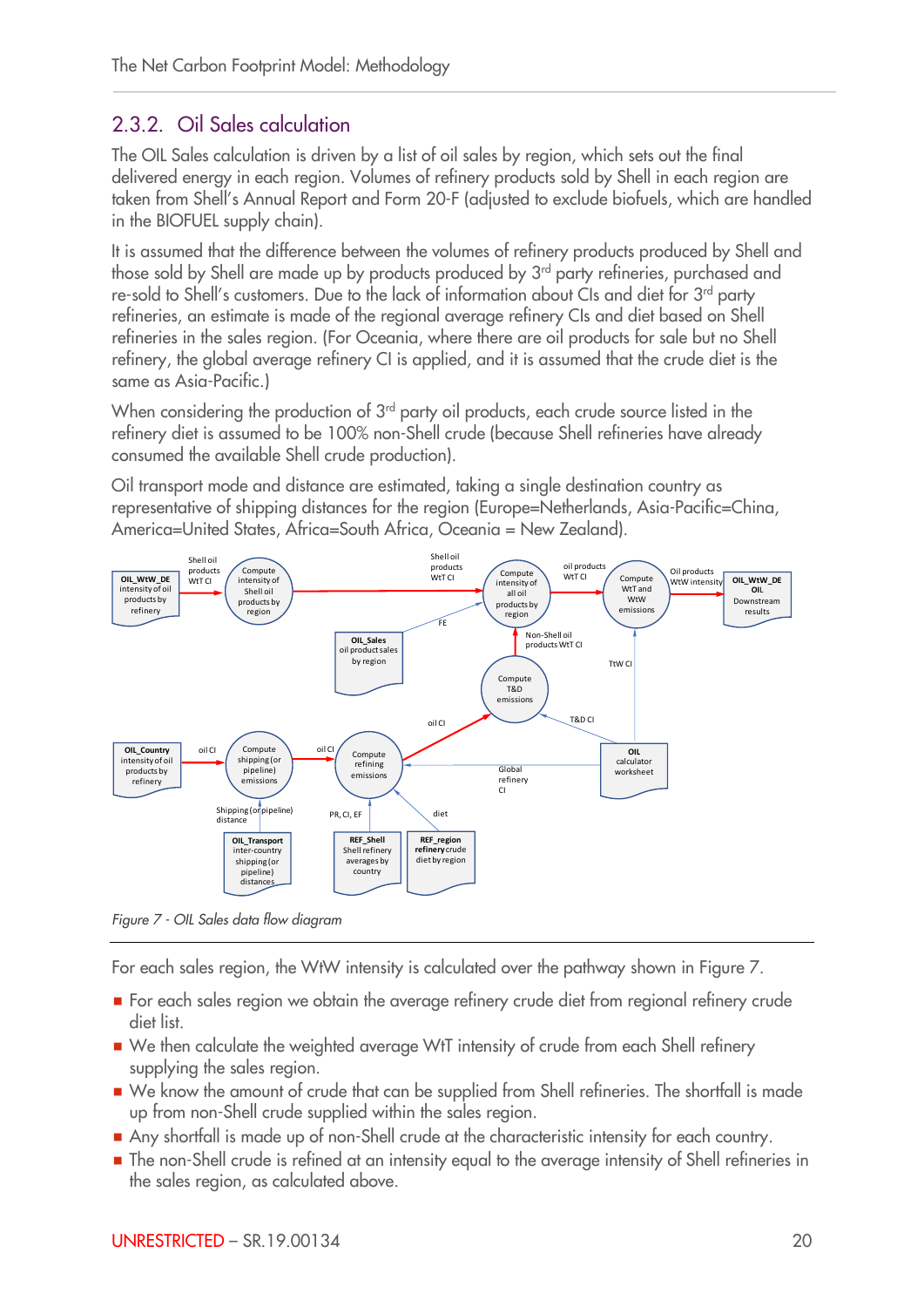- For each crude source, the shipping distance from the country of oil production to the representative sales location is looked up.
- The WtW pathway GHG intensity analysis for non-Shell crude is completed with transport & distribution and end-use intensities.
- A weighted average WtW intensity for the sales region is calculated for Shell and non-Shell oil products.

## <span id="page-20-0"></span>**2.4.** Implementation of the calculation methodology for OIL

### <span id="page-20-1"></span>2.4.1. Acronyms, Abbreviations and variables

The list of core acronyms and abbreviations used in this section are given in [Table 1.](#page-20-3)

| No.                      | <b>Notation</b> | <b>Explanation</b>                     | No. | <b>Notation</b> | <b>Explanation</b>                          |
|--------------------------|-----------------|----------------------------------------|-----|-----------------|---------------------------------------------|
| $\overline{\phantom{a}}$ | CI              | GHG Emissions in gCO <sub>2</sub> e/MJ | 15  | WtT             | Well to Tank                                |
| $\overline{2}$           | Au              | Upstream asset                         | 16  | WtW             | Well to Wheel                               |
| $\overline{3}$           | Ar              | Refinery asset                         | 17  | ${\it LHV}$     | Lower Heating Value                         |
| $\overline{4}$           | t               | time                                   | 18  | ref             | Refining                                    |
| 5                        | $\overline{p}$  | Pipeline distribution                  | 19  | veh             | vehicle                                     |
| 6                        | pr              | Upstream production of oil             | 20  | shp             | Shipping mode                               |
| $\overline{7}$           | D               | <b>Distance</b>                        | 21  | Port            | Portfolio                                   |
| 8                        | exp             | Export of oil                          | 22  | $\,$ dst        | distribution of fuel                        |
| 9                        | cu              | Upstream country                       | 23  | cr              | Refining country                            |
| 10                       | $\overline{P}$  | Oil or Refinery output                 | 24  | $\mathcal{C}$   | Oil consumption                             |
| 11                       | S               | Shell asset                            | 25  | $\overline{S}$  | non-Shell asset                             |
| 12                       | W               | Weight fraction                        | 26  | pipe            | Pipeline mode                               |
| 13                       | Rg              | Refinery region                        | 27  | Ci              | Carbon intensity in kgCO <sub>2</sub> e/boe |
| 14                       | Eff             | Refinery efficiency                    | 28  | sale            | Sales portfolio                             |

<span id="page-20-3"></span>Table 1 - Acronyms, abbreviations and variables used for Oil calculations

The above abbreviations can be used to derive the variables used in the model and in this report. Thus,  $\mathit{Cl}_{(Au,Ar),t}^{WtW}$  would mean WtW emissions in gCO<sub>2</sub>e/MJ for oil produced by upstream assets  $Au$  and refined by downstream refinery assets  $Ar$  at time  $t$ .  $\mathit{CI}^{pr}_{Ar,t}$  would imply emissions in gCO2e/MJ related to production *pr* of oil that is used by refinery *Ar* at time *t*.

## <span id="page-20-2"></span>2.4.2. Lifecycle CI calculation

Shell has an equity share in multiple oil producing assets and refineries that are either operated by Shell or a third party. To assess the WtW and WtT emissions for a given pair of upstream asset or an average upstream asset (*Au*) and a downstream refinery or an average downstream refinery (*Ar*), the methodology followed by the model can be expressed as:

$$
CI_{(Au,Ar),t}^{WtT} = (CI_{Au,t}^{pr} + CI_{Au}^{p} + CI_{cu,cr}^{exp} + CI_{Ar,t}^{ref}) * Eff_{Ar}^{ref} + CI^{dst}
$$
 [Eq. 01)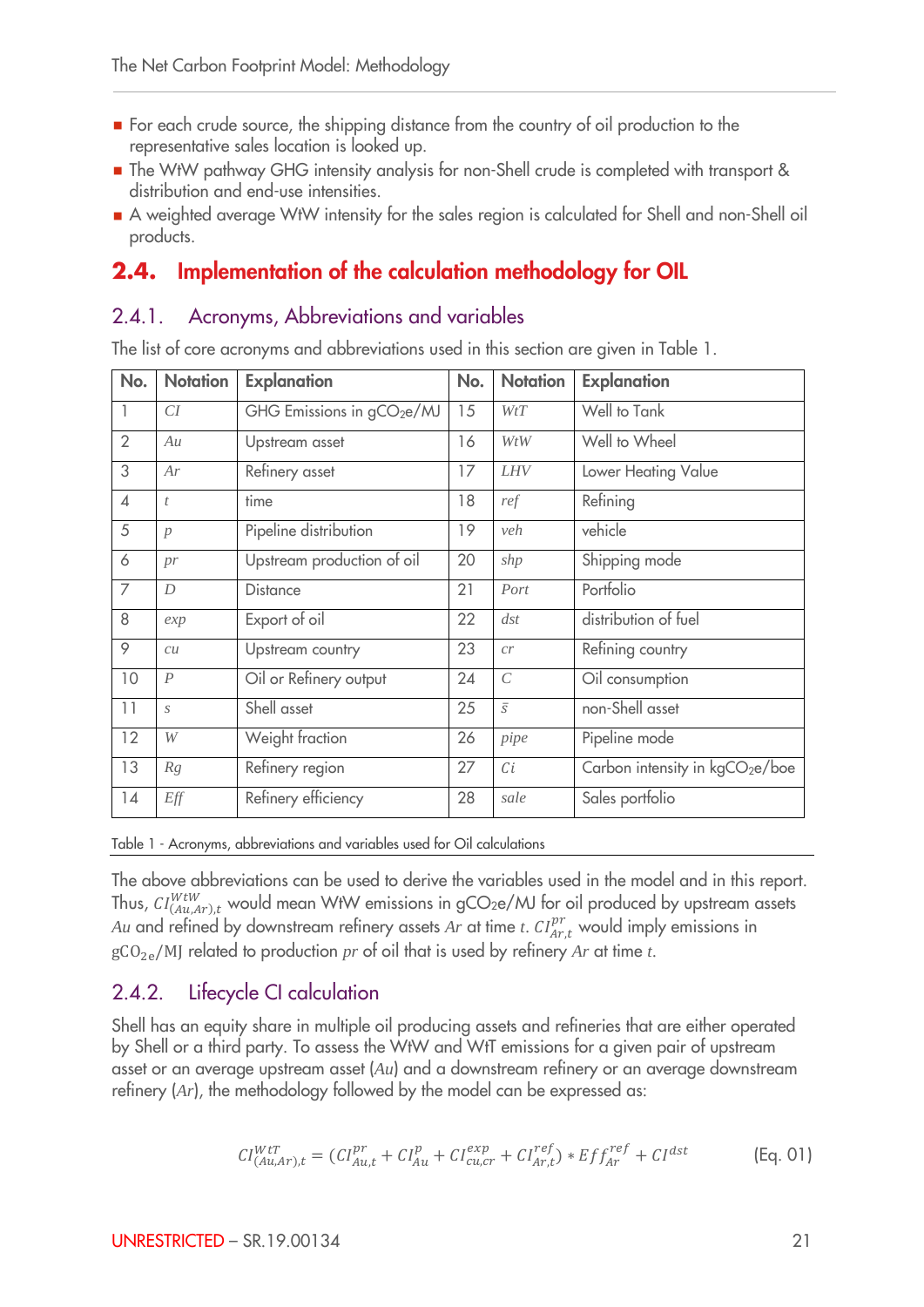$$
CI_{(Au,Ar),t}^{WtW} = CI_{(Au,Ar),t}^{WtT} + CI^{veh}
$$
 (Eq. 02)

#### Production

 $\ell I^{pr}_{A u,t}$  is the upstream production related intensity in gCO<sub>2</sub>e/MJ of oil produced. It is calculated as follows:

$$
CI_{Au,t}^{pr} = \frac{CI_{Au,t}^{pr} * 1000}{LHV_{oil}}
$$
 (Eq. 03)

 $Cl^{pr}$  may be a mix of Shell and non-Shell oil production, depending on the refinery diet. A factor of 1000 is used to convert kg to g.

#### Pipeline

 $CI_{Au}^{pi}$  is the upstream intensity in gCO<sub>2</sub>e/MJ for transporting the oil from the oil producing asset to the export terminal in that country through a pipeline. This is currently not estimated in the model as the pipeline distances between the oil producing assets and the export terminals are not known and therefore set as zero, sensitivity analysis shows that omitting this pipeline distance does not have a significant effect on the NCF.

#### Export

 $CI^{exp}$  is also dependent on the combination of oil production and refining locations. Oil may be moved by pipeline or ship.

#### Refinery

 $CI_{Ar,t}^{ref}$  is the emissions intensity in gCO<sub>2</sub>e/MJ to process the oil in a refinery at a specific time *t*. This is calculated as follows:

$$
CI_{Ar,t}^{ref} = \frac{CI_{Ar,t}^{ref} * 1000}{LHV_{oil}}
$$
 (Eq. 04)

where  $\zeta_{Ar,t}^{ref}$  is the emissions intensity of the refinery in kgCO<sub>2</sub>e/boe.  $\zeta_{Ar,t}$  is the lower heating value of the oil as MJ/boe. A factor of 1000 is used to convert kg to g.

#### Distribution and End-use

 $CI<sup>dst</sup>$  is the intensity for distribution of the finished product from the refinery to point of sale. It is assumed to be a constant (that is, time and asset independent).

 $Cl<sup>veh</sup>$  is the intensity in gCO<sub>2</sub>e/MJ due to combustion of the finished product in vehicles.

#### <span id="page-21-0"></span>2.4.3. Portfolio CI of refinery assets - Processed view

In this part of the model, the WtW emissions of a portfolio of refinery assets are calculated. A Shell operated refinery can use oil from one or more countries as part of its crude diet. Further, the oil from a given country can be sourced from a Shell upstream asset or from non-Shell upstream assets. The methodology used to calculate upstream emissions associated with the production of oil are therefore different for this part of the model. These emissions are  $\mathit{Cl_{Art,t}^{\, pr}}$ instead of  $\mathit{Cl}_{Au,t}^{\mathit{Pr}}.$  In other words, these emissions are refinery and time specific instead of country and time specific.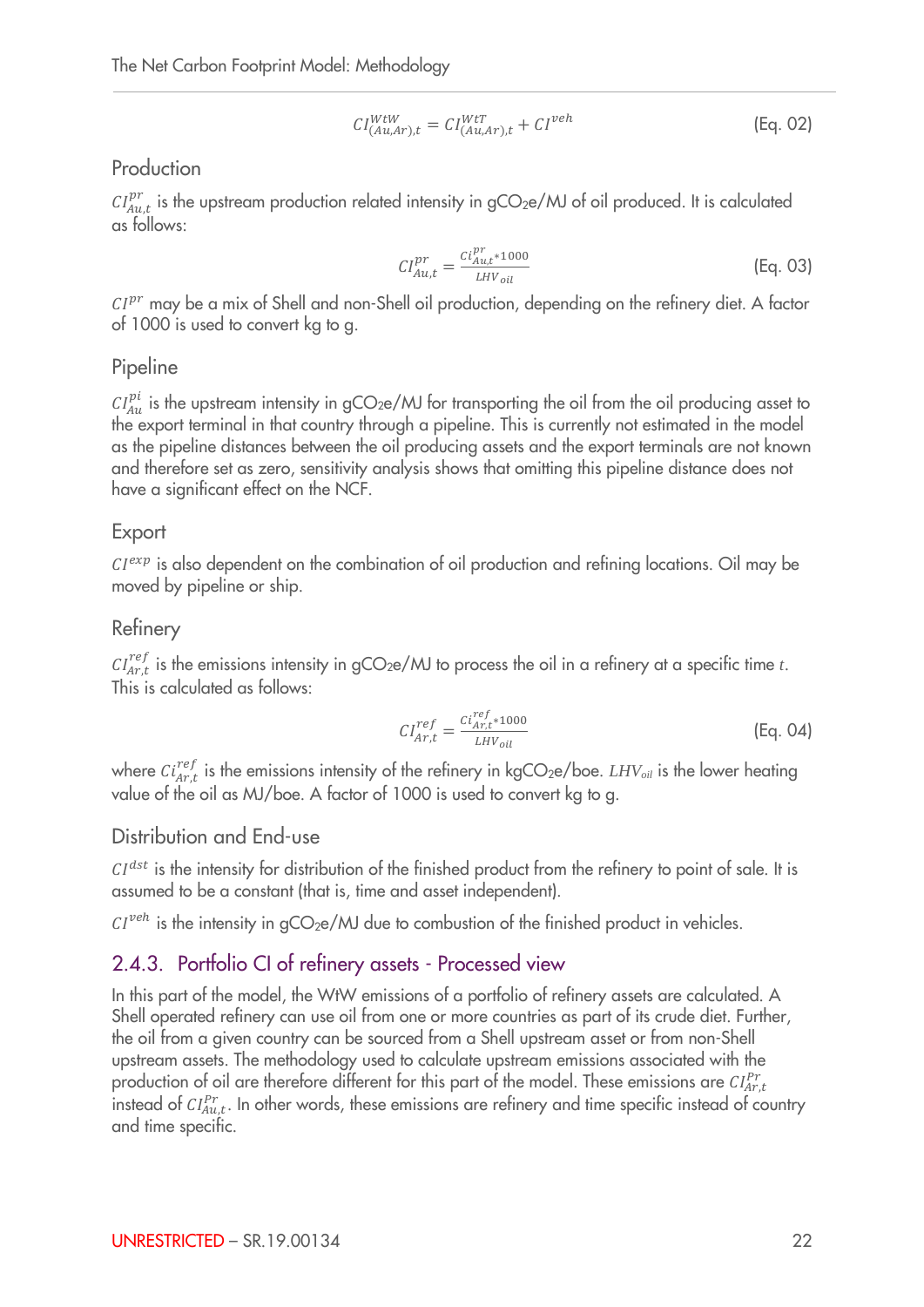The Shell component of upstream  $Cl_{cut}^{pr,s}$  refers to the emissions in gCO<sub>2</sub>e/MJ due to production (*pr*) of oil by Shell assets (*s*), in country *cu* at time *t*. Allowing for pipeline emissions to the port of export  $CI_{Au}^p$ , these are calculated as follows:

$$
CI_{cu,t}^{pr,s} = \sum_{Au} (CI_{Au,t}^{pr,s} + CI_{Au}^p) * W_{Au,t}^s
$$
 (Eq. 05)

where  $Au$  signifies upstream assets of Shell, *s*, in country  $cu$ . The component  $\mathit{CI}^{pr,s}_{\mathit{Aut},t}$  is calculated according to Equation 03.  $W_{Aut}^s$  is the fraction (expressed in %wt) of Shell's oil in country *cu* that belongs to asset *Au*.

The non-Shell component of upstream emissions is represented  $\mathit{CI}^{pr,\bar{s}}_{cu,t}$  . The notation  $\bar{s}$  is used to represent non-Shell assets. The values are in  $kgCO<sub>2</sub>e/$ boe and are converted internally in the model to  $gCO<sub>2</sub>e/MJ$  using the formula given in Equation 03.

The combined upstream emissions from Shell and non-Shell oil from country *cu* are now calculated internally in the model as follows:

$$
CI_{cu,t}^{pr} = CI_{cu,t}^{pr,s} * min \left[ 1, \frac{P_{cu,t}^s}{c_{cu,t}} \right] + CI_{cu,t}^{pr,\bar{s}} * (1 - min \left[ 1, \frac{P_{cu,t}^s}{c_{cu,t}} \right])
$$
 (Eq. 06)

where  $P_{cut}^s$  is the oil produced by Shell (*s*) assets in country  $cu$  and  $c_{cut}$  is the oil that is used by all Shell refineries that originates from country  $cu$ . The units of P and C are boe/day.  $P_{cut}^s$  is calculated internally in the model from the production of each oil producing asset.  $c_{cut}$  is calculated internally in the model based on the total crude processed by each refinery and the diet (breakdown of crude sources by country). We note the following for Equation 06:

- Shell may be producing oil in certain countries but none of the Shell refineries uses this oil. In this case,  $\mathit{CI}^{pr}_{cu,t}$  is not computed.
- There may be countries where Shell produces more oil than required by all the refineries in Shell's portfolio. In this case the Shell refineries use all the oil produced by Shell's asset and any surplus is left unused.

In this case  $Cl_{cut}^{pr,\bar{s}}*(1-min\Big[1,\frac{P_{cut}^s}{C_{cut}}\Big]$  $\left(\frac{r_{\mathit{cut}}}{c_{\mathit{cut}}} \right]$ ) becomes zero.

- There may be cases where some Shell refineries use oil from country *cu* but Shell does not produce any oil in that country. In this case,  $\mathit{Cl}^{pr,s}_{cut} * min\Big[1,\frac{P^{S}_{cut,t}}{C_{cut}}\Big]$  $\left[\frac{r_{\text{cut}}}{c_{\text{cut}}} \right]$  becomes zero.
- **There may be countries where Shell produces oil but the consumption of oil from this country** by all refineries is greater than the production by Shell. In this case, the priority is set so that refineries first use the oil produced by Shell and the balance is provided by non-Shell assets.  $\mathit{CI}^{pr}_{cu,t}$  in this case is a weighted average.

The upstream intensity for each refinery asset, Ar,  $\mathit{CI}_{Art.}^{pr}$  is now calculated internally in the model as follows:

$$
CI_{Ar,t}^{pr} = \sum_{cu} CI_{cu,t}^{pr} * W_{Ar,cu}
$$
 (Eq. 07)

The units are gCO<sub>2</sub>e/MJ.  $W_{Ar,cu}$  is the fraction of oil from country  $cu$  that is used by refinery  $Ar$ , also known as refinery diet. We note that the upstream intensity is now refinery specific thus we use the notation  $CI^{pr}_{Ar,t}$  instead of  $CI^{pr}_{Au,t}$ .

The intensity of exporting oil from all the countries *cu* to refinery *Ar* is  $Cl_{Ar}^{exp}$ . This is calculated for each refinery on a weighted basis as follows

$$
CI_{Ar}^{exp} = \sum_{cu} D_{Ar,cu}^{shp/pipe} * Ci^{shp/pipe} * W_{Ar,cu}
$$
 (Eq. 08)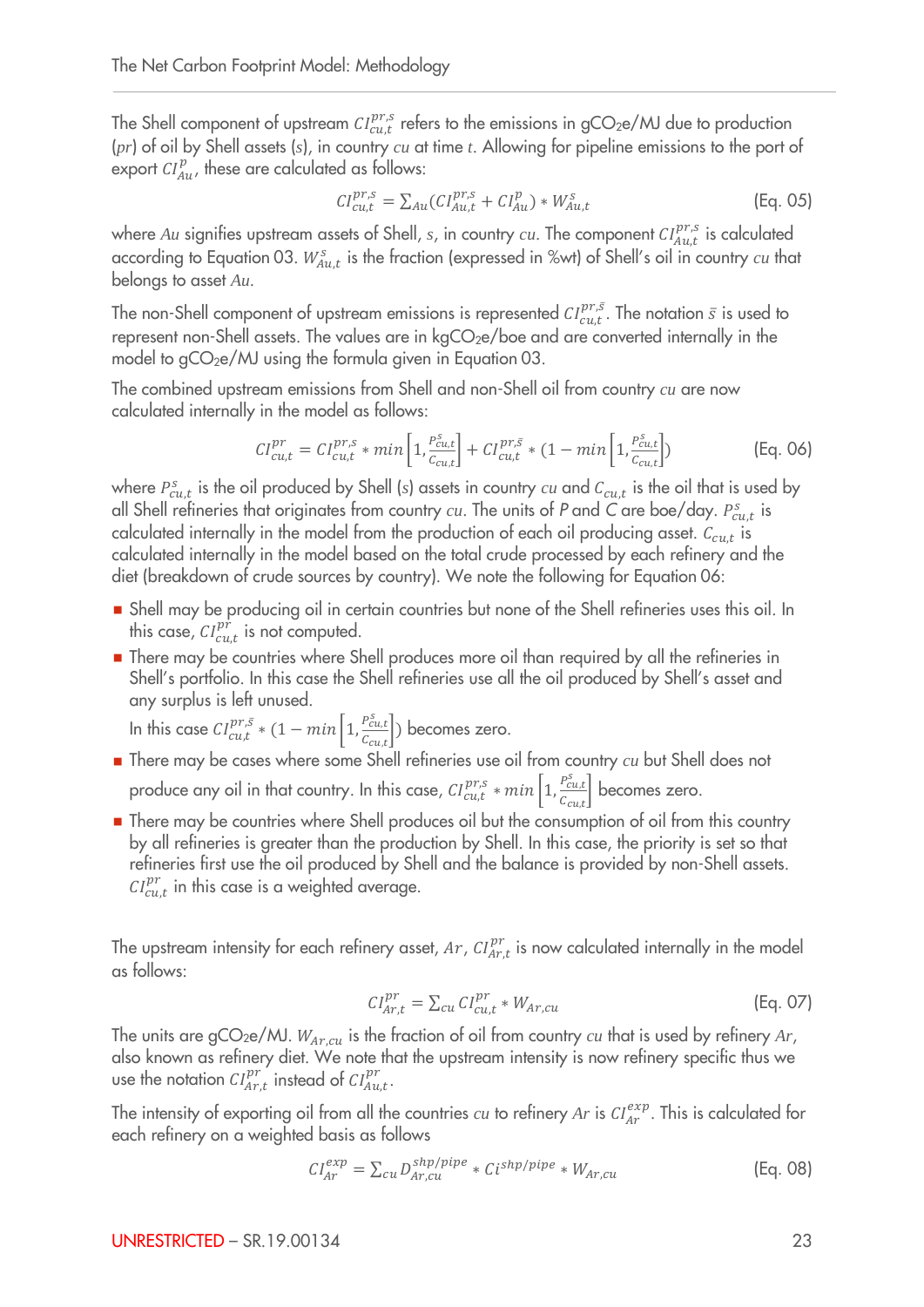We again note that these emissions are refinery specific and thus we use the notation  $CI_{Ar}^{exp}$ instead of  $CI_{cu,cr}^{exp}$ . *shp* denotes shipping mode of transport and  $pipe$  denotes pipeline mode of transporting oil to refinery  $Ar$  from country  $cu$ . The refinery emissions  $\mathit{CI}^{ref}_{Ar,t}$  and distribution emissions  $CI^{dst}$  in Equation 01 and end-use emissions  $CI_f^{veh}$  in Equation 02 remain unchanged. The WtT emissions for refinery *Ar* are thus given as follows.

$$
CI_{Ar,t}^{WtT} = CI_{Ar,t}^{pr} + CI_{Ar}^{exp} + CI_{Ar,t}^{ref} + CI^{dst}
$$
 (Eq. 09)

The WtT emissions for the portfolio of Shell's refinery assets are now simply the weighted average of all the refineries. In other words,

$$
CI_{port,t}^{WtT} = \frac{\sum_{Ar} CI_{Ar,t}^{WtW} * P_{Ar,t}}{\sum_{Ar} P_{Ar,t}}
$$
 (Eq. 10)

Where  $P_{Art}$  is the amount of crude processed at refinery  $Ar$  at time *t*.

#### <span id="page-23-0"></span>2.4.4. Portfolio CI of Oil Sales

The OIL Sales calculation is driven by a list of Shell sales by region, which sets out the final delivered energy. It is assumed that refinery products sold in the region are from Shell refineries with any shortfall topped up from 3<sup>rd</sup> party refineries.

$$
P_{Rg,t}^{sale} = P_{Rg,t}^{non-Shell} + P_{Rg,t}^{Shell}
$$
 (Eq. 11)

Where  $P_{Rg,t}^{Shell} = \sum_{Ar}^{Rg} P_{Ar,t}^{She}$ 

The CI of oil product sales from Shell refineries is calculated as below:

$$
CI_{Rg,t}^{WtT,Shell} = \frac{\sum_{Rg} CI_t^{WtT} * P_{Art}^{Shell}}{\sum_{Rg} P_{Art}^{Shell}}
$$
 (Eq. 12)

To calculate the WtT CI of sales from non-Shell refineries, the regional refinery diet is calculated first, assuming that it is the weighted average of Shell refineries in the sales region:

$$
W_{Rg,cu} = \frac{\sum_{Ar} P_{Ar,t}^{Rg} * W_{Ar}^{Rg}}{\sum_{Ar} P_{Ar,t}^{Rg}}
$$
 (Eq. 13)

Crude production from upstream countries to supply the region is:

$$
P_{(Rg,cu)t}^{non-Shell} = Eff_{(Rg,Ar)} * P_{(Rg,Ar)t}^{non-Shell}
$$
 (Eq. 14)

Where  $Eff_{(Rg,Ar)}$  is the weighted average refinery efficiency in the region calculated based on Shell refinery production and efficiency.

The upstream CI for non-Shell refineries in the region is:

$$
CI_{(Rg,cu)t} = \frac{\sum_{cu} CI_{cu} * P_{(Rg,cu)t}^{non-Shell} * W_{Rg,cu}}{\sum_{Rg} P_{(Rg,cu)t}^{non-Shell} * W_{Rg,cu}}
$$
(Eq. 15)

The non-Shell crude is refined at an intensity equal to the average intensity of Shell refineries in the sales region:

$$
CI_{(Rg,Ar)}^{Shell} \, t = \frac{\sum_{Rg} CI_{Ar,t}^{ref} * P_{Ar,t}}{\sum_{Rg} P_{Ar,t}} \tag{Eq. 16}
$$

The WtT CI of sales from non-Shell refineries in each region are:

$$
CI_{Rg,t}^{WtT,non-Shell} = CI_{(Rg,cu)t} + CI_{Rg,t}^{exp} + Eff_{(Rg,Ar)} * CI_{(Rg,Ar)}^{Shell}t + CI^{dst}
$$
 (Eq. 17)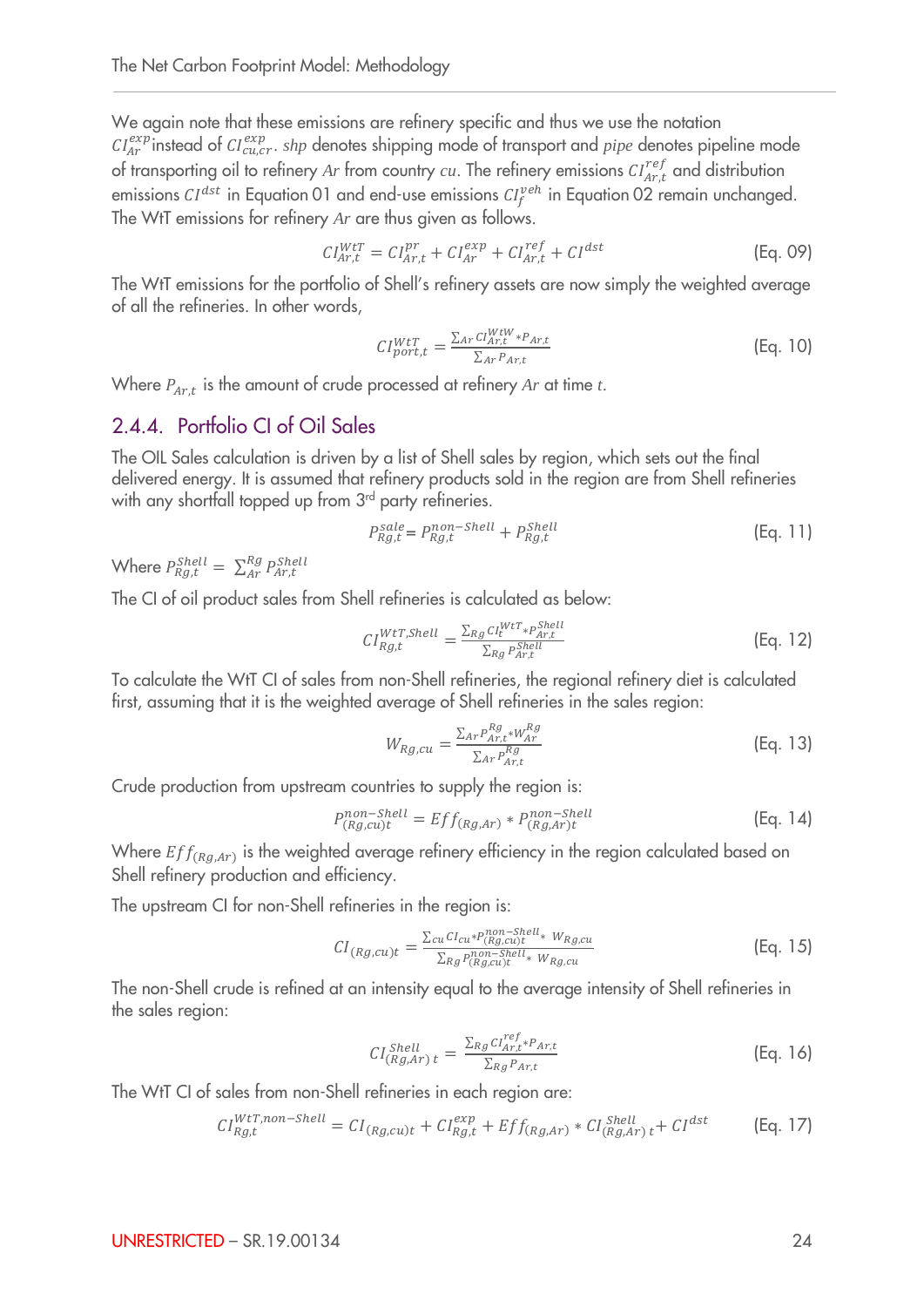Where  $\mathit{CI}^{exp}_{Rg,t}$  is the weighted average shipping distance from crude producing country to the representative country in the sale regions (Europe=Netherlands, Asia-Pacific=China, America=United States, Africa=South Africa, Oceania = New Zealand).

For regions where there are no Shell refineries i.e. Oceania, a global refinery CI is used in Eq.17.

The WtT emissions for Shell's sales oil portfolio is now simply the weighted average of all the regions:

$$
CI_{Port,t}^{WtT} = \frac{\sum_{Rg,t} CI_{Rg,t}^{WtT,Shell} * P_{Rg,t}^{Shell} + CI_{Rg,t}^{WtT,non-Shell} * P_{Rg,t}^{non-Shell}}{P_{Rg,t}^{Sale}}
$$
(Eq. 18)

The WtW CI of the oil portfolio processed calculation is the sum of  $\mathit{CI}^\mathit{WtT}_{Port,t}$  and CI of the end-use.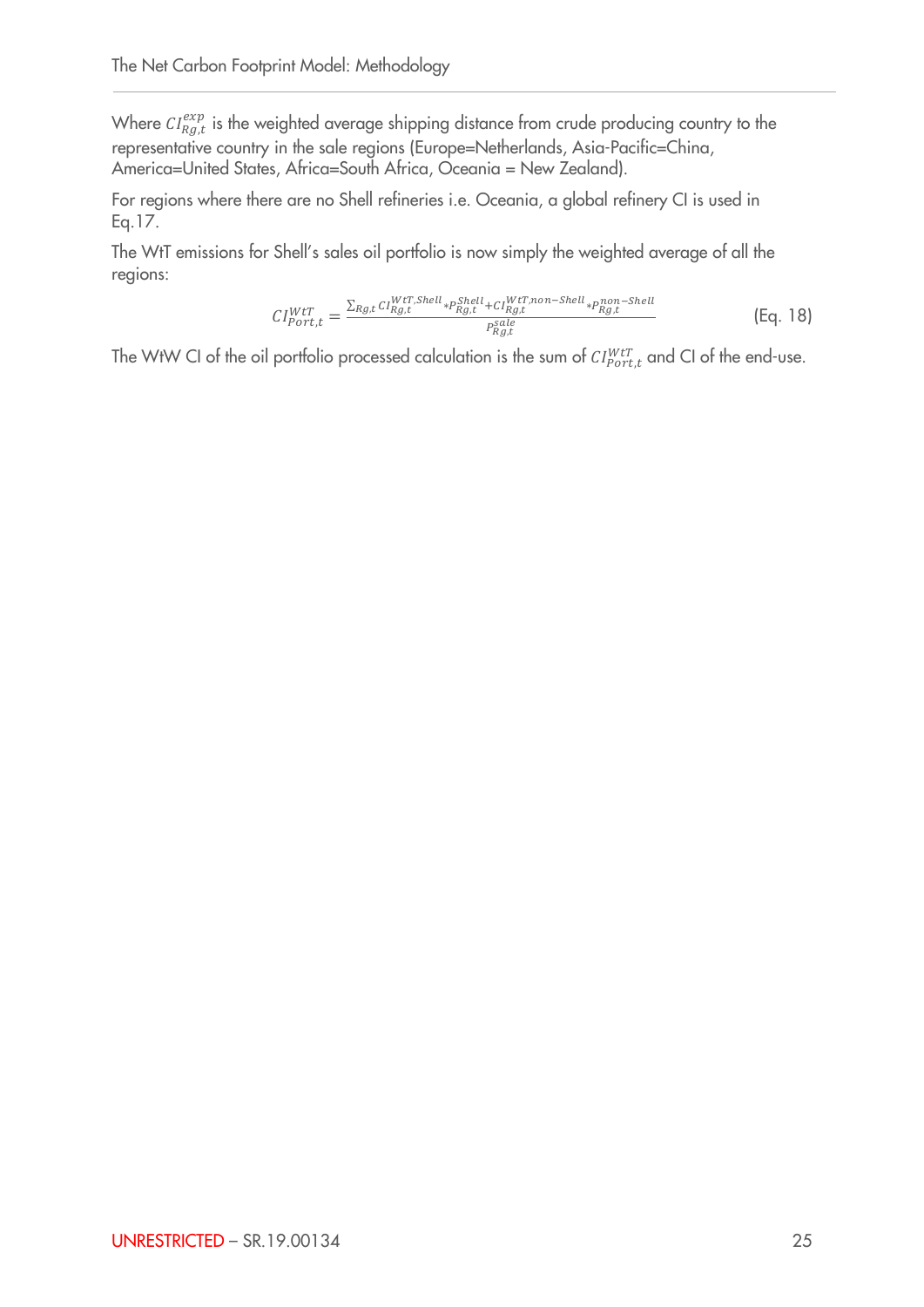# <span id="page-25-0"></span>**3. Gas Portfolio**

## <span id="page-25-1"></span>**3.1.** The structure of the gas portfolio calculation

Like the OIL portfolio, natural gas is produced in many different countries. In maritime locations, gas is often exported in the form of liquefied natural gas (See Chapter [4,](#page-32-0) LNG). In continental locations, gas is usually transported by pipeline. The GAS portfolio consists of those assets supplying end-users with pipeline gas.



<span id="page-25-3"></span>

[Figure 8](#page-25-3) shows an overview of the NG supply chain.

The NCF calculation works through a list of Shell gas production assets, described by:

- Gas production intensity by year (in  $kgCO<sub>2</sub>e/$ boe)
- Gas production volume by year (in bsm<sup>3</sup>/year)
- **The pipeline distance (in km).**

It is also necessary to know the intensity of non-Shell gas production:

Gas production intensity by year (in  $kqCO<sub>2</sub>e/$ boe) by country

The lifecycle calculation is completed with the following parameters:

End-use intensity of natural gas combustion (in  $qCO<sub>2</sub>e/MJ$  of gas)

## <span id="page-25-2"></span>**3.2.** Input data for GAS portfolio calculation

Data for gas producing assets in terms of CI and production rates are from taken from Shell's business reporting data. Both oil and gas assets produce gas or associated gas. Therefore, CIs of oil and gas assets are expressed as  $kgCO<sub>2</sub>e/$ boe which are then converted to  $gCO<sub>2</sub>e/$ MJ of total hydrocarbons. It means the emissions are allocated between oil and associated gas (or condensate and gas) on a hydrocarbon energy content basis for those assets which produce both.

The pipeline length in the calculation is defined for each country as detailed in [APPENDIX 3.](#page-58-0) Pipeline emission factors [8] are then applied to the pipeline distance to calculate emissions from the pipeline transfer of gas,  $3.22$  gCO<sub>2</sub>e/MJ/1000km, and the loss factor, 0.0148 MJ/MJ/1000km.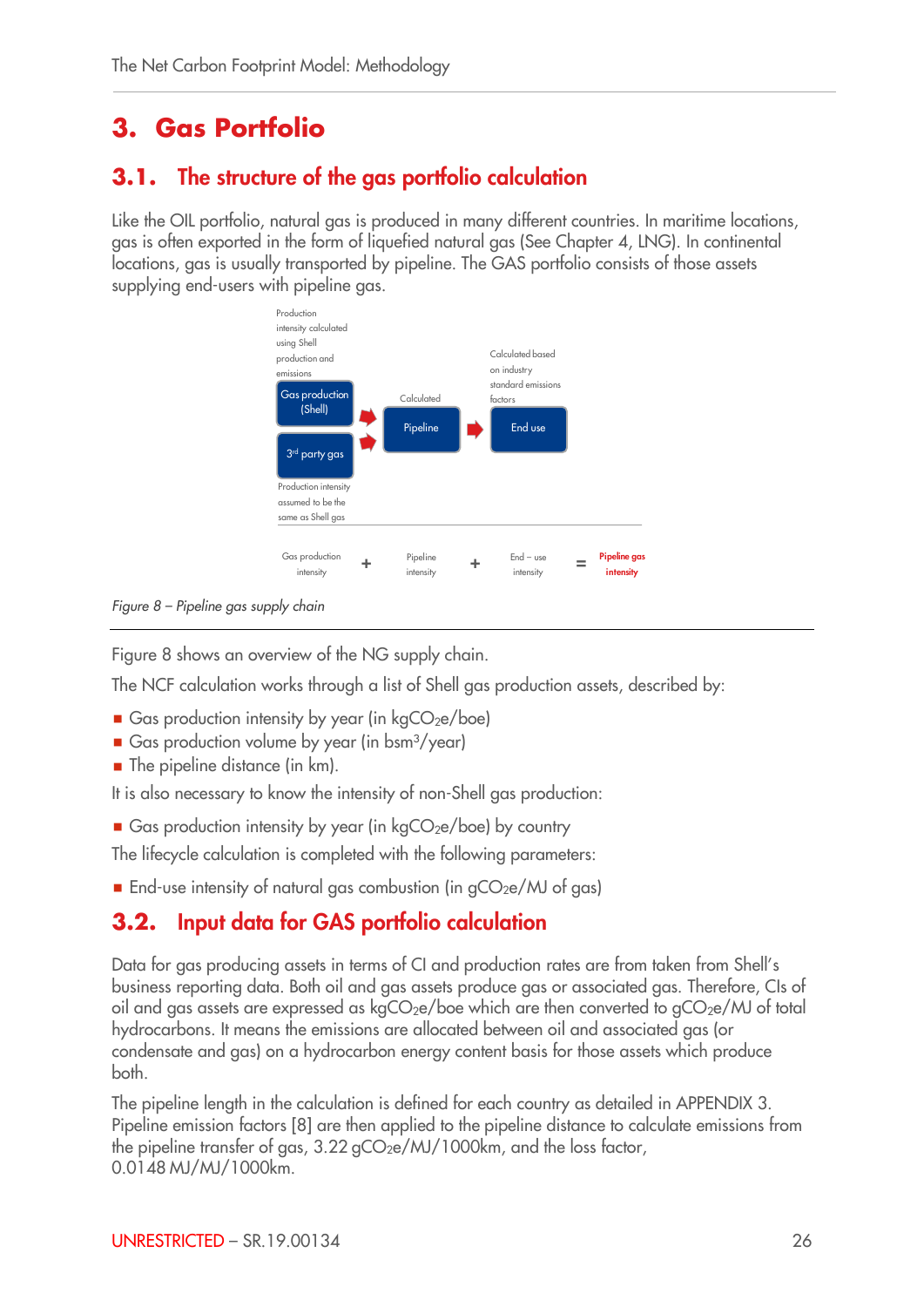Power plants are assumed to be the end-use of natural gas. The functional unit of the analysis is MJ of energy supplied, so the efficiency of the end-use is immaterial. Most of the emissions from power plants or boilers result from conversion of the carbon content of the fuel to  $CO<sub>2</sub>$  together with methane emissions (unburned fuel) and  $N_2O$  emissions associated with combustion. The carbon intensity of end-use is taken to be  $56.55$  gCO<sub>2</sub>e/MJ, the emissions factor of natural gas combustion from a NETL report on U.S. natural gas power generation [28].

Shell also sells gas produced by 3<sup>rd</sup> parties, these volumes have not been historically disclosed but will be disclosed as a single figure for global 3<sup>rd</sup> party gas sales in Shell's Sustainability Report beginning in 2019. These volumes are included in the NCF.

## <span id="page-26-0"></span>**3.3.** The methodology for the GAS Portfolio

### <span id="page-26-1"></span>3.3.1. Gas Balance – allocation of gas production to pipeline, LNG, GTL and power

Because natural gas from oil and gas assets can be sold as pipeline gas or used as feed gas for LNG, GTL or power plants, a rule is applied to separate them.

If there are LNG, GTL or power plants in a given country, any upstream gas assets in that country are assumed to provide feed gas to those assets. If there is insufficient gas to satisfy all in-country plants, the available Shell gas is distributed pro-rata with the plants' feed gas demand. If there is excess production, then the surplus will be routed to pipeline gas or LNG, as appropriate to each country. (There are no 3<sup>rd</sup>-party GTL plants receiving Shell gas production).

Four WtW pathways are needed to describe the transport of natural gas from production to enduser:

- GAS shows gas transported by pipeline
- **EXALGE SHOWS GAS TRANSPORTED In the form of LNG and regasified**
- GTL shows gas transformed into liquid fuel
- ELEC shows gas transformed into electricity

The NCF Model automatically distributes gas production from Shell assets to one of these four pathways. The "fate of gas" is tracked in the model and it can be demonstrated that the total gas production is equal to the total gas received by pipeline, LNG, GTL and power plants.

The model is also able to link gas production assets dedicated to particular liquefaction assets, which gives a truer picture of each plant's intensity rather than using a country-average feed gas intensity for all plants. However, for the NCF calculation, country averages suffice.

The first step is to calculate total gas production by country, and the total gas demand of Shell LNG and GTL plants in each country, as shown below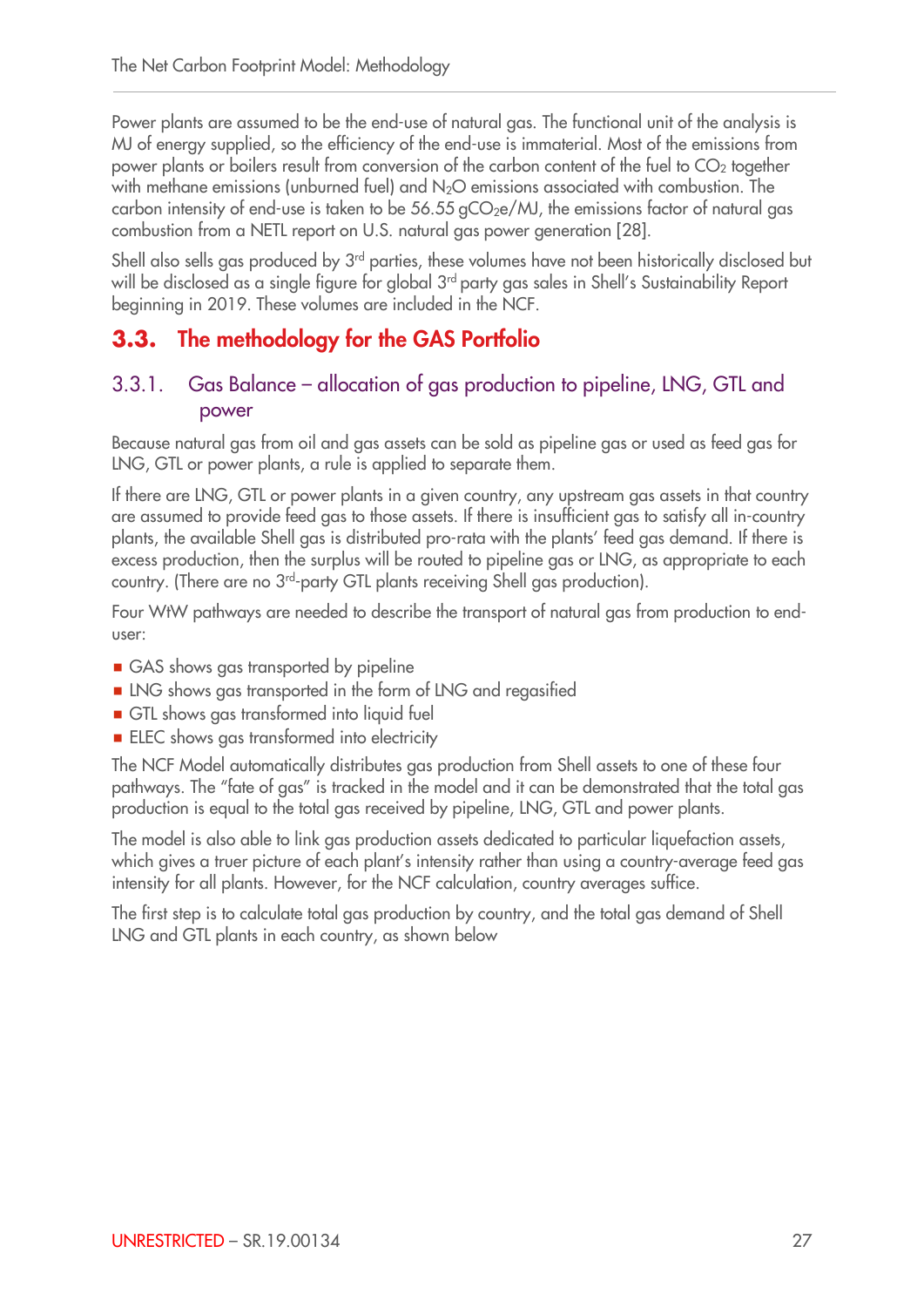

Figure 9 – Gas Balance calculation

- A list of unique country names is built from the list of gas, LNG, GTL and power plants.
- The total Shell gas production and intensity by country is calculated from the list of gas producing assets.
- **The total gas demand from Shell LNG plants in each country is calculated from the production** and efficiency for all LNG plants. (It is not necessary to count the gas demand of integrated plants because these assets are already bundled with their own gas supply.)
- Total gas demand from Shell GTL plants in each country is calculated from production and efficiency for all GTL plants.
- **E** Likewise, total gas demand from Shell power plants in each country is calculated from production, efficiency, and natural gas fuel fraction for all power plants.

## <span id="page-27-0"></span>3.3.2. Gas Production calculation

The purpose of the Gas Production calculation is to calculate the WtW intensity of all Shellproduced gas that reaches the end-user in the form of pipeline gas. The well-to-wheel pathway is completed with transport via a generic (non-Shell) pipeline and end-use at a power plant.

The Gas Production calculation is driven by the list of gas producing assets. The final energy delivered to the end-user corresponds to the amount of Shell gas production that is allocated to pipeline (excluding gas used for Shell LNG, GTL and power generation) after allowing for losses in pipeline transmission.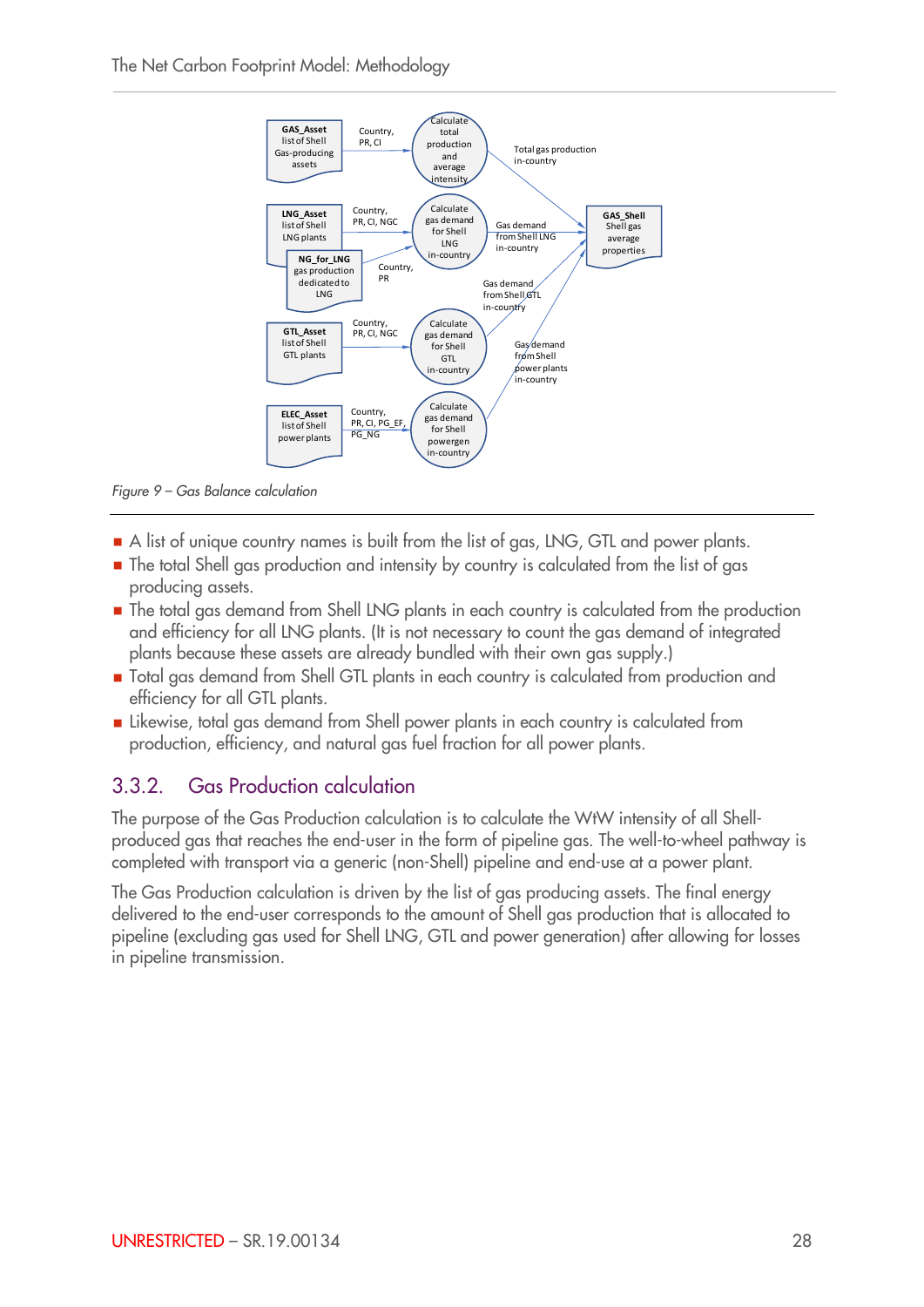The Net Carbon Footprint Model: Methodology



Figure 10 - GAS Production data flow diagram

- For each asset, we see if the country is listed as an LNG exporter. If it is, then no gas goes to pipeline.
- **If the country is not an LNG exporter, then we consult the Gas Balance to see if there is any** surplus gas after in-country Shell LNG, GTL and power plants have been supplied. If no gas remains, then no gas goes to pipeline.
- **If there is surplus gas, then a fraction of each asset's gas is reserved for Shell LNG and GTL** plants and the remainder is sent to pipeline.
- For each gas source, the pipeline distance is looked up and the transport emissions calculated.
- The WtW pathway is completed with end-use intensity.

The intensity used in the NCF calculation is then completed by analysing gas sales.

### <span id="page-28-0"></span>3.3.3. GAS Processed calculation

The Shell Processed view is taken to be the same as the Shell Production view. Unlike oil refining, Shell does not process non-Shell gas for sale as a Shell product.

### <span id="page-28-1"></span>3.3.4. Gas Sales calculation

The purpose of the Gas Production calculation is to calculate the WtW intensity of all gas sold by Shell that reaches the end-user in the form of pipeline gas. The volume captures Shell-produced pipeline gas and 3rd party gas which is sold by Shell.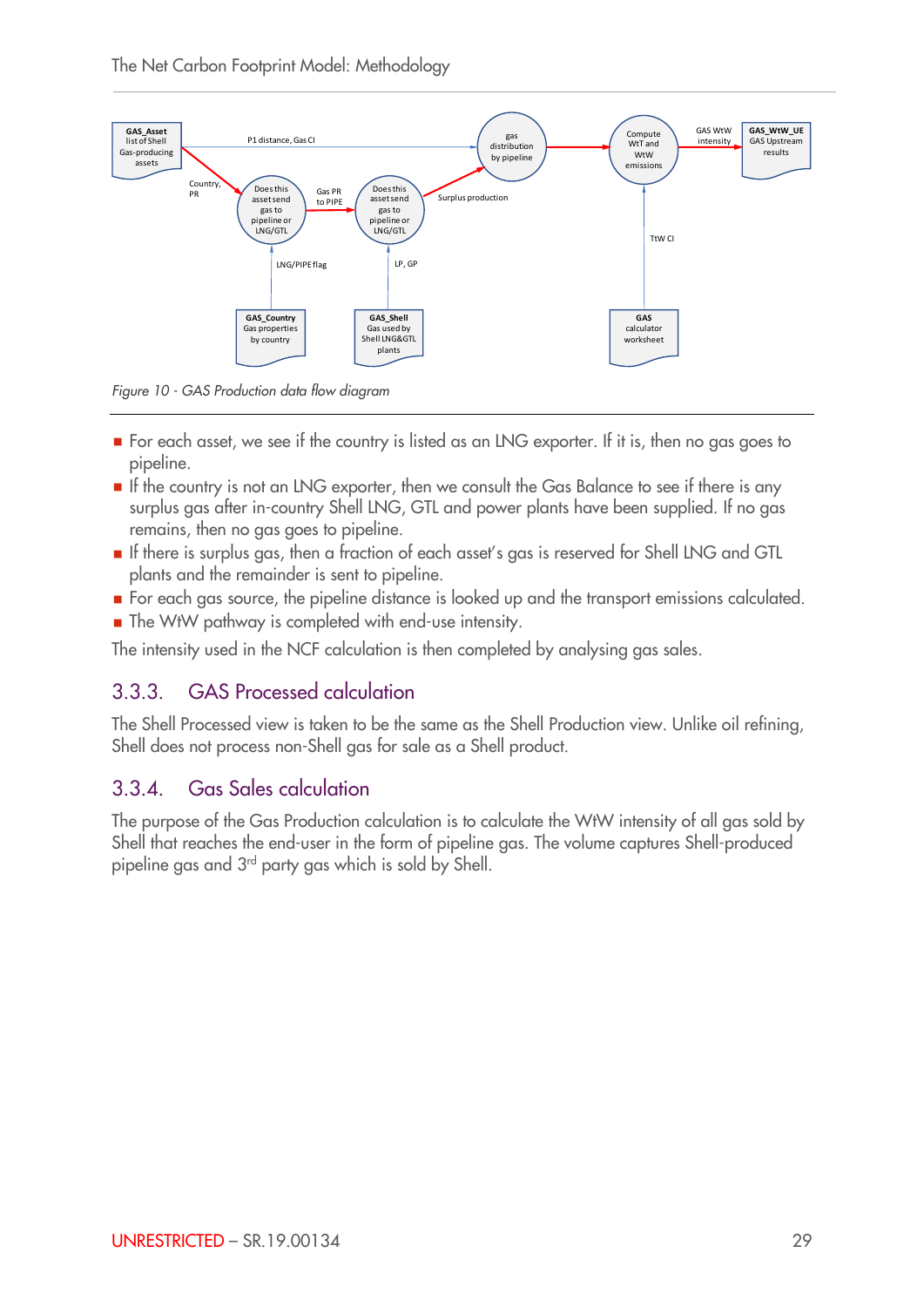## <span id="page-29-0"></span>**3.4.** Implementation of the calculation methodology for the gas portfolio

#### <span id="page-29-1"></span>3.4.1. Acronyms, abbreviations and variables

The list of core variables and notations used in the gas portfolio calculation are given in [Table 2.](#page-29-3)

| No.            | <b>Notation</b> | <b>Explanation</b>                       | No. | <b>Notation</b> | <b>Explanation</b>               |
|----------------|-----------------|------------------------------------------|-----|-----------------|----------------------------------|
|                | CI              | Carbon intensity (gCO <sub>2</sub> e/MJ) | 12  | Port            | Portfolio                        |
| $\overline{2}$ | Pr              | Production volume (bsm <sup>3</sup> /y)  | 13  | PD              | Pipeline distance                |
| 3              | NG              | Natural gas                              | 14  | Ci              | Carbon intensity in $tCO_{2e}/t$ |
| $\overline{A}$ | GP              | Gas production                           | 15  | LA              | LNG asset                        |
| 5              | GC              | Gas consumption as fuel                  | 16  | Sur             | surplus                          |
| 6              | $\overline{A}$  | Asset                                    | 17  | PG              | Power generation                 |
| $\overline{7}$ | GL              | Gas Loss                                 | 18  | Elec            | Electricity                      |
| 9              | $\mathcal{C}$   | Country                                  | 19  | Eff             | Power plant efficiency           |
| 10             | $\bar{t}$       | Year $t$                                 | 20  | Gf              | Power plant gas fuel fraction    |
| 11             | WtT             | Well to tank                             |     |                 |                                  |

<span id="page-29-3"></span>Table 2 - Acronyms, abbreviations and variables used in the GAS calculation

#### <span id="page-29-2"></span>3.4.2. Gas Balance calculation

The Gas Balance for a country is calculated as follows.

 $Pr_{c,t}^{NG}$  is the total volume of gas produced in country  $c$ .

$$
Pr_{c,t}^{NG} = \sum_{A} Pr_{A,t}^{NG} \tag{Eq. 19}
$$

At the same time, the country-average intensity of Shell gas production can be calculated.

$$
CI_{c,t}^{NG} = \frac{\sum_{A} CI_{A,t}^{NG} \times Pr_{A,t}^{NG}}{\sum_{A} Pr_{A,t}^{NG}}
$$
 (Eq. 20)

The total gas consumption of LNG plants in each country,  $Pr_{c,t}^{NG\ for\ LNG}$  is calculated based on LNG production and the plant gas consumption in country *c*.

 $Pr_{A,t}^{Deduced red\ NG\ for\ LNG}$  is gas production dedicated to specific LNG assets in country *c* or upstream gas for integrated LNG. This gas is not supplied by assets in the gas production list and therefore needs to be subtracted from the total gas required for LNG.

$$
Pr_{c,t}^{NG\ for\ LNG} = (\sum_{A} Pr_{A,t}^{LNG} - \sum_{A} Pr_{A,t}^{Dedicated\ NG\ for\ LNG}) * (1 + GL_{LA,t})
$$
 (Eq. 21)

The total gas consumption of GTL plants in each country,  $\mathit{Pr}_{c,t}^{\mathit{NG for GTL}}$  is calculated based on GTL production and the plant gas consumption in country *c*.

$$
Pr_{c,t}^{NG\ for\ GTL} = \sum_{A} Pr_{A,t}^{GTL} * (1 + GL_{A,t}^{GTL})
$$
 (Eq. 22)

The total gas consumption of power plants in each country,  $Pr_{c,t}^{NG\ for\ PG}$  is calculated based on electricity generation and power plant efficiency in country *c*.

$$
Pr_{c,t}^{NG\ for\ PG} = \sum_{A} Pr_{A,t}^{Elec} * Gf_{A,t}^{elec} / Eff_{A,t}^{Elec}
$$
 (Eq. 23)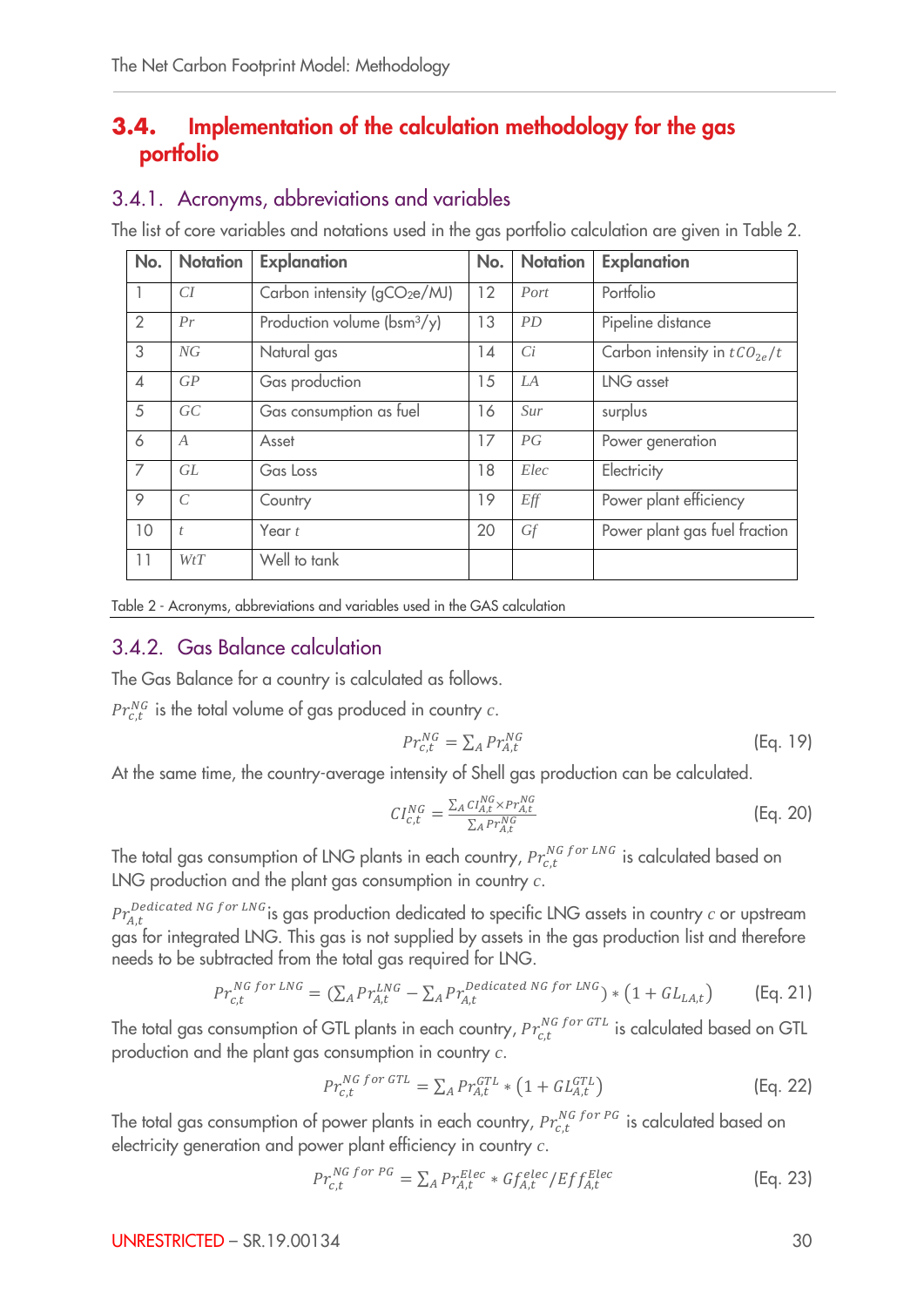It is then possible to determine whether there is any surplus gas in each country, after all Shell LNG, GTL and power plants have been supplied.

$$
Pr_{c,t}^{NG\_Sur} = Pr_{c,t}^{NG} - Pr_{c,t}^{NG \ for \ LNG} - Pr_{c,t}^{NG \ for \ GTL} - Pr_{c,t}^{NG \ for \ PG} \tag{Eq. 24}
$$

If  $Pr_{c,t}^{NG\_Sur} > 0$  and country *c* is a pipeline country (see Section [3.3.1\)](#page-26-1), then the WtW intensity of the surplus pipeline gas is calculated following Section [3.4.3](#page-30-0) below.

#### <span id="page-30-0"></span>3.4.3. Lifecycle CI calculation

For gas delivered as pipeline gas, the total CI is expressed in units of  $gCO<sub>2</sub>e/MI$ .

$$
CI_{A,t}^{WtT} = CI_{A,t}^{NG} * (GC_{A,t}^{Pipeline} + 1) + CI_{A,t}^{Pipeline}
$$
 (Eq. 25)

$$
CI_{A,t}^{WtW} = CI_{A,t}^{WtT} + CI_{PG}
$$
 (Eq. 26)

Because gas is consumed as fuel in pipeline transmission, the CI is calculated to capture the loss in the denominator of final energy.

#### Gas Production

For Asset *A* in year *t*, the total CI in  $qCO_2e/MJ$  for gas production is

$$
CI_{A,t}^{NG} = CI_{A,t}^{Production} * 1000/LHV_{gas}
$$
 (Eq. 27)

where  $\mathit{CI}^{Production}_{A,t}$  is the carbon intensity of gas production in kgCO<sub>2</sub>e/boe for Asset *A* at year  $t$ .  $LHV_{gas}$  is the lower heating value of gas in MJ/boe.

#### **Pipeline**

The pipeline distance *PD* is listed for each gas production asset. Gas consumption and CI of pipeline transfer are calculated using the equations below:

$$
GC_{A,t}^{Pipeline} = PD * GC_{pipeline}
$$
 (Eq. 28)

$$
CI_{A,t}^{Pipeline} = PD * CI^{Pipeline}
$$
 (Eq. 29)

 $GC_{nineline}$  is the gas consumption as t/t-km and  $CI^{Pipeline}$  is the intensity in gCO<sub>2</sub>e/MJ.km. The pipeline emissions factors were taken from the NETL Unit Process Library [8] and are assumed to be constant over time and geography.

#### End-use

Combustion at a power plant is assumed to be the end-use of natural gas. The emissions intensity is expressed as  $qCO<sub>2</sub>e/MJ$  of gas burned.

#### <span id="page-30-1"></span>3.4.4. Portfolio CI of gas – Production view

Using the CI and gas consumption combined with the corresponding pipeline distance, we get the W<sub>t</sub>T CI for each asset using Eq.30.

The overall CI for the gas portfolio in  $gCO<sub>2</sub>e/MJ$  is

$$
CI_{Port,t}^{WtT} = \frac{\sum_{A} CI_{A,t}^{WtT} * Pr_{A,t}}{\sum_{A} Pr_{A,t}}
$$
 (Eq. 30)

and the total production is

$$
Pr_{Port,t} = \sum_{A} Pr_{A,t}
$$
 (Eq. 31)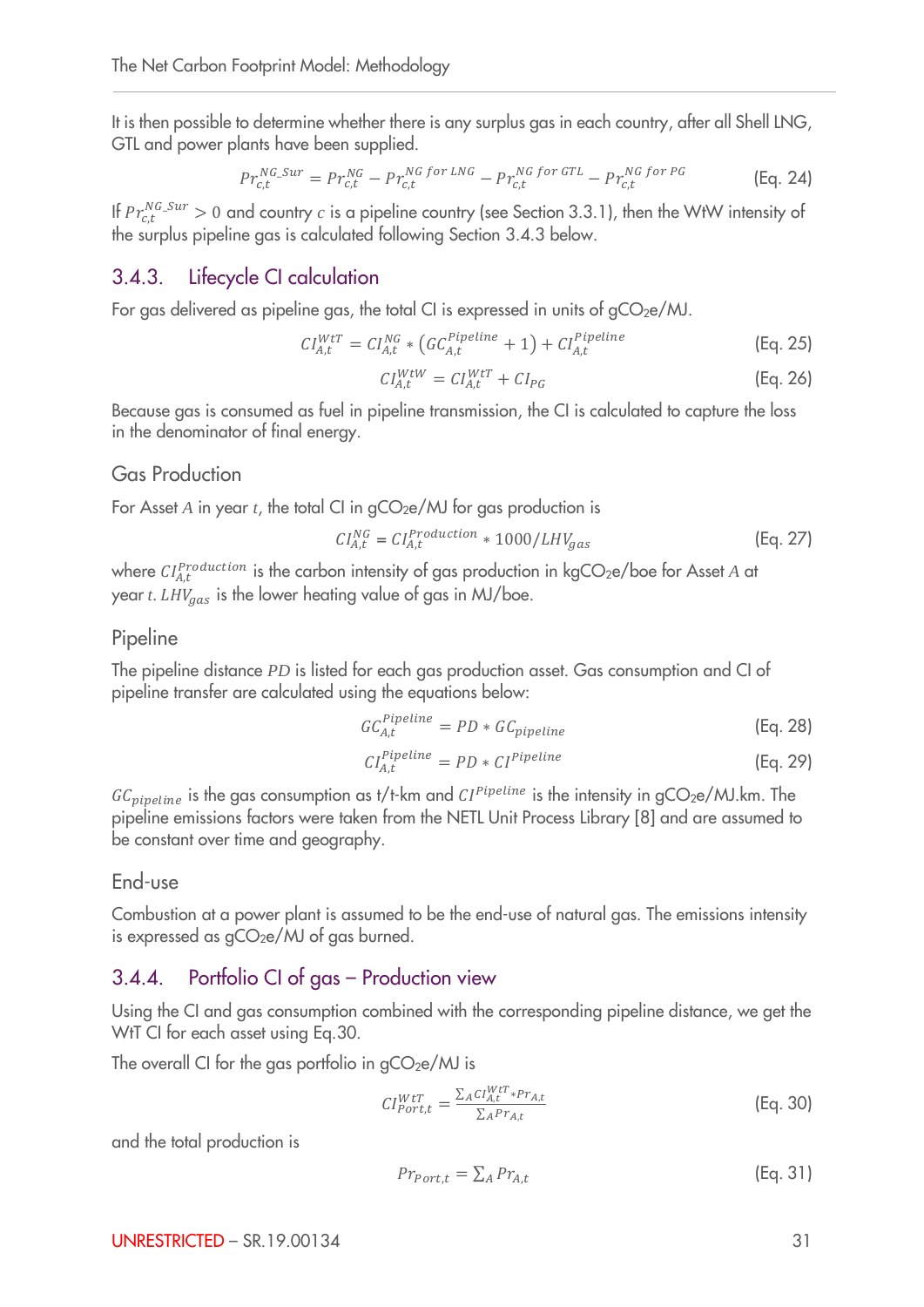The WtW CI of the gas portfolio is the sum of  $\mathit{CI}_{Port,t}^{WtT}$  and the CI of the end-use.

### <span id="page-31-0"></span>3.4.5. Gas Sales

Gas sales volumes are additional to Shell production, which is netted out to avoid doublecounting. The list of sales "assets" by country is listed separately from Shell gas production. The analysis of WtW intensity is identical to the gas production methodology, except that there is no need to consider the Gas Balance because all the gas is non-Shell production.

The WtT (well-to-end-use) intensity of gas purchased for sale must be determined. The countryaverage intensity of pipeline gas is used where this is known (e.g. GREET in the U.S. [4] or GaBi/JEC for Europe [7]).

The contribution of gas sales to the NCF is then the sum of Shell gas production and sales of non-Shell gas.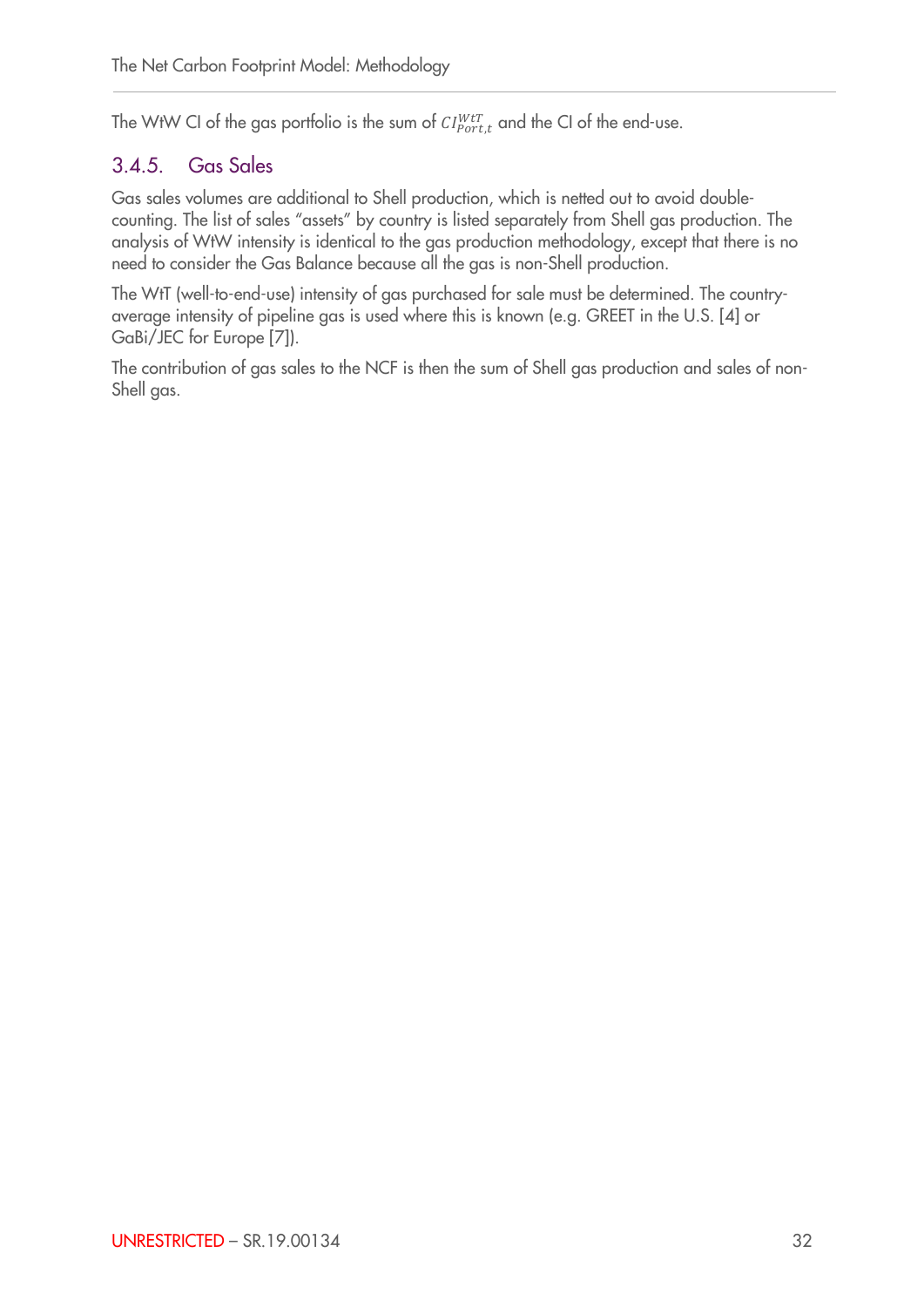# <span id="page-32-0"></span>**4. LNG Portfolio**

## <span id="page-32-1"></span>**4.1.** The structure of the LNG portfolio calculation

[Figure 11](#page-32-3) shows an overview of the LNG supply chain.



<span id="page-32-3"></span>Figure 11 – The LNG supply chain

The NCF calculation works through a list of Shell LNG production assets, described by:

- $\blacksquare$  LNG plant intensity (in kgCO<sub>2</sub>e/boe) and gas consumption (in MJ<sub>NG</sub>/MJ<sub>LNG</sub>)
- The supply gas pipeline distance (in km)

It is also necessary to know the intensity of Shell and non-Shell gas supplied to the LNG plants:

- Shell gas production intensity by year by country
- $\blacksquare$  3<sup>rd</sup> party gas production intensity by year by country

The life cycle is completed by:

- **Shipping intensity and fuel use**
- Regasification intensity and fuel use
- Distribution pipeline distance
- End-use (tank-to-wheel) intensity.

## <span id="page-32-2"></span>**4.2.** Input data for the LNG portfolio calculation

The emissions and production data for LNG assets are taken from Shell's business reporting data. Gas loss as fuel and as a result of impurity removal is either based on actual figures or Shell assumptions. For upstream, both oil and gas assets produce gas or associated gas as feedstock for LNG plants. Therefore, CIs of oil and gas assets are expressed as kgCO<sub>2</sub>e/boe which are then converted to  $gCO<sub>2</sub>e/MJ$  of total hydrocarbons. It means the emissions are allocated between oil and associated gas (or condensate and gas) on a hydrocarbon energy content basis for those assets who produce both.

Pipeline transport of gas to the LNG plant uses the same emissions intensity and loss factors defined in Section [3.2.](#page-25-2)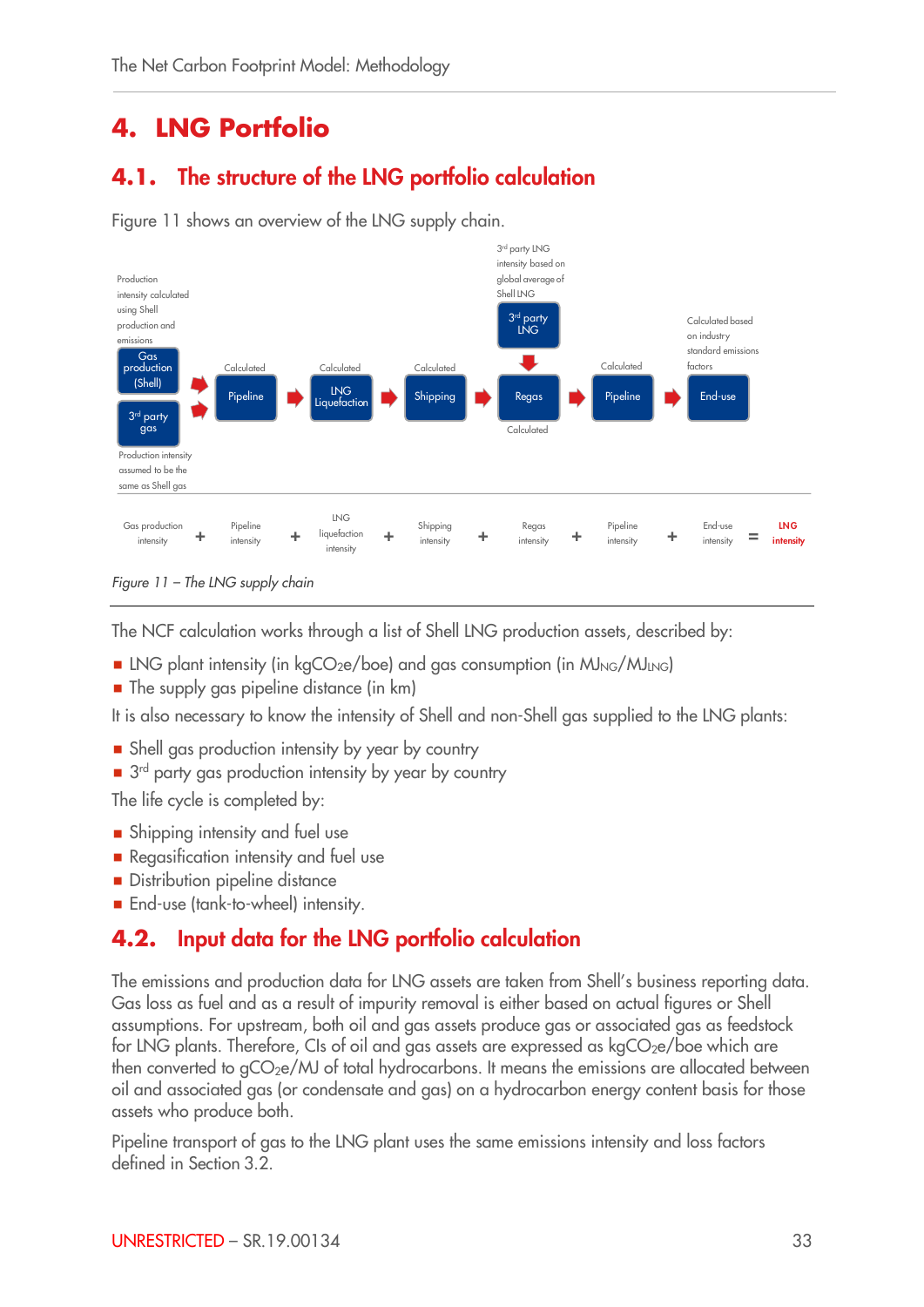When assessing Shell LNG liquefaction, we assume that all feed gas is taken at the average intensity of Shell gas producing assets located in the same country and any gap between Shell's production and the total feed gas requirement is filled with  $3<sup>rd</sup>$  party gas with a country-average carbon intensity. There is no readily available source for the carbon intensity of  $3<sup>rd</sup>$  party gas production, so non-Shell gas is assumed to have the same intensity as Shell gas. Where there are no Shell assets in-country, a world average intensity is used.

For LNG shipping, the shipping distance (*SD*) may be provided by Shell assets. For assets where this information is not available, an estimate is made based on an analysis of LNG trade volumes between countries by the International Gas Union [9] - a weighted sum of the shipping distance from the Shell LNG plant to each trade region and the corresponding fraction of production sent to each trade region. The emission factor for shipping is taken to be an average based on the fuel consumption and capacity of 24 Shell vessels, combined with IMO emissions factors for fuel combustion [10]. An estimate of methane slip is included in the GHG emissions, taken from a more recent SINTEF study in 2017 [11].

Emissions from regasification facilities are estimated based on a disclosure by Tokyo gas [12]. Gas loss as fuel is calculated to be 0.09% but including emissions from electricity consumption raises the intensity of regasification to  $0.0173$  tCO<sub>2</sub>e/tLNG [13]. For gas pipelines from regasification terminals to end-user power plants, a proxy distance of 150 km was assumed.

As for pipeline gas, power plants are assumed to be the end-use of natural gas. The functional unit of the analysis is MJ of energy delivered, so the efficiency of the end-use is immaterial. Most of the emissions from power plants or boilers result from conversion of the carbon content of the fuel to  $CO<sub>2</sub>$  together with methane emissions (unburned fuel) and  $N<sub>2</sub>O$  emissions associated with combustion. The carbon intensity of end-use is taken to be taken to be  $56.55$  gCO<sub>2</sub>e/MJ, the emissions factor of natural gas combustion from a NETL report on U.S. natural gas power generation [28].

## <span id="page-33-0"></span>**4.3.** The methodology for the LNG Portfolio

The WtT and WtW emissions are estimated across the entire value chain using two perspectives – the Shell Processed and the Shell Sales calculation.

Similar to the Oil Processed portfolio, Shell LNG plants are preferentially supplied with Shell gas and any shortfall is made up with 3<sup>rd</sup> party gas. Unlike refineries, which take crude supplied from many countries, LNG plants are assumed to be supplied with gas from the country in which they are situated.

The availability of Shell gas in-country and the share that can be allocated to LNG is calculated in the Gas Balance (Section [3.3.1\)](#page-26-1).

### <span id="page-33-1"></span>4.3.1. LNG Processed calculation

The purpose of the LNG Processed calculation is to calculate the WtW intensity of all Shellprocessed LNG. Building a well-to-wheel pathway for each Shell LNG plant may involve feed gas from Shell or non-Shell production.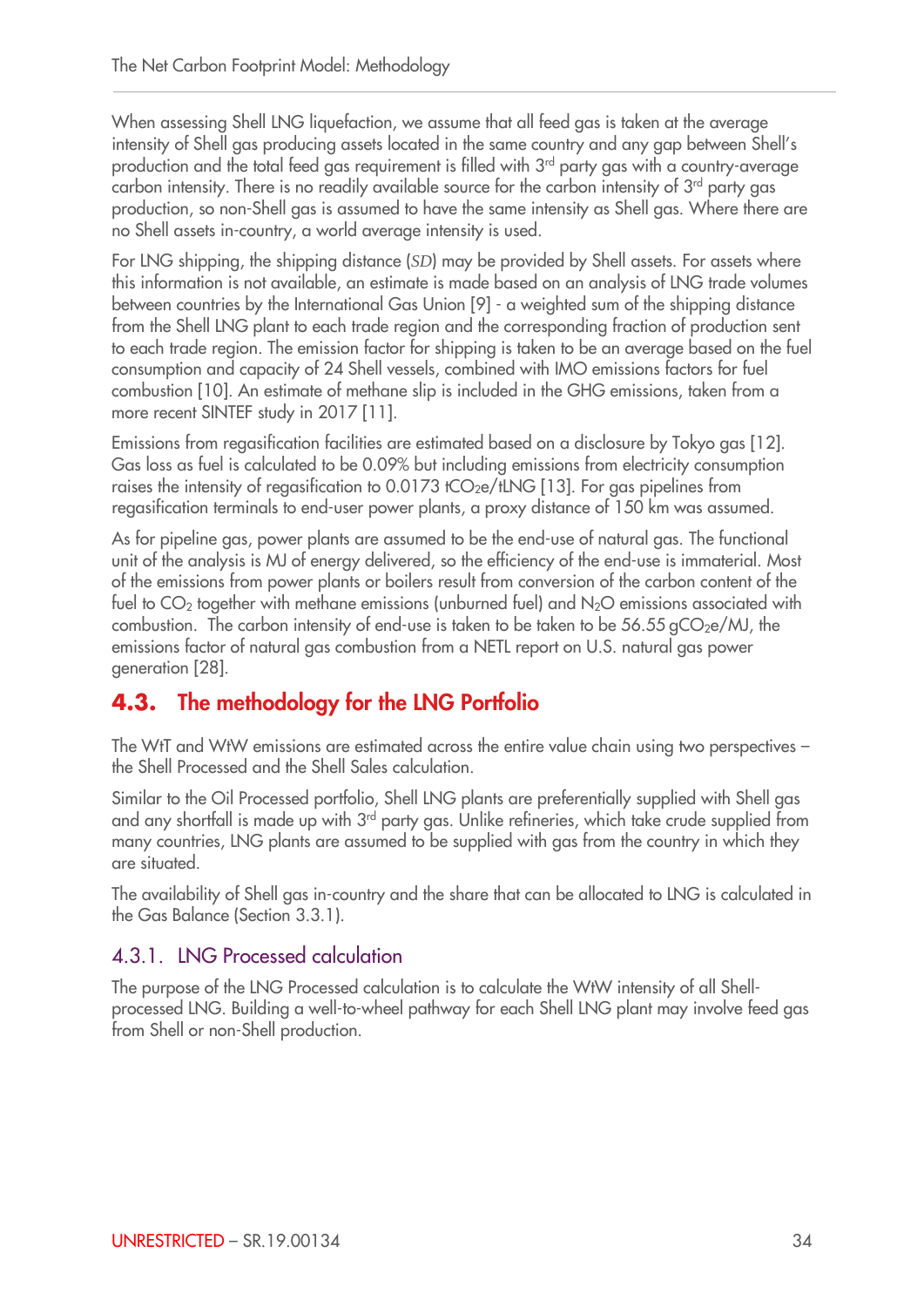The Net Carbon Footprint Model: Methodology



Figure 12 - LNG Processed data flow diagram

- For each Shell LNG plant, we determine the amount of feed aas needed for LNG production and the plant's gas consumption per unit produced.
- **First, we consider dedicated feed gas assets.** There may be more than one feed source. The total production and average intensity are calculated. Total dedicated production may not be enough to satisfy all the gas processed by the LNG plant.
- If there is a shortfall in feed gas, we next look to country-average Shell gas production to fill the gap. This intensity was calculated on a country-average basis in the Gas Balance. Total Shell production may not be enough to satisfy all the gas processed by the LNG plant.
- If there is still a shortfall in feed gas, we next look to country-average non-Shell gas production to fill the gap.
- A composite gas production intensity is calculated as a weighted average of all three gas sources.
- **The intensity of transporting gas to the plant is calculated from the pipeline distance.**
- **Shipping distances are looked up for the region or country where the LNG plant is located.**
- The WtW pathway is completed with regas, pipeline distribution and end-use intensities.

#### <span id="page-34-0"></span>4.3.2. LNG Sales calculation

At present, LNG sales are analysed as a single global region. In future, it may be possible to provide a regional breakdown, as for sales of oil products.

The assumption is that non-Shell LNG is produced at the same intensity as world-average Shell LNG. The contribution of LNG Sales has the same intensity as Shell Processed LNG. The contribution to the portfolio footprint is in direct proportion to the final energy delivered – slightly smaller than the sales volume ex-ship after allowing for regas and pipeline distribution.

## <span id="page-34-1"></span>**4.4.** Implementation of the calculation methodology for the LNG portfolio

#### <span id="page-34-2"></span>4.4.1. Acronyms, abbreviations and variables

The list of core variables and notations used in the LNG portfolio are given in [Table 3.](#page-35-1)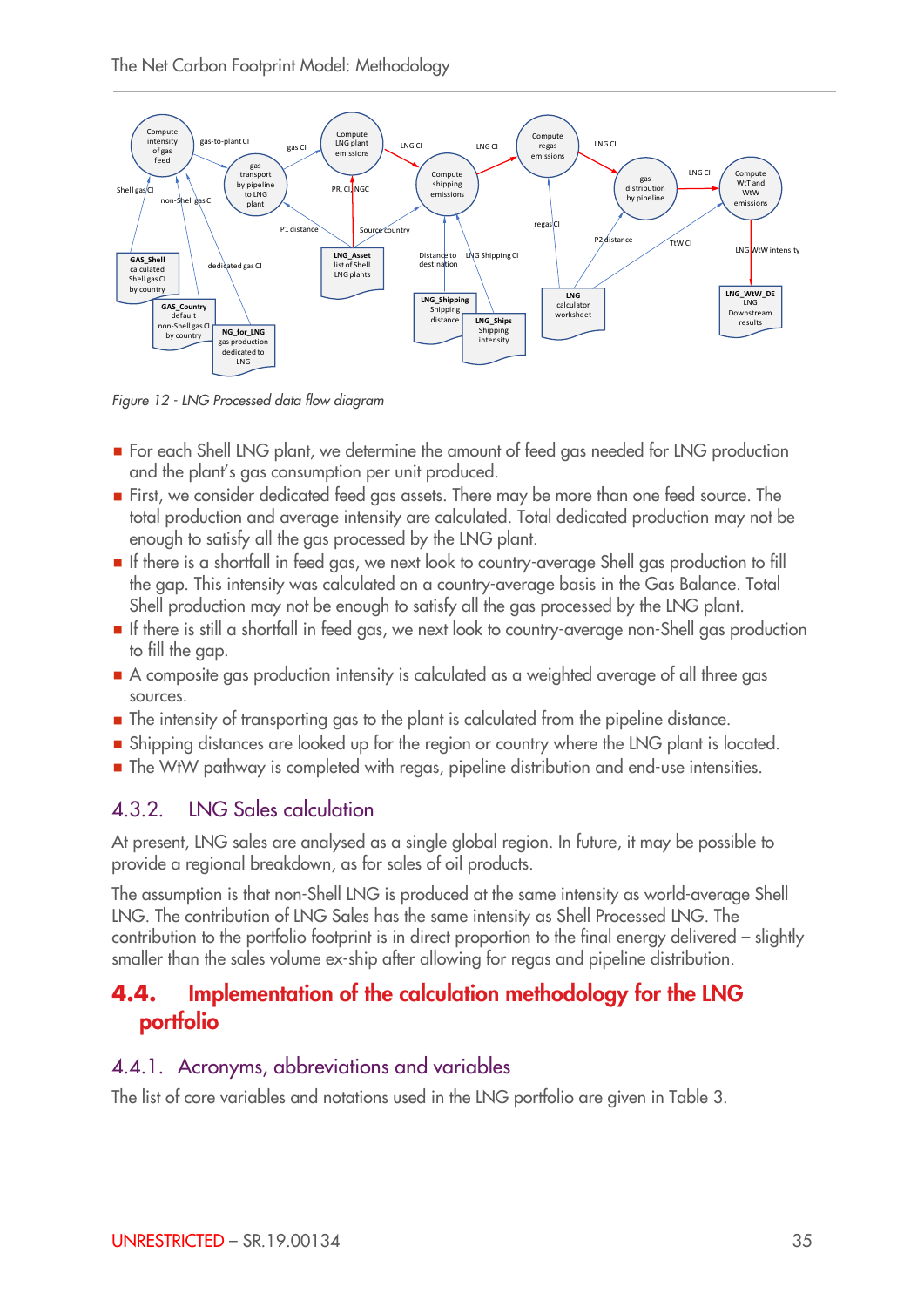| No.            | <b>Notation</b> | <b>Explanation</b>                        | No. | <b>Notation</b> | <b>Explanation</b>  |
|----------------|-----------------|-------------------------------------------|-----|-----------------|---------------------|
|                | CI              | Carbon intensity in gCO <sub>2</sub> e/MJ | 10  | $\mathcal{C}$   | Country             |
| $\overline{2}$ | Pr              | Production                                | 11  | SR              | Shipping region     |
| 3              | NG              | Natural gas                               | 12  | $\bar{t}$       | Year                |
| $\overline{4}$ | GP              | Gas production for LNG                    | 13  | WtT             | Well to Tank        |
| 5              | LNG             | Liquified natural gas                     | 14  | $\overline{P}$  | Portfolio           |
| 6              | GL              | Gas Loss                                  | 15  | PD              | Pipeline distance   |
| $\overline{7}$ | GC              | Gas Consumption as fuel use               | 16  | <b>WtLA</b>     | Well to loading arm |
| 8              | $\overline{A}$  | <b>Gas Asset</b>                          | 17  | sale            | Sales mass          |
| 9              | LA              | <b>LNG Asset</b>                          | 18  | PG              | Power generation    |

<span id="page-35-1"></span>Table 3 - Acronyms, abbreviations and variables used in the LNG calculation

### <span id="page-35-0"></span>4.4.2. Lifecycle CI calculation

For gas delivered as LNG, the total CI is expressed in units of  $gCO<sub>2</sub>e/MJ$ .

$$
CI_{(A,LA),t}^{WtT} = \{ [CI_{LA,t}^{WtLA} * (1 + GC_{LA,t}^{Shipping}) + CI_{LA,t}^{Shipping}] * (GC_{regas plant} + 1) + CI_{re-gas plant} * (1 + GC_{LA,t}^{Pipeline\_PL}) + CI_{LA,t}^{Pipeline\_PL}
$$
(Eq. 32)

$$
CI_{(A,LA),t}^{WtLA} = [CI_t^{NG} * (1 + GC_{pipeline}) + CI^{Pipeline}] * (1 + GL_{LA}) + CI_{LA,t}^{LNG}
$$
 (Eq. 33)

$$
CI_{(A,LA),t}^{WtW} = CI_{(A,LA),t}^{WtT} + CI_{PG}
$$
 (Eq. 34)

Because gas is consumed as fuel in pipeline transport, LNG production, shipping, regasification and distribution, the CI is calculated to capture the loss in the denominator of final energy.

#### Gas Production

The country-average Shell gas production  $\mathit{CI}_{\mathcal{C},t}^{NG}$  is taken from the Gas Balance calculation (Section [3.4.2\)](#page-29-2).

#### Pipeline to LNG

The pipeline distance, *PD*, for each LNG asset (*LA*) is listed for each Shell LNG plant. Using the appropriate pipeline distance, we can get the total CI up to the point at which gas is delivered to the LNG plant via the pipeline:

$$
GC_{LA,t}^{Pipeline} = PD * GC_{pipeline}
$$
 (Eq. 35)

$$
CI_{LA,t}^{Pipeline} = PD * CI^{Pipeline}
$$
 (Eq. 36)

 $GC_{nineline}$  is the gas consumption as t/t-km and  $CI^{Pipeline}$  is the intensity in gCO<sub>2</sub>e/MJ/km. The pipeline emissions factors were taken from the NETL Unit Process Library [8] and are assumed to be constant over time and geography.

#### LNG Production

For Asset *LA* in year *t*, the CI in gCO<sub>2</sub>e/MJ for LNG production is

$$
CI_{LA,t}^{LNG} = CI_{LA,t}^{Production} * 1000/LHV_{gas}
$$
 (Eq. 37)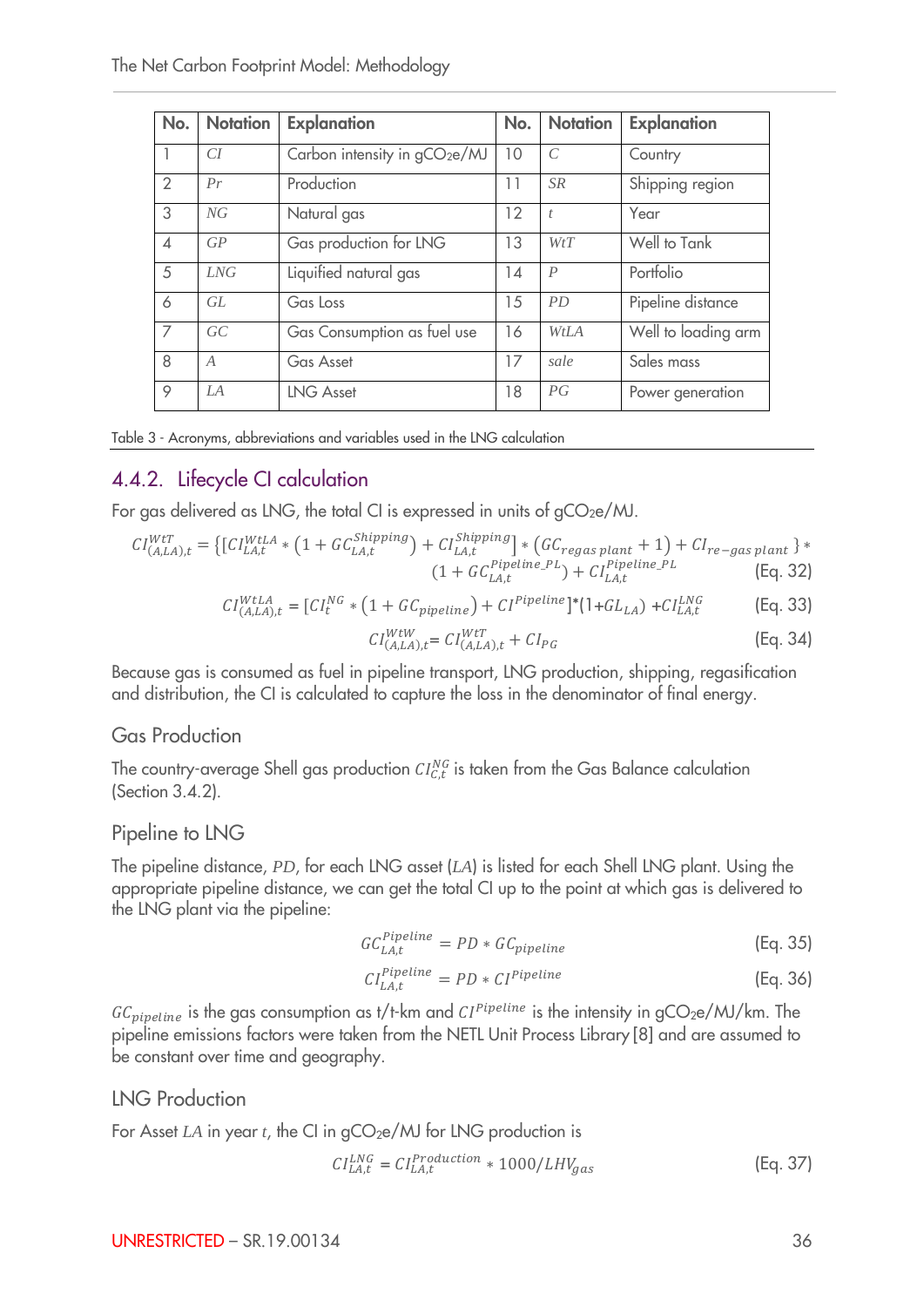$GL_{LA}$  is the gas loss as fuel in LNG plant as  $M_{NG}/M_{ING}$  and is listed for each Shell LNG asset.

#### **Shipping**

The shipping distance (*SD*) is based on a weighted sum of the shipping distance from the Shell LNG plant to each trade region and the corresponding fraction of production sent to each trade region.

$$
SD_{LA} = SD_{A \in Expert \, Country} = \sum_{Region \, i} SD_i * (Shipping \, Ratio)_i
$$
 (Eq. 38)

Applying the *GC* and *CI* for shipping laden and shipping ballast gives:

$$
GC_{LA}^{Shipping} = GC_{LA}^{Shipping \:laden} + GC_{LA}^{Shipping \:lshating \:lbf}
$$
\n(Eq. 39)

$$
CI_{LA}^{Shipping} = CI_{LA}^{Shipping\,laden} + CI_{LA}^{Shipping\,ballast}
$$
 (Eq. 40)

#### Re-gasification

The constants  $GC_{regas\ plant}$  and  $Cl_{regas\ plant}$  allow for fuel consumption and emissions of re-gasification of LNG.

#### Pipeline to power plant

Given the pipeline distance to the power plant,  $PD_{plant}$ , the gas consumption  $GC_{LA,t}^{Pipeline\_PL}$  and  $CI_{LA,t}^{Pipeline\_PL}$  are calculated as follows:

$$
GC_{LA,t}^{Pipeline\_PL} = PD_{plant} * GC_{pipeline}
$$
 (Eq. 41)

$$
CI_{LA,t}^{Pipeline\_PL} = PD_{plant} * CI^{Pipeline}
$$
 (Eq. 42)

#### End-use

Combustion at a power plant is assumed to be the end-use of LNG. The emissions intensity is expressed as  $qCO<sub>2</sub>e/MJ$  of gas burned.

The final energy, used to calculate the weighting for the LNG supply chain in the NCF portfolio average, is the amount of gas delivered to the end-user – smaller than the amount of LNG produced by Shell as a result of gas used as fuel in shipping and pipeline transmission.

#### <span id="page-36-0"></span>4.4.3. Portfolio CI of LNG – Processed view

The Processed calculation is driven by the LNG facilities gas demand: NG is processed in local LNG facilities from dedicated gas (if any) and LNG's share of Shell gas production, as calculated in the Gas Balance. Any shortfall is made-up from imports drawn from  $3<sup>rd</sup>$  party production at country-average intensity for non-Shell gas.

First the gas required for LNG assets is calculated:

$$
Pr_{LA,t}^{NG} = Pr_{LA,t}^{LNG} * (1 + GL_{LA,t}) * (1 + GC_{LA,t}^{Pipeline})
$$
 (Eq. 43)

Then the average production CI for gas supplied to LNG asset *LA* and the total gas production by dedicated gas assets (including those upstream of integrated gas assets) is:

$$
CI_{LA,t}^{dedicated\ gas\_for\_LNG} = \frac{\sum_{A}CI_{A,t}^{dedicated\ gas\_for\_LNG} * Pr_{A,t}^{dedicated\ gas\_for\_LNG}}{\sum_{A}Pr_{A,t}^{dedicated\ gas\_for\_LNG}}
$$
 (Eq. 44)

$$
Pr_{LA,t}^{dedicated\ gas\_for\_LNG} = \sum_{A} Pr_{A,t}^{dedicated\ gas\_for\_LNG}
$$
 (Eq. 45)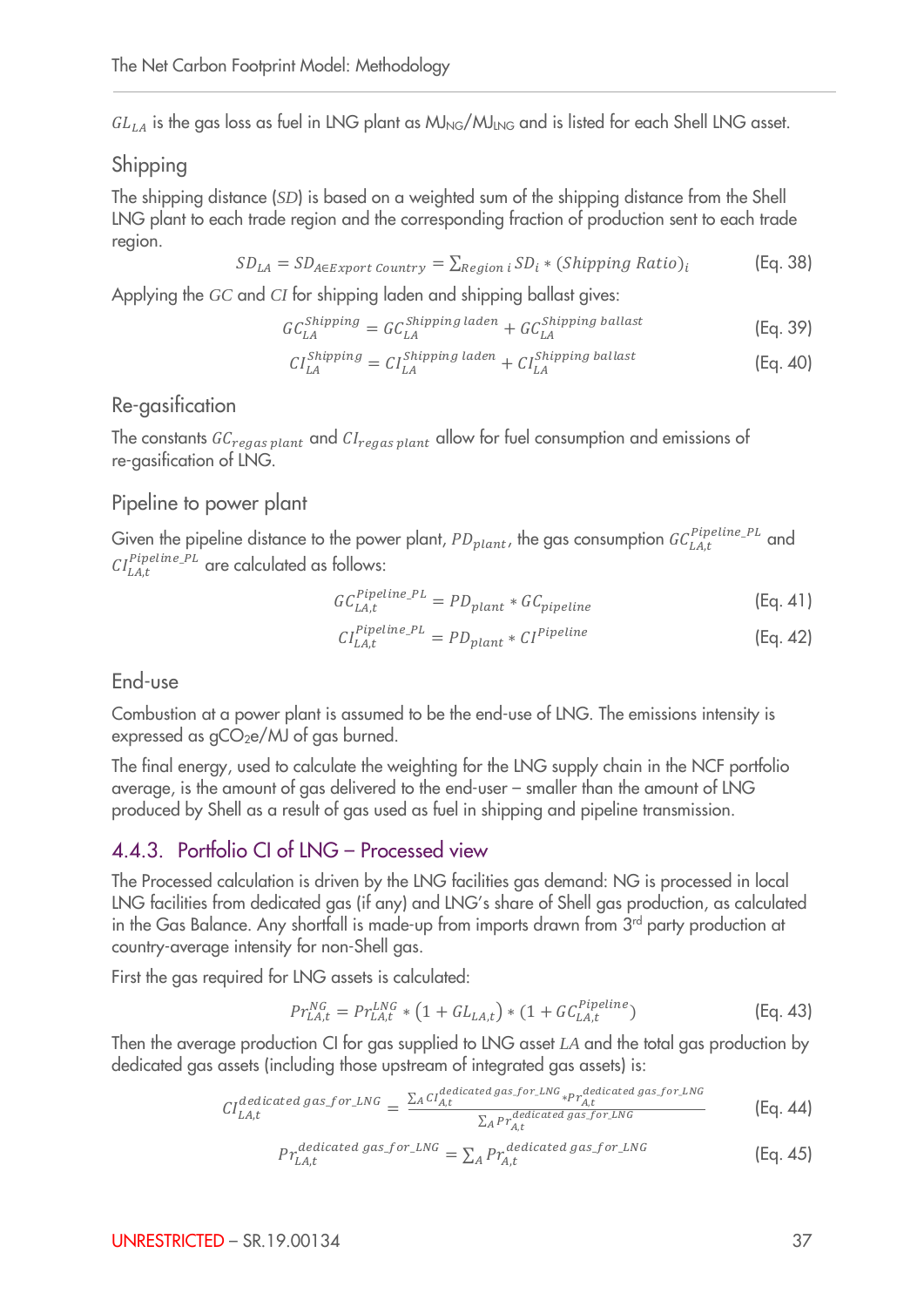If  $Pr_{LA,t}^{deduced\,gas\_for\_LMG}$  >  $Pr_{LA,t}^{NG}$ , it means dedicated gas is sufficient to supply the LNG asset and any surplus is ignored. The WtT CI calculation follows Eq. 32-33 where  $\mathit{CI}^{\mathit{NG}}_t$  is replaced by  $CI_{LA,t}^{dedicated\ gas\_for\_LNG}$ .

If  $Pr_{LA,t}^{deduceded}$  gas\_for\_LNG  $\lt Pr_{LA,t}^{NG}$ , it means dedicated gas is not sufficient to supply the LNG asset and the shortfall in gas is taken from the LNG country C with a CI taken from the Gas Balance calculation (Section [3.4.2\)](#page-29-2). The total gas production in LNG country  $C$  is  $\mathit{Pr}_{\mathit{C},t}^{NG}$  in the Gas Balance.

If  $Pr_{LA,t}^{dedicated\ gas\_for\_LMG}+Pr_{C,t}^{NG}>Pr_{LA,t}^{NG}$  it means Shell produced gas is sufficient to supply the LNG asset and there is no need for non-Shell gas.

The WtT CI calculation follows Eq. 32-33 where  $\mathit{CI}^{NG}_{t}$  is replaced by  $\mathit{CI}^{SReLU\ G}_{LA,t}$  .

$$
CI_{LA,t}^{Shell\ NG} = \frac{\sum_{A}CI_{A,t}^{dedicated\ gas\_for\_LNG} * P_{A,t}^{dedicated\ gas\_for\_LNG} + CI_{C,t}^{NG} * (P_{LA,t}^{NG} - P_{A,t}^{dedicated\ gas\_for\_LNG})}{P_{LA,t}^{NG}}
$$
\n(Eq. 46)

If  $Pr_{LA,t}^{dedicated\ gas\_for\_LMG}+Pr_{CA,t}^{NG}< Pr_{LA,t}^{NG}$ , it means that non-Shell gas is required to fill the gap at an intensity of  $\mathit{Cl^{non-shell\,NG}_{c,t}}$ 

$$
CI_{LA,t}^{non-Shell\ NG} = \frac{\sum_{A} CI_{A,t}^{i} * Pr_{A,t}^{i} + CI_{C,t}^{NG} * Pr_{C,t}^{NG} + CI_{C,t}^{NG} * (Pr_{LA,t}^{NG} - Pr_{A,t}^{i} - Pr_{C,t}^{NG})}{Pr_{LA,t}^{NG}}
$$
(Eq. 47)

Where  $i$ = dedicated gas\_for\_LNG. The WtT CI calculation follows Eq. 32-33 where  $CI_t^{NG}$  is replaced by  $CI_{LA,t}^{non-Shell\ NG}$ .

The portfolio WtT CI is:

$$
CI_{Port,t}^{WtT} = \frac{\sum_{LA} CI_{LA,t}^{WtT,i} \cdot Pr_{LA,t}^{LNG}}{\sum_{LA} Pr_{LA,t}^{LNG}}
$$
 (Eq. 48)

Where  $i$ =  $dedicated$   $gas\_for$   $LNG$ ,  $Shell$   $NG$  and  $non\_Shell$   $NG$ .

The WtW CI of the gas portfolio is the sum of  $\mathit{CI}_{Port,t}^{WtT}$  and the CI of the end-use.

#### <span id="page-37-0"></span>4.4.4. Portfolio CI of LNG sales

At present, LNG sales are analysed as a single global region. The assumption is that non-Shell LNG is produced at the same intensity as world-average Shell LNG. Therefore, the portfolio CI is the same as that of the LNG processed portfolio.

The quantity of LNG sold is the mass ex-ship. The final energy delivered to the end-user, used to calculate the weighting of the LNG supply chain in the NCF portfolio average, is reduced by fuel use in re-gas and pipeline transportation:

$$
PR_{safe,t}^{WtT} = PR_{safe,t}^{WtT} / (GC_{regas\ plant} + 1) / (1 + GC_{pipeline})
$$
 (Eq. 49)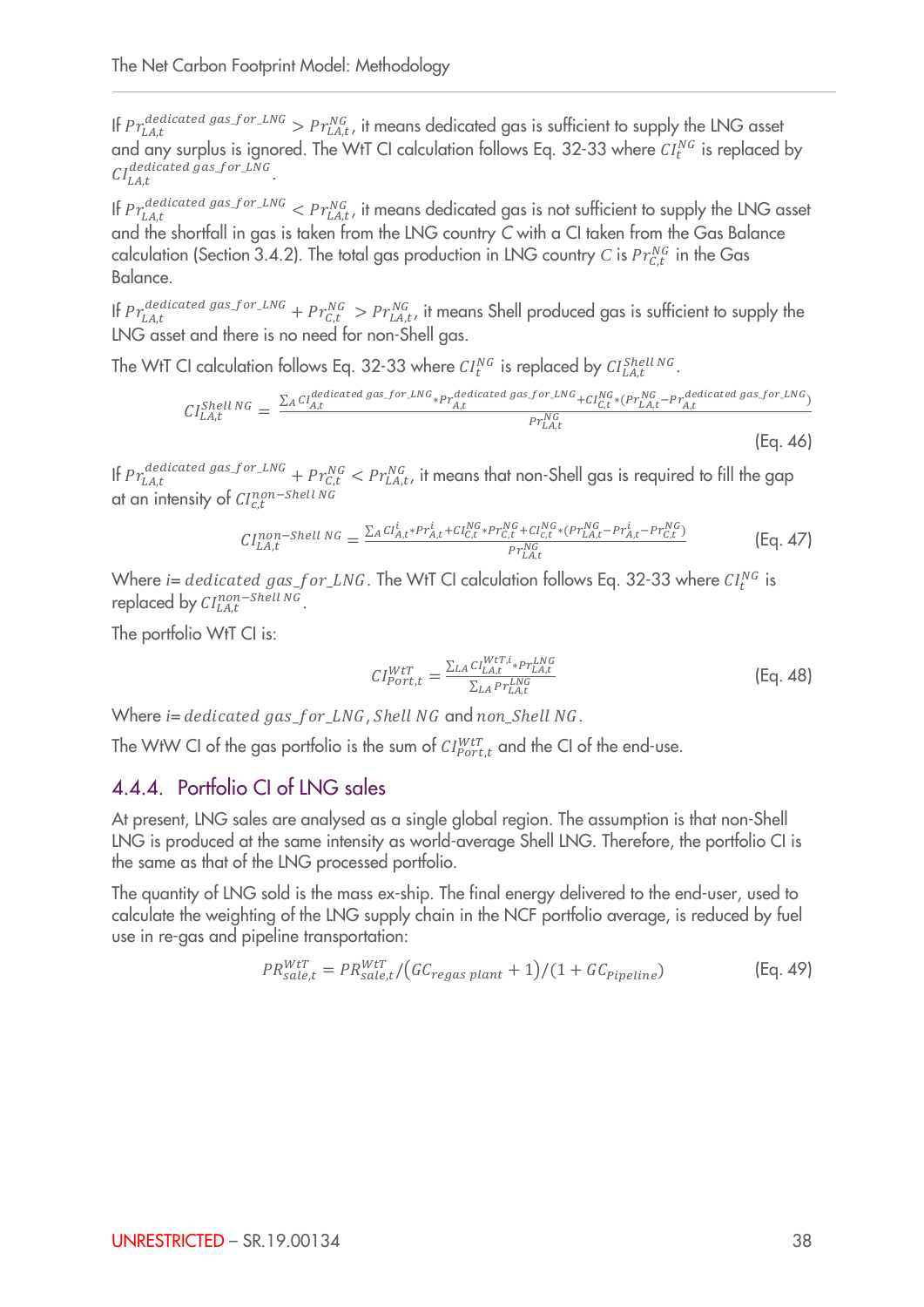# <span id="page-38-0"></span>**5. GTL Portfolio**

Shell gas-to-liquids (GTL) technology converts natural gas to liquid fuels, chemicals and waxes. GTL is an alternative application for natural gas and Shell GTL plants exist alongside LNG plants in Qatar and Malaysia.

## <span id="page-38-1"></span>**5.1.** The structure of the GTL portfolio calculation



[Figure 13](#page-38-3) shows an overview of the LNG supply chain.

<span id="page-38-3"></span>The NCF calculation works through a list of Shell GTL production assets, described by:

- GTL plant intensity (in kgCO<sub>2</sub>e/boe) and gas consumption (in  $M_{\text{NS}}/M_{\text{ING}}$ )
- The supply gas pipeline distance (in km)

It is also necessary to know the intensity of Shell and non-Shell gas supplied to the GTL plants:

- Shell gas production intensity by year by country
- $\blacksquare$  3<sup>rd</sup> party gas production intensity by year by country

The life cycle is completed by:

- **Shipping intensity**
- Distribution to point-of-sale
- End-use (tank-to-wheel) intensity.

## <span id="page-38-2"></span>**5.2.** Input data for GTL portfolio

CI and production rate data for Shell's two GTL assets are taken from Shell business reporting data. Not all GTL products are energy products. To align with the scope of NCF, approximately 55% of Pearl GTL products [14] and 20% of SMDS GTL products [15] are included in the NCF calculation.

The CI of upstream gas production for SMDS is a country average over the lifetime of the GTL plant. Gas consumption as  $M_{\text{NG}}/M_{\text{GIL}}$  is estimated based on the reported plant thermal efficiency. A pipeline distance of 200 km was agreed with the project team.

Pearl GTL is an integrated gas asset; emissions of upstream gas production and pipeline transport are included in the asset's CI, and therefore their intensity is set to be zero to avoid double counting.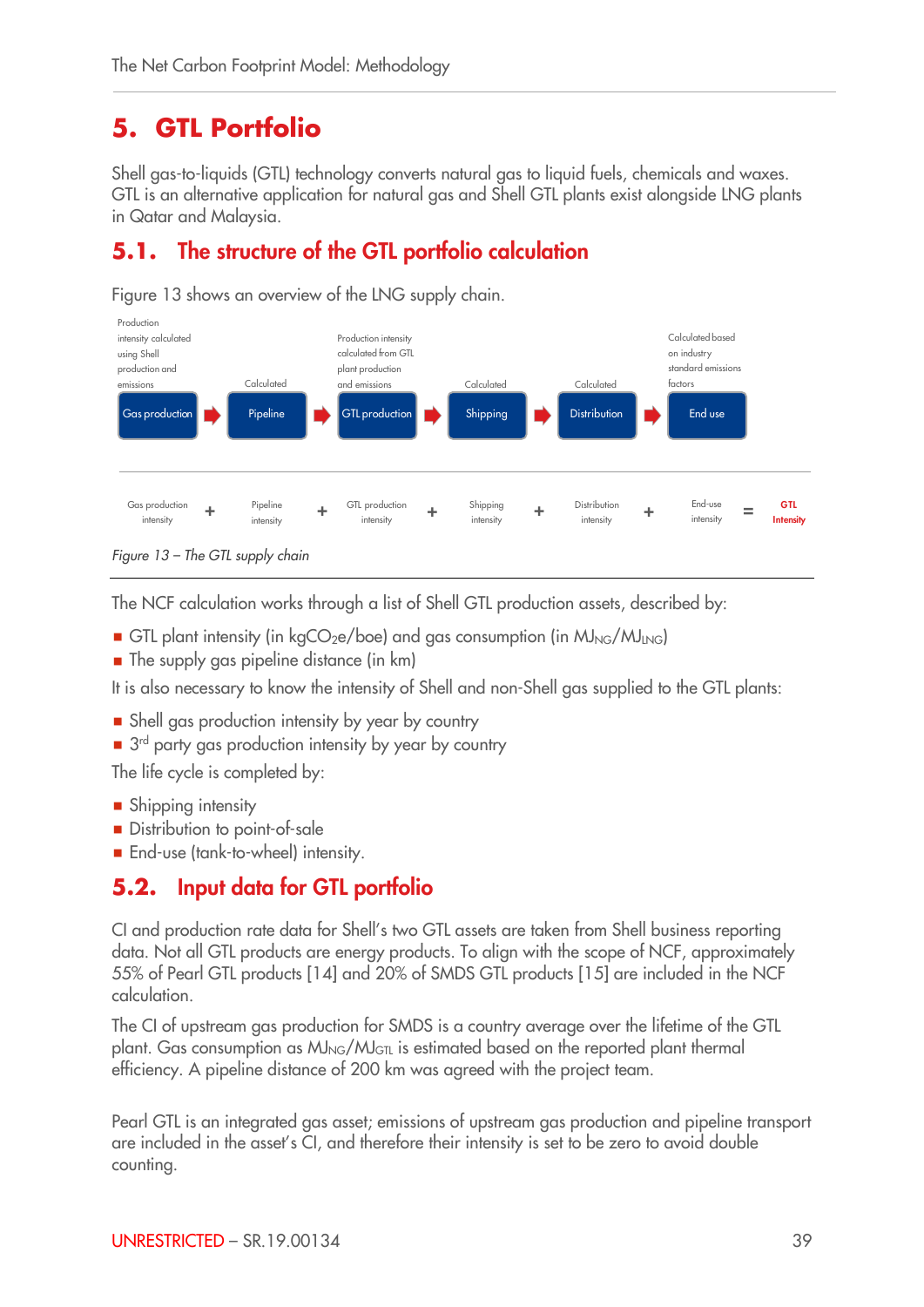Pipeline transport of gas to the GTL plant uses the same emissions intensity and loss factors defined in Section [3.2.](#page-25-2)

The shipping distance for Pearl is set as a constant representing that from Qatar to Rotterdam; for Bintulu, from Bintulu to Osaka, Japan. A shipping emissions factor is derived from the GREET 2018 model for a GTL ocean tanker,  $0.23$  gCO<sub>2</sub>e/MJ/1000km [4].

The CI of GTL distribution from import terminal to point of sale is a constant 0.63 gCO2e/MJ, derived from a JEC study [7].

The end-use of GTL is dependent on the portfolio of the GTL facility, however for reasons of simplicity, the end-use of GTL in this calculation model is assumed to be as a fuel for transport. GTL fuels have a lower carbon fraction than conventional oil-derived fuels and its combustion emissions factor is extracted from the same JEC study [7],  $71.98$   $qCO<sub>2</sub>e/MJ$ .

## <span id="page-39-0"></span>**5.3.** The methodology for the GTL Portfolio

## <span id="page-39-1"></span>5.3.1. GTL Processed calculation

The purpose of the GTL Processed calculation is to calculate the WtW intensity of all Shellprocessed GTL. Building a well-to-wheel pathway for each Shell GTL plant may involve feed gas from Shell or non-Shell production.



Figure 14 - GTL Processed data flow diagram

- For each Shell GTL plant, we determine the amount of gas feed needed based on the plants production and gas consumption.
- First, we look to country-average Shell gas production to supply the plant. The intensity is taken from the Gas Balance. Total Shell production may not be enough to satisfy all the gas processed by the GTL plant.
- If there is a shortfall in feed gas, we next look to country-average non-Shell gas production to fill the gap.
- A composite gas production intensity is calculated as a weighted average of both gas sources.
- The intensity of transporting gas to the plant is calculated from the pipeline distance listed for each GTL plant.
- The intensity of shipping GTL from the plant is calculated from the shipping distance listed for each GTL plant.
- The WtW pathway is completed with distribution and end-use intensities.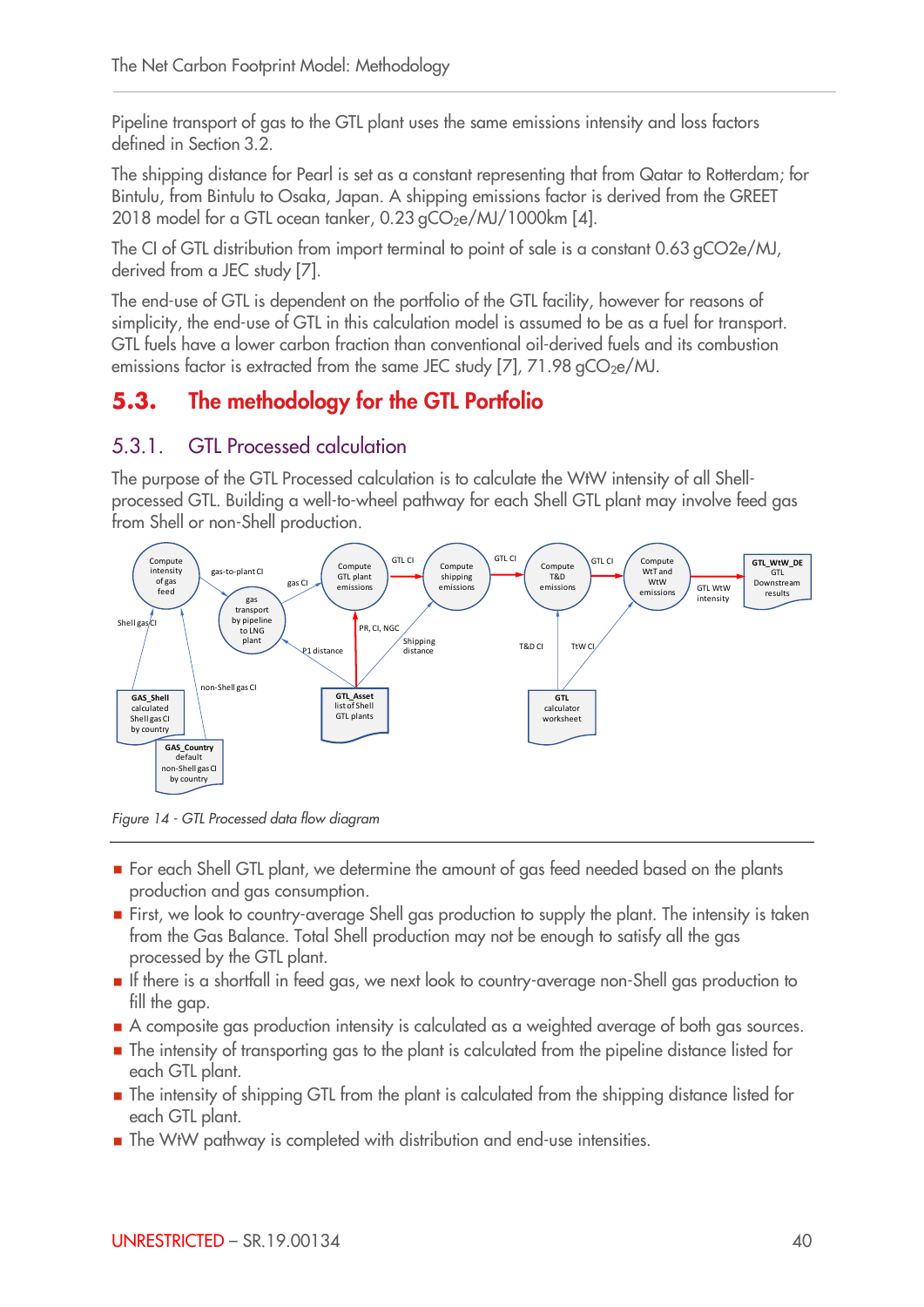### <span id="page-40-0"></span>5.3.2. GTL Sales calculation

At present, it is assumed that GTL sales are equivalent to Shell's GTL production.

### <span id="page-40-1"></span>**5.4.** Implementation of the calculation methodology for the GTL Portfolio

### <span id="page-40-2"></span>5.4.1. Acronyms, abbreviations and variables

The list of core acronyms and abbreviations used by the GTL portfolio calculation are given in [Table 4.](#page-40-4)

| No.            | <b>Notation</b> | <b>Explanation</b>                                   | No. | <b>Notation</b> | <b>Explanation</b>  |
|----------------|-----------------|------------------------------------------------------|-----|-----------------|---------------------|
|                | CI              | Carbon intensity in units of<br>CO <sub>2</sub> e/MJ | 11  | <b>LHV</b>      | Lower Heating Value |
| $\overline{2}$ | $\overline{A}$  | Asset                                                | 12  | SD              | Shipping distance   |
| 3              | $\mathfrak{t}$  | time                                                 | 13  | PD              | Pipeline distance   |
| $\overline{4}$ | Pr              | Production                                           | 14  | veh             | Vehicle             |
| 5              | p               | Pipeline distribution                                | 15  | shp             | Shipping            |
| 6              | GtL             | Gas to liquid                                        | 16  | Port            | Portfolio           |
| $\overline{7}$ | $\frac{d}{dt}$  | <b>Distribution</b>                                  | 17  | pd              | Pipeline distance   |
| 8              | Ci              | Carbon intensity in kgCO <sub>2e</sub> /boe          | 18  | GC              | Gas consumption     |
| 9              | WtT             | Well to Tank                                         | 19  | GL              | Gas loss as fuel    |
| 10             | WtW             | Well to Wheel                                        | 20  | Gp              | Gas production      |

<span id="page-40-4"></span>

| Table 4 - Acronyms, abbreviations and variables used in the GTL calculation |  |  |  |  |  |
|-----------------------------------------------------------------------------|--|--|--|--|--|
|-----------------------------------------------------------------------------|--|--|--|--|--|

These core notations are used to derive variables used in the model and the report. For example,  $CI_{A,t}^{GTL}$  would imply emissions for Asset *A* at time *t* (year) due to the process of converting gas to liquid. Similarly*, CI* $_{A,t}^{WtW}$  means Well to Wheel emissions for Asset *A* at time *t, CI* $^{veh}$  indicates the emissions due to combustion of the GTL product in a car. We note that all the emissions are expressed in gCO<sub>2</sub>e/MJ.

### <span id="page-40-3"></span>5.4.2. CI calculation

$$
CI_{A,t}^{WtT} = [CI_{A,t}^{Gp} * (1 + GC_{pipeline}) + CI_{pipeline}] * (1 + GL_{GTL}) + CI_{A,t}^{GTL} + CI_{A}^{Shp} + CI_{A}^{dst}
$$
\n(Eq. 50)

$$
CI_{A,t}^{WtW} = CI_{A,t}^{WtT} + CI^{veh}
$$
 (Eq. 51)

Because gas is consumed in pipeline and GTL plant, the CI is calculated cumulatively to capture the loss in the denominator of the CI.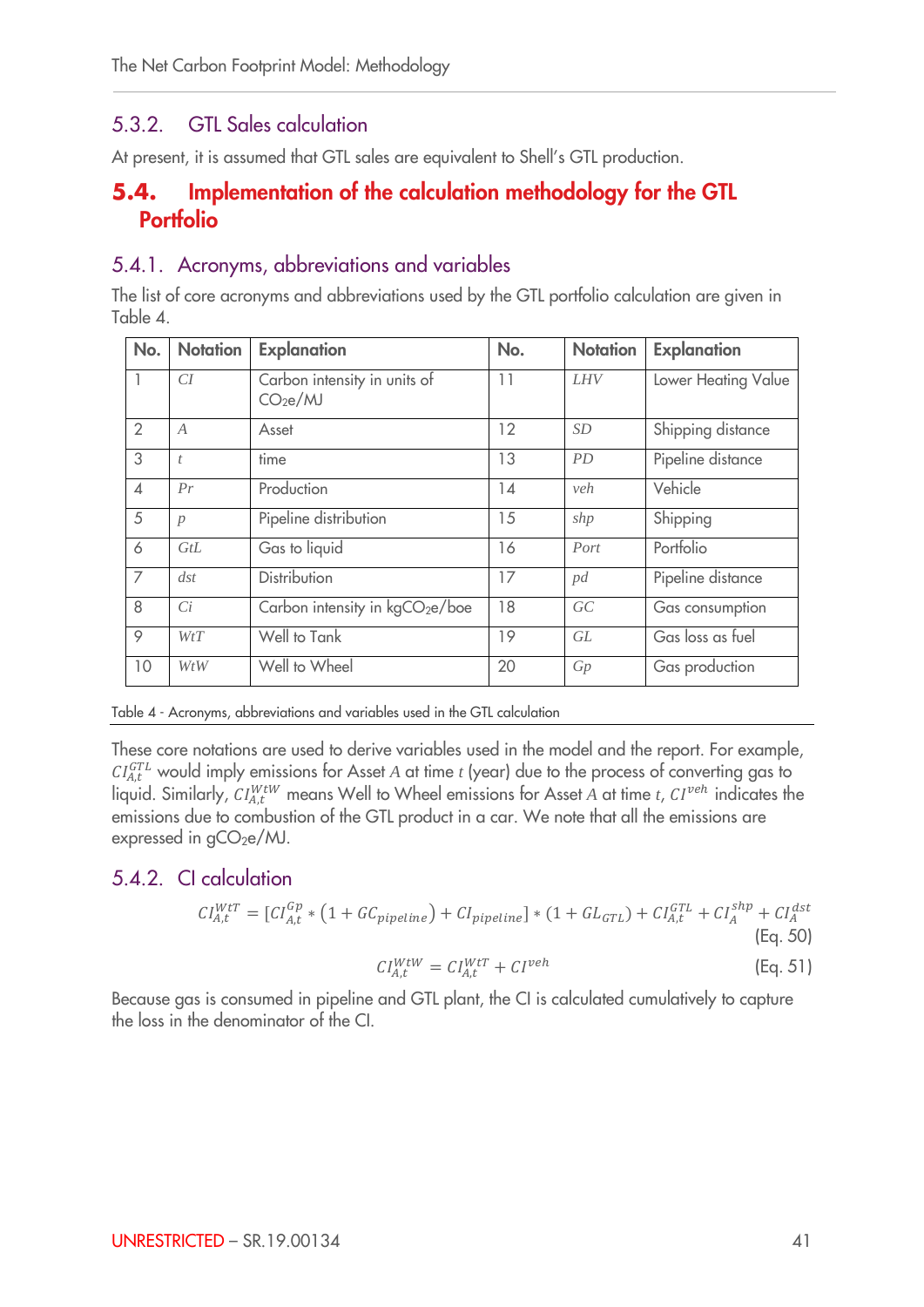#### Gas Production

The country-average Shell gas production  $\mathit{CI}_{\mathit{C},t}^{\mathit{NG}}$  is taken from the Gas Balance calculation (Section [3.4.2\)](#page-29-2).

#### Pipeline to GTL

The pipeline distance, *PD*, is listed for each GTL asset. Using the appropriate pipeline distance, we can determine the total CI up to the point at which gas is delivered to the GTL plant via the pipeline:

$$
GC^{Pipeline}_{GTL,t} = PD * GC_{pipeline}
$$
 (Eq. 52)

$$
CI_{GTL,t}^{Pipeline} = PD * CI^{Pipeline}
$$
 (Eq. 53)

 $GC_{nineline}$  is the gas consumption as t/t-km.  $CI^{Pipeline}$  is the intensity in gCO<sub>2</sub>e/MJ.

#### GTL Production

For Asset *GTL* in year *t*, the CI in gCO<sub>2</sub>e/MJ for GTL production is

$$
CI_{GTL,t} = CI_{GTL,t}^{Production*} * 1000/LHV_{gas}
$$
 (Eq. 54)

 $GL_{GTL}$  is the gas loss as fuel in GTL plant as  $M_{NG}/M_{GTL}$ .

#### **Shipping**

The shipping distance (*SD*) is the shipping distance from GTL asset to destination country.

$$
CI_A^{shp} = SD * CI_{GTL}^{shp} \tag{Eq. 55}
$$

Where  $CI_{GTL}^{shp}$  is the GTL tanker emission factor.

#### Distribution and end-use

 $CI^{dst}$  is the intensity for distribution of the finished product, it is assumed to be a constant (that is, time and asset independent).  $CI^{veh}$  is the emissions factor of using GTL by road transportation vehicles (cars and trucks).

#### <span id="page-41-0"></span>5.4.3. Portfolio CI of GTL - Processed view

For each Shell GTL plant, we determine the amount of gas feed needed  $Pr_{GTL,t}^{NG}$ 

$$
Pr_{GTL,t}^{NG} = (1 + GL_{GTL}) * Pr_{GTL,t}
$$
 (Eq. 56)

Then we go to the Gas Balance to see if there is any surplus gas after in-country LNG and power plants have been supplied:

$$
Pr_{(A, Elec), t}^{NG\_Sur} = Pr_{c, t}^{NG} - (Pr_{c, t}^{NG~for~LNG} - \sum_{A} Pr_{A, t}^{Dedicated~NG~for~LNG} + Pr_{c, t}^{NG~for~GTL} + Pr_{c, t}^{NG~for~Elec})
$$
\n(Eq. 57)

Where  $Pr_{c,t}^{NG}$  ,  $Pr_{c,t}^{NG}$  for LNG ,  $Pr_{A,t}^{Dealcated\ NG\ for\ LNG}$  are described and calculated in Section [3.4.2.](#page-29-2) If the surplus gas is not sufficient for the GTL plant ( $Pr^{NG\_Sur}_{(A,GTL),t} < Pr^{NG}_{GTL,t}$ ), 3<sup>rd</sup> party gas is assumed to fill the gap.

$$
CI_{(A, GTL), t}^{NG} = \frac{\sum_{A} CI_{A \in C, t}^{NG} \cdot Pr_{(A, GTL), t}^{NG\_Sur} + CI_{C, t}^{NG} \cdot (Pr_{GTL, t}^{NG} - Pr_{(A, GTL), t}^{NG\_Sur})}{Pr_{GTL, t}^{NG}}
$$
(Eq. 58)

Then  $\mathcal{C}^{ING}_{(A,GTL),t}$  replaces  $\mathcal{C}^{top}_{A,t}$  in Eq. 50 for the WtT CI calculation.

#### UNRESTRICTED – SR.19.00134 42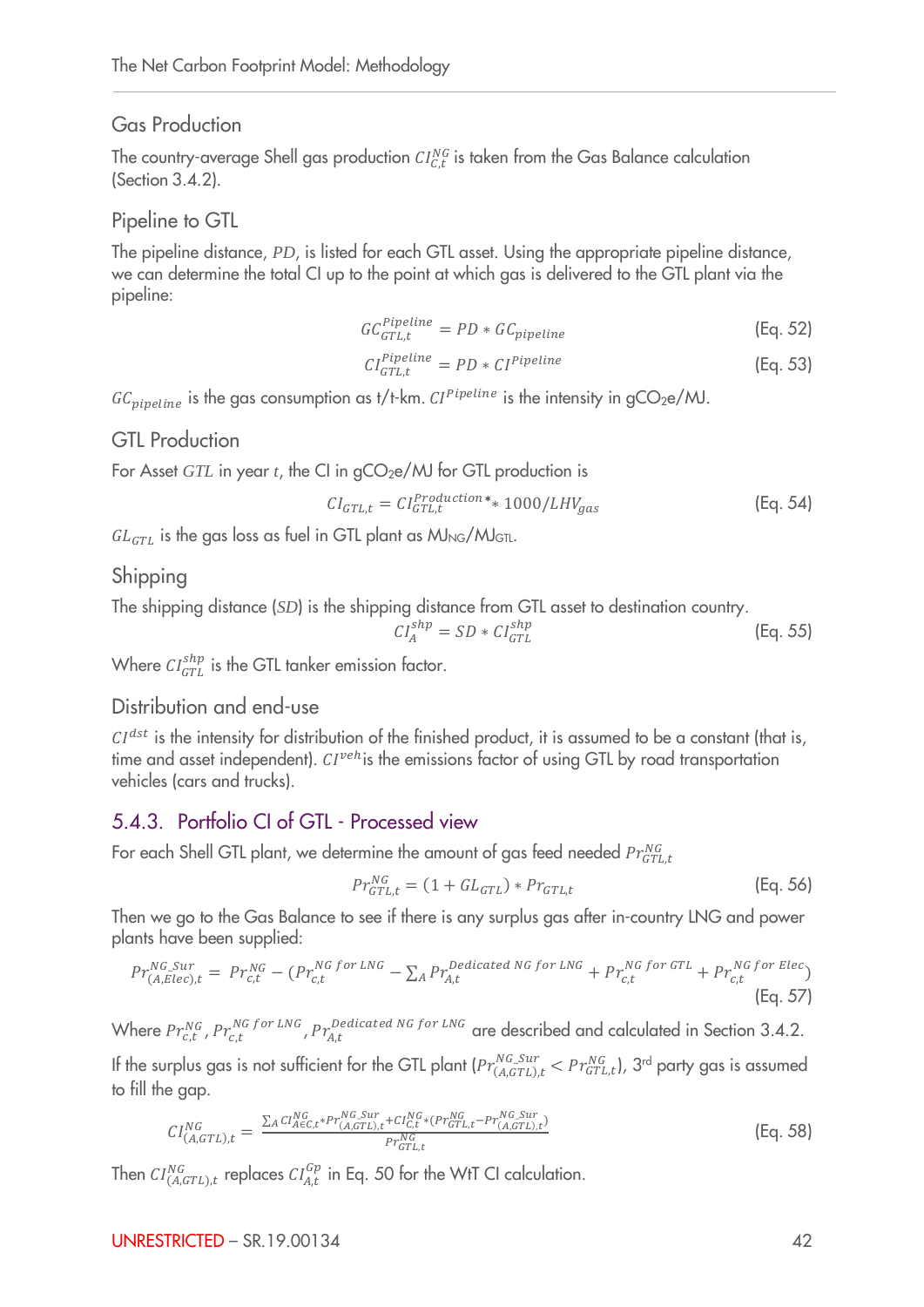The portfolio WtT CI at time *t* is:

$$
CI_{Port,t}^{WtT} = \frac{\sum_{GTL} P_{GTL,t} * CI_{GTL,t}^{WtT}}{\sum_{GTL} P_{GTL,t}}
$$
 (Eq. 59)

The portfolio WtW CI is completed with  $\mathcal{C}I^{veh}$ .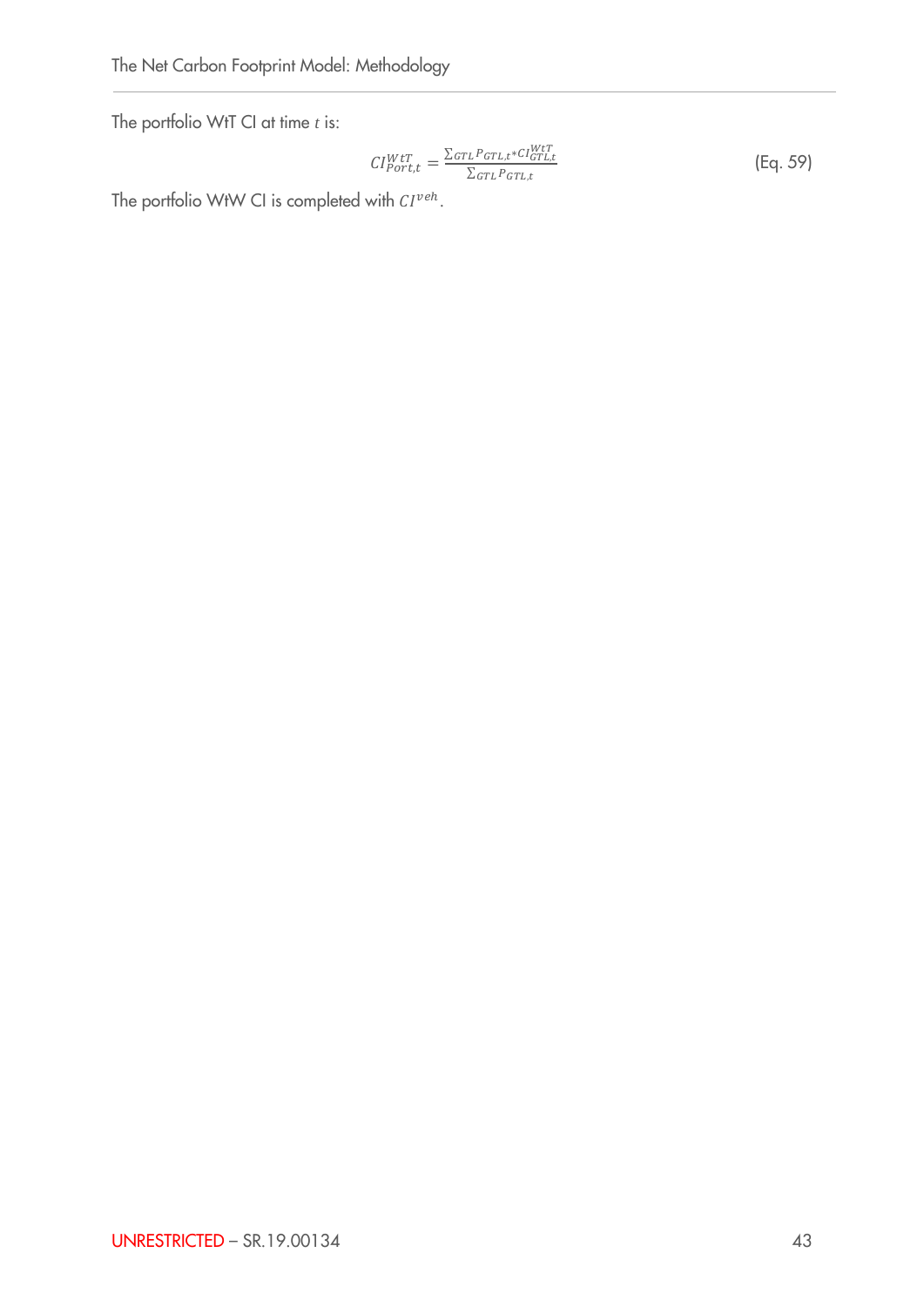# <span id="page-43-0"></span>**6. Biofuels**

## <span id="page-43-1"></span>**6.1.** The structure of the Biofuels portfolio calculation

Biofuel production may choose to include or exclude land use change (LUC) emissions. The BIOFUEL supply chain excludes them because their inclusion might lead to changes in the NCF value as a result of legislated LUC intensities rather than by any action of Shell.

[Figure 15](#page-43-3) shows an overview of the Biofuel supply chain.



<span id="page-43-3"></span>Figure 15 – The BIOFUEL supply chain

The NCF calculation works through a list of Shell biofuel production assets, described by:

- Production intensity (in  $kgCO<sub>2</sub>e/$ boe)
- **Product type: all fuels for spark ignition engines are treated as ethanol; all fuels for** compression ignition engines are treated as FAME (there is, as yet, no significant volume of other biofuels in use).
- **Feedstock type may be used to lookup default intensities defined in regulations.**

The life cycle is completed by:

- $\blacksquare$  Transport intensity within the production region
- Shipping intensity between production and import region
- Distribution to point-of-sale
- End-use (tank-to-wheel) intensity.

## <span id="page-43-2"></span>**6.2.** Input data for BIOFUEL portfolio

The production rate for the Raízen  $1<sup>st</sup>$  and  $2<sup>nd</sup>$  generation plants are from the Shell Sustainability Report [16] whilst CIs (well-to-ethanol plant) are derived from EPA RFS2 2010 [17] and information obtained from Raízen's website [18].

The volume of biofuels purchased from 3<sup>rd</sup> party suppliers used in Shell's gasoline and diesel blends worldwide is from the Shell Sustainability Report. The disaggregation of this volume to different products, feedstock and regions uses data provided by Shell's New Energies business.

CIs of U.S. pathways are from EPA RFS2 and the CIs of European pathways are taken from the BioGrace model [19]. CIs and LUC factors of Canadian pathways are from GHGenius model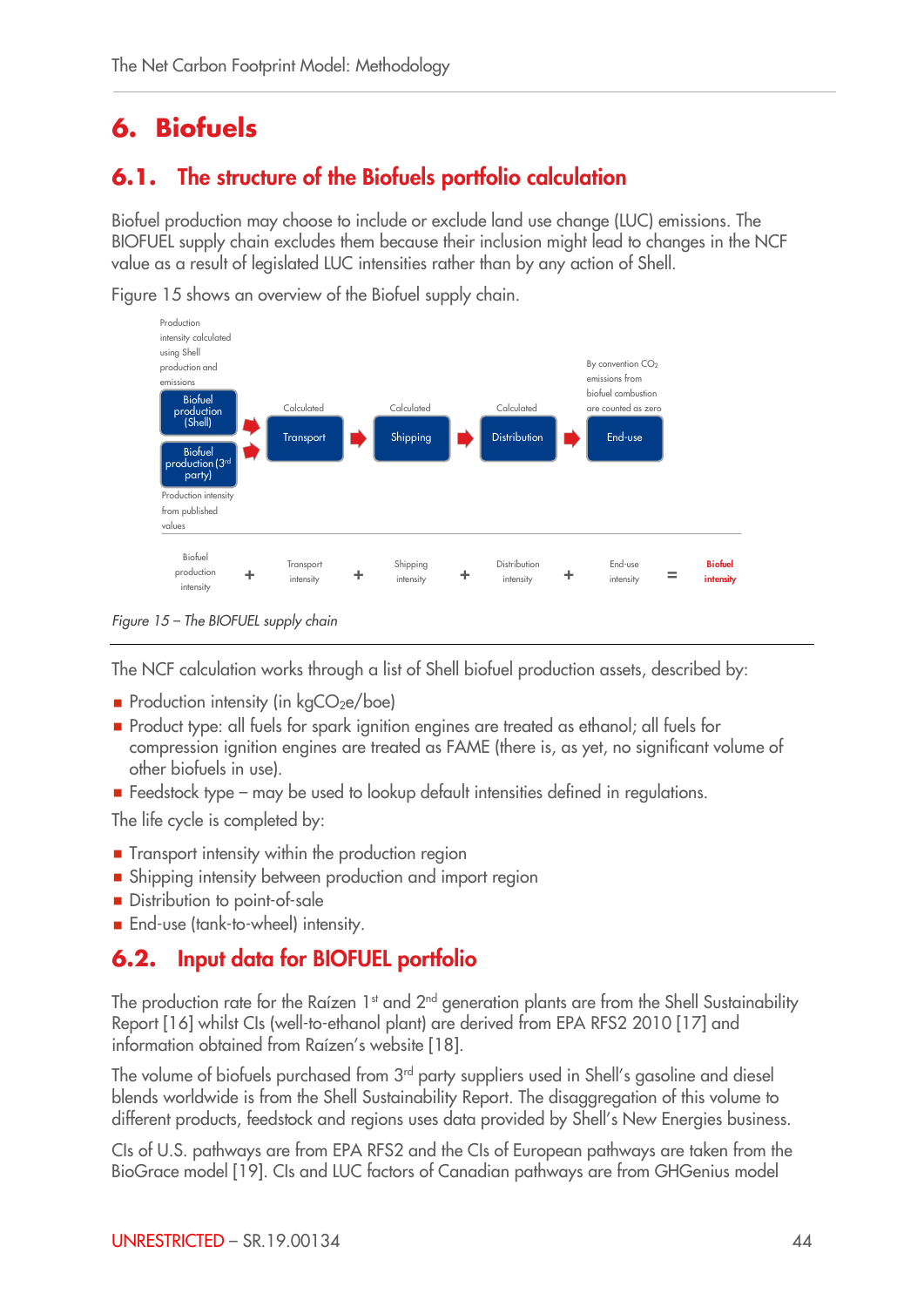[29] and those of Eastern pathways are from various publications (cassava ethanol [20], molasses ethanol [21], coconut biodiesel [22] and palm oil biodiesel [23]). LUC emissions factors for U.S. biofuels are derived from EPA RFS2 whilst those for EU cases are taken from the EU iLUC Directive [24].

For simplicity of calculation, biofuels produced by a single asset are either consumed domestically or exported (assets may be split if they supply multiple destinations). For example, for Raízen, about 56% of biofuels are used domestically and 44% are exported to the U.S. based on information in the 2014/2015 Raízen Sustainability Report [25]. U.S. biofuels and EU biofuels are assumed to be consumed domestically. For export, biofuels are collected from plants by various methods e.g. truck, rail, barge and pipeline and transported to bulk terminals, and then shipped to the destination country via ocean tankers. A shipping matrix has been developed with distances from an online sea port calculation model [6] and emissions factors from the GREET model [4]. For domestic use, biofuels are also transported to bulk terminals and then distributed via truck.

For Tank-to-Wheel (TtW) CI, the transport sector is assumed to be the end-use of biofuels. The functional unit of the analysis is MJ of energy supplied, so the efficiency of the end-use is immaterial. Most of the end-use emissions result from conversion of the carbon content of the fuel to CO<sub>2</sub> together with methane emissions and N<sub>2</sub>O emissions associated with combustion in engines. For biofuels, the carbon content of the fuel is not of fossil origin, so a "renewable combustion credit" is applied, reducing the emissions intensity to the methane and N2O elements alone. The intensity of distribution and end-use of biofuels are represented to be  $CI_{A}^{ast}$  and  $CI^{veh}$ which are constants from the JEC study  $[7]$ : 0.63 and 0.87 gCO<sub>2</sub>e/MJ respectively.

## <span id="page-44-0"></span>**6.3.** The methodology for the BIOFUEL Portfolio

### <span id="page-44-1"></span>6.3.1. BIOFUEL Production calculation

The BIOFUEL Processed calculation is driven from a list of Shell biofuel production assets. The final energy delivered to the end-user is the same as the amount of Shell production because there are no processes that consume biofuel between production and end-use.

- For each Shell asset, the production and intensity of production is listed.
- **Transport distances within a region, or shipping distances between regions are calculated.**
- The WtW pathway is completed with distribution and end-use intensities.



Figure 16 - BIOFUEL Production data flow diagram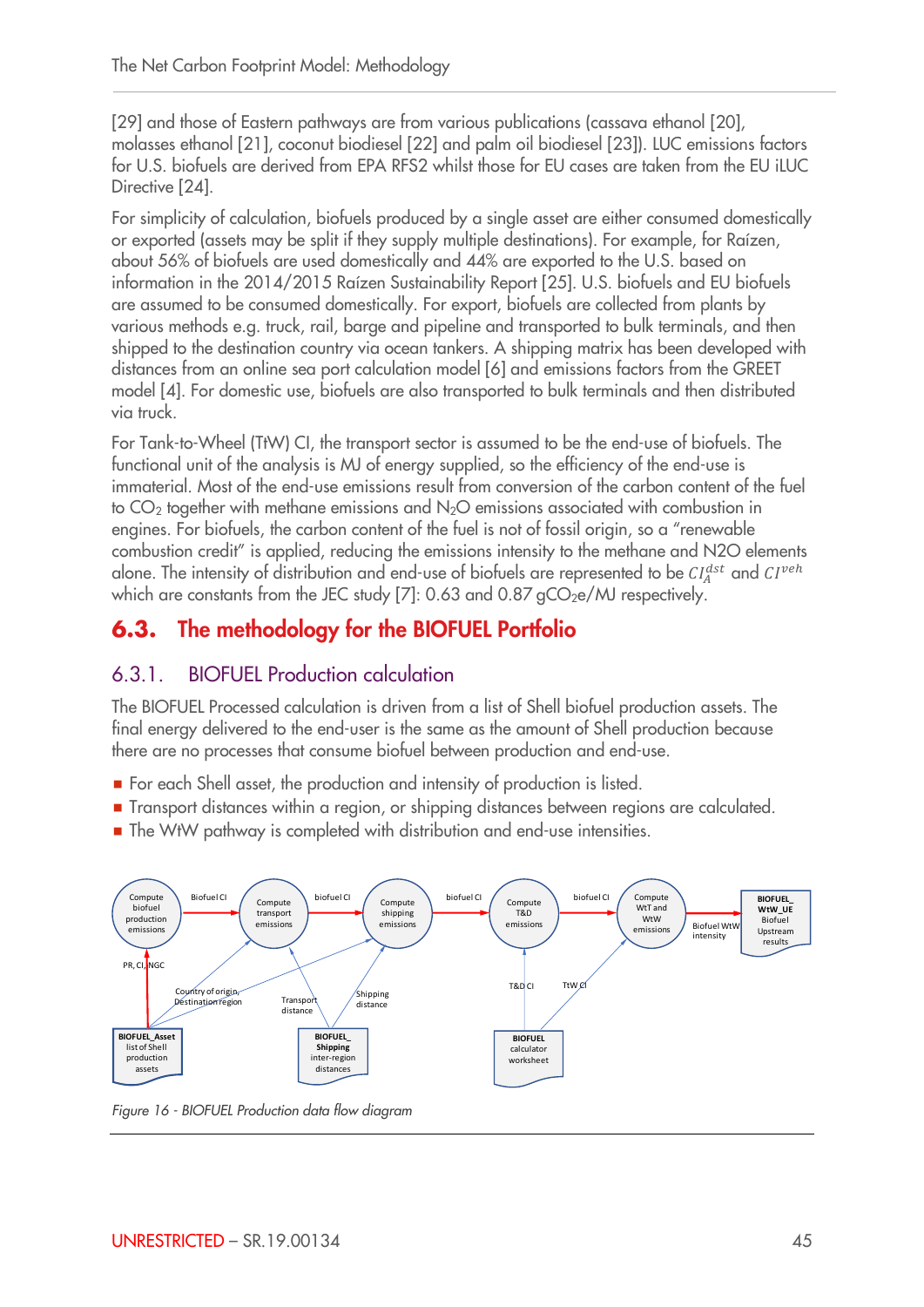### <span id="page-45-0"></span>6.3.2. BIOFUEL Processed calculation

The Shell Processed view is taken to be the same as the Shell Production view. Unlike oil refining, Shell does not process non-Shell biofuels for sale as Shell products.

### <span id="page-45-1"></span>6.3.3. BIOFUEL Sales calculation

Biofuels sales are increasing as a result of legislation that requires biofuels to be blended in transport fuels. Shell is a net seller of biofuels. Biofuel sales data is reduced from a large number of raw data records to total sales for Shell use organised by product, feedstock, region of production and region of sales.

- For each product, feedstock, and region of production, publicly-available production intensity values are looked up.
- **T** Transport distances within a region, or shipping distances between regions are calculated.
- The WtW pathway is completed with distribution and end-use intensities.
- Lastly, the WtW emissions of Shell's own processing are added.

## <span id="page-45-2"></span>**6.4.** Implementation of the calculation methodology for the Biofuels portfolio

| No.            | <b>Notation</b> | <b>Explanation</b>                                    | No. | <b>Notation</b> | <b>Explanation</b>   |
|----------------|-----------------|-------------------------------------------------------|-----|-----------------|----------------------|
|                | CI              | Carbon intensity in units<br>of gCO <sub>2</sub> e/MJ | 8   | WtT             | Well to Tank         |
| $\overline{2}$ | Pr              | Production (in MJ)                                    | 9   | WtW             | Well to Whell        |
| 3              | bio             | <b>Biofuel processing</b>                             | 10  | Port            | Portfolio            |
| $\overline{4}$ | tran            | Transport                                             | 11  | $\bar{t}$       | Year t               |
| 5              | shp             | Shipping                                              | 12  | $\overline{A}$  | <b>Biofuel Asset</b> |
| 6              | $\frac{d}{dt}$  | <b>Distribution</b>                                   | 13  | LUC             | Land Use Change      |
| $\overline{7}$ | veh             | End-use in vehicle                                    |     |                 |                      |

#### <span id="page-45-3"></span>6.4.1. Acronyms, abbreviations and variables

The list of core variables and notations used in the LNG portfolio are given in [Table 5.](#page-45-5)

<span id="page-45-5"></span>Table 5 - Acronyms, abbreviations and variables used in the BIOFUEL calculation

### <span id="page-45-4"></span>6.4.2. Portfolio CI of Biofuel - Production view

To implement the calculation, the following equations are used:

For Asset *A* in year *t*,

$$
CI_{A,t}^{WtW} = (CI_{A,t}^{bio} + CI_{A}^{LUC}) + CI_{A}^{tran} + CI_{A,t}^{shp} + CI_{A}^{dst} + CI^{veh}
$$
 (Eq. 60)

where  $\mathit{CI}_{A,t}^{bio}$  is the well-to-product CI for biofuel processing which is listed for each biofuel asset, to which land use change emissions  $\mathit{CI}^{LUC}_A$ could be added if desired.

 $\mathit{CI}_A^{tran}$  is the CI of road transport and  $\mathit{CI}_{A,t}^{snap}$  is the CI for shipping of biofuels.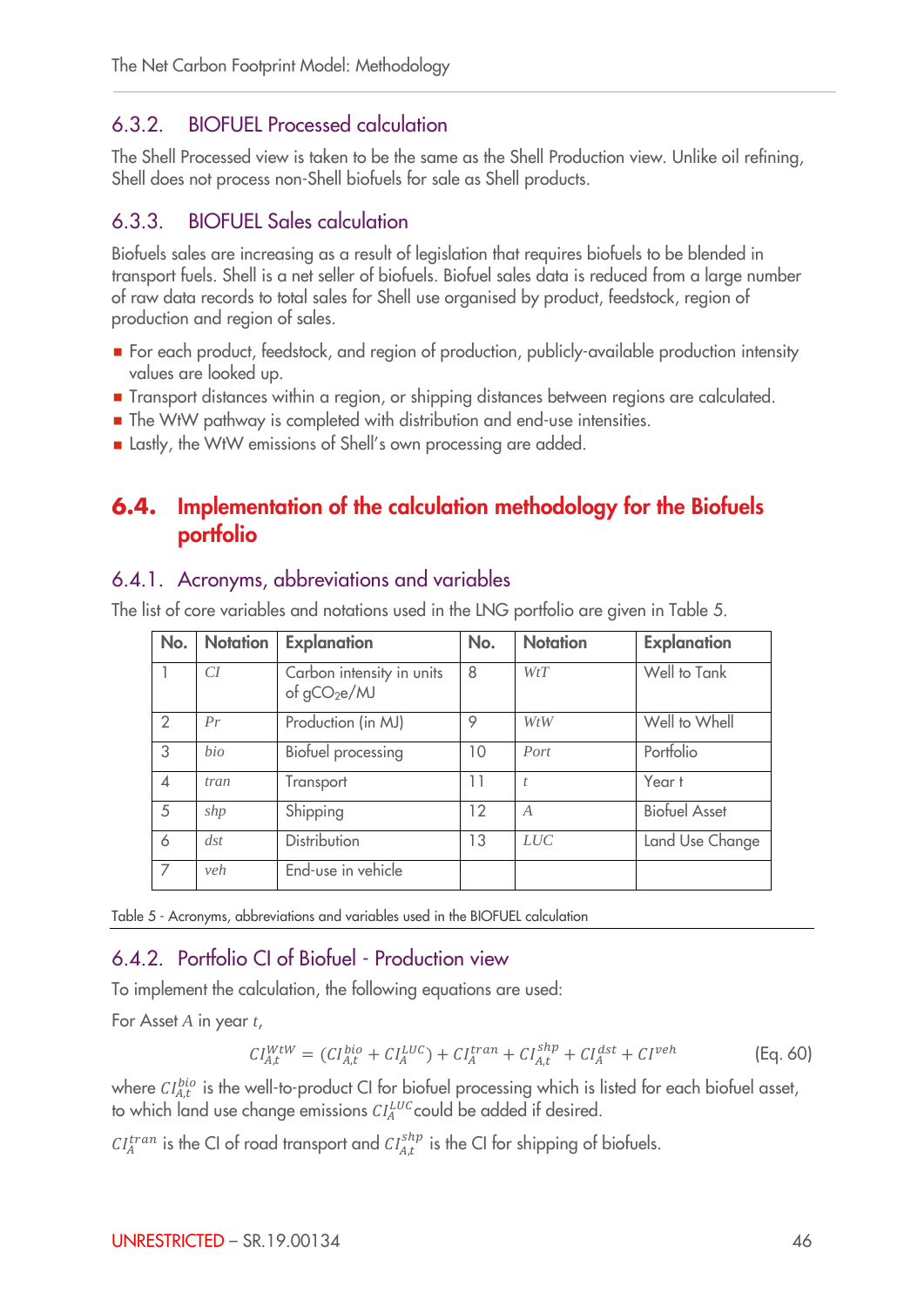Intensity of distribution and end-use of biofuels are represented as  $CI_{A}^{ast}$  and  $CI^{veh}$ . For the biofuels portfolio, the CI is then calculated by:

$$
CI_{Port,t}^{WtW} = \frac{\sum_{A} P_{A,t} * CI_{A,t}^{WtW}}{\sum_{A} P_{A,t}}
$$
 (Eq. 61)

where  $P_{A,t}$  is the production rate of each biofuel production or sales asset.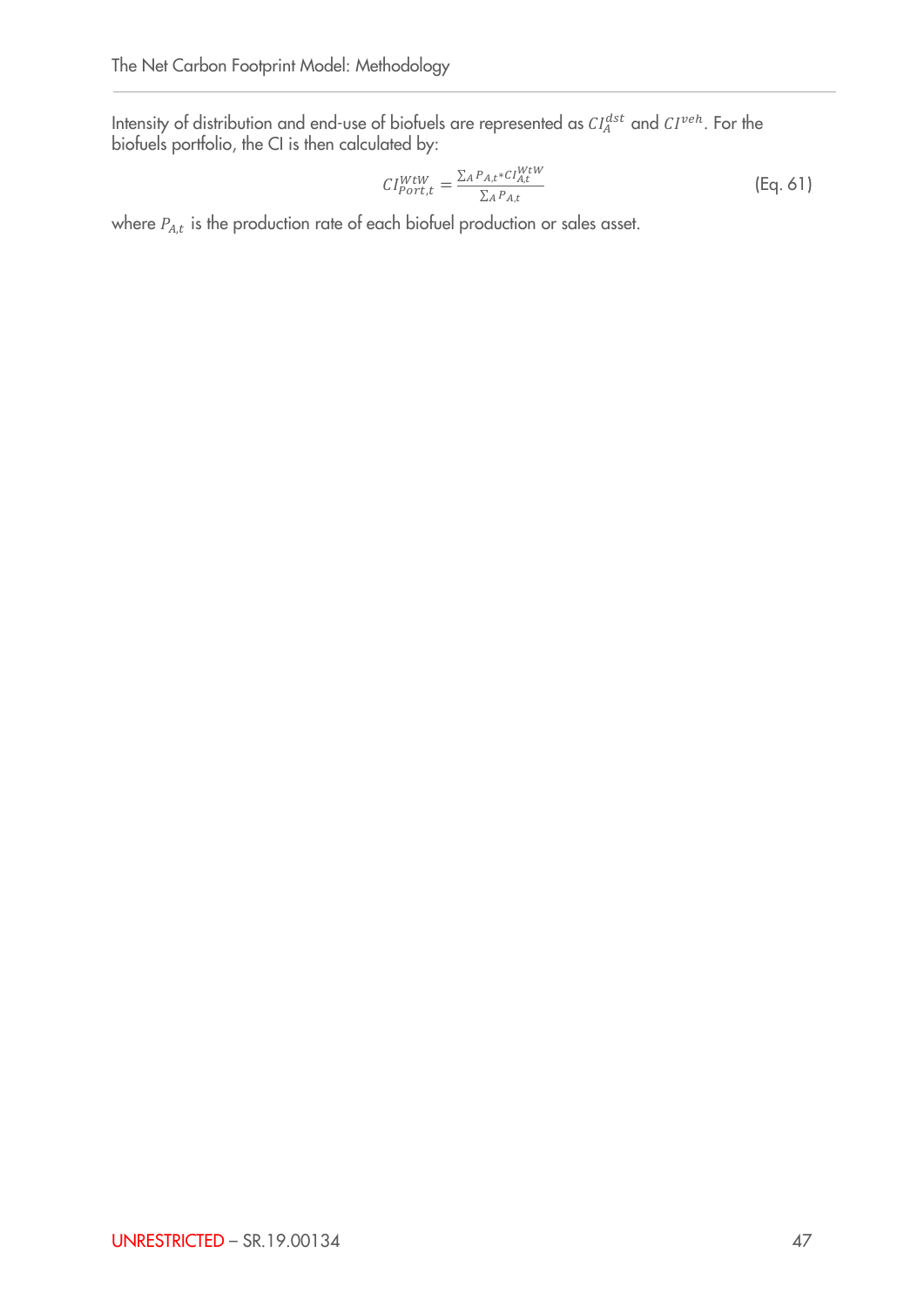# <span id="page-47-0"></span>**7. SOLAR and WIND**

SOLAR is essentially identical to WIND, so it is sufficient to describe only one of them here. They are treated separately to make the contribution of each individual supply chain to the NCF visible.

## <span id="page-47-1"></span>**7.1.** Fossil energy equivalent of electricity

WtW emissions for each pathway are calculated in the units of grams CO<sub>2</sub>e per MJ of final energy delivered to the end-user: the energy content of gasoline at a filling station, the energy content of gas delivered to a power plant, or (in the case of solar and wind) one MJ of electricity. Fuel pathways should be compared or combined on the basis of equivalent functional units but this is difficult when the end products are dissimilar. The utility of one unit of electricity is higher than one unit of gas (because two units of gas must be burned to generate one unit of electricity) or gasoline (because three units of gasoline would be needed to cover the same distance in a vehicle as one unit of electricity in an electric vehicle). The portfolio is dominated by fossil energy and therefore it was decided to convert electricity to a notional fossil fuel equivalent to derive a portfolio average WtW intensity.

Using forecasts in IEA scenarios for world electricity generation and the corresponding fuel inputs (made up of a mix of energy sources: coal, oil, gas, nuclear and renewables) for each mode of generation, we can derive a time series for the ratio of electricity generated to the primary energy input. This ratio is expected to improve as the generation mix decarbonizes, and more renewable generation comes into the mix. For example, currently, at a ratio of 0.40, one unit of electricity is considered functionally equivalent to 2.5 units of input energy for power generation. The NCF model chooses to use the IEA's energy scenarios, which forecast an increasing contribution from renewables supported by efficient power generation and a decreasing role for coal.

## <span id="page-47-2"></span>**7.2.** Structure of the SOLAR and WIND portfolio calculation

[Figure 17](#page-47-3) shows how solar and wind fit into the electricity supply chain.



Illustrative supply chain for electricity generation, in practice published intensities for grid electricity are used.

<span id="page-47-3"></span>Figure 17 -SOLAR and WIND form the Renewable part of the ELECTRICITY supply chain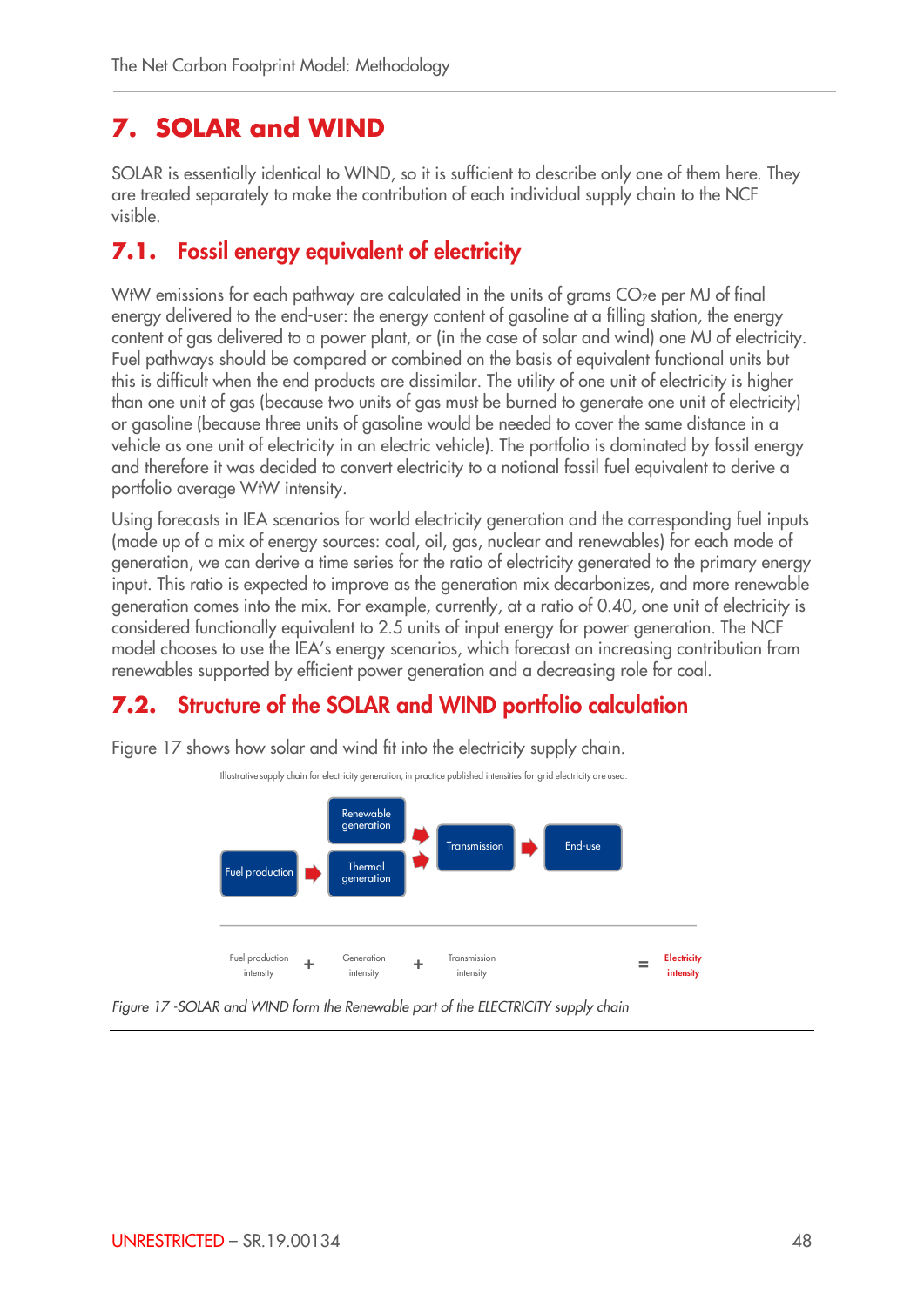The NCF calculation works through a list of Shell SOLAR/WIND production assets, described by:

- Power generation intensity (generally zero for renewables).
- **Total power generated**

The life cycle is completed by:

- Conversion of final energy in MJ of electricity to MJ of fossil energy equivalent.
- No account is taken of distribution losses on the grid.

## <span id="page-48-0"></span>**7.3.** SOLAR and WIND input data

Shell has several onshore wind projects in the U.S. and one offshore wind installation in the Netherlands [16]. The CI of wind electricity is assumed to be zero excluding GHG emissions from plant construction, in alignment with the boundary definition for fossil fuel assets. Where the electricity production is unknown, this is estimated from nameplate capacity using country or regional average capacity factors specific to offshore and onshore wind technologies [26].

Although Shell currently has no large-scale solar PV assets, the inclusion of solar electricity in the portfolio calculation is a placeholder for future expansion. The CI of solar electricity is assumed to be zero excluding GHG emissions from plant construction, aligning with the boundary definition for fossil fuel assets. Where the electricity production is unknown, this is estimated from nameplate capacity using country or regional average capacity factors for solar [26].

## <span id="page-48-1"></span>**7.4.** The methodology for the SOLAR and WIND Portfolio

## <span id="page-48-2"></span>7.4.1. SOLAR and WIND Production calculation

The SOLAR/WIND Production calculation is driven from a list of generating assets.

The methodology is a subset of the ELECTRICITY supply chain, which is described in the following chapter (ELEC, Section [8.4\)](#page-51-0).

## <span id="page-48-3"></span>7.4.2. SOLAR and WIND Processed calculation

The Shell Processed view is taken to be the same as the Shell Production view. There is no processing of renewable energy after generation.

## <span id="page-48-4"></span>7.4.3. SOLAR and WIND Sales calculation

SOLAR/WIND sales are assumed to be the same as SOLAR/WIND power generation. Any additional electricity sales are deal with as ELEC Sales (Section [8.3.2\)](#page-50-2).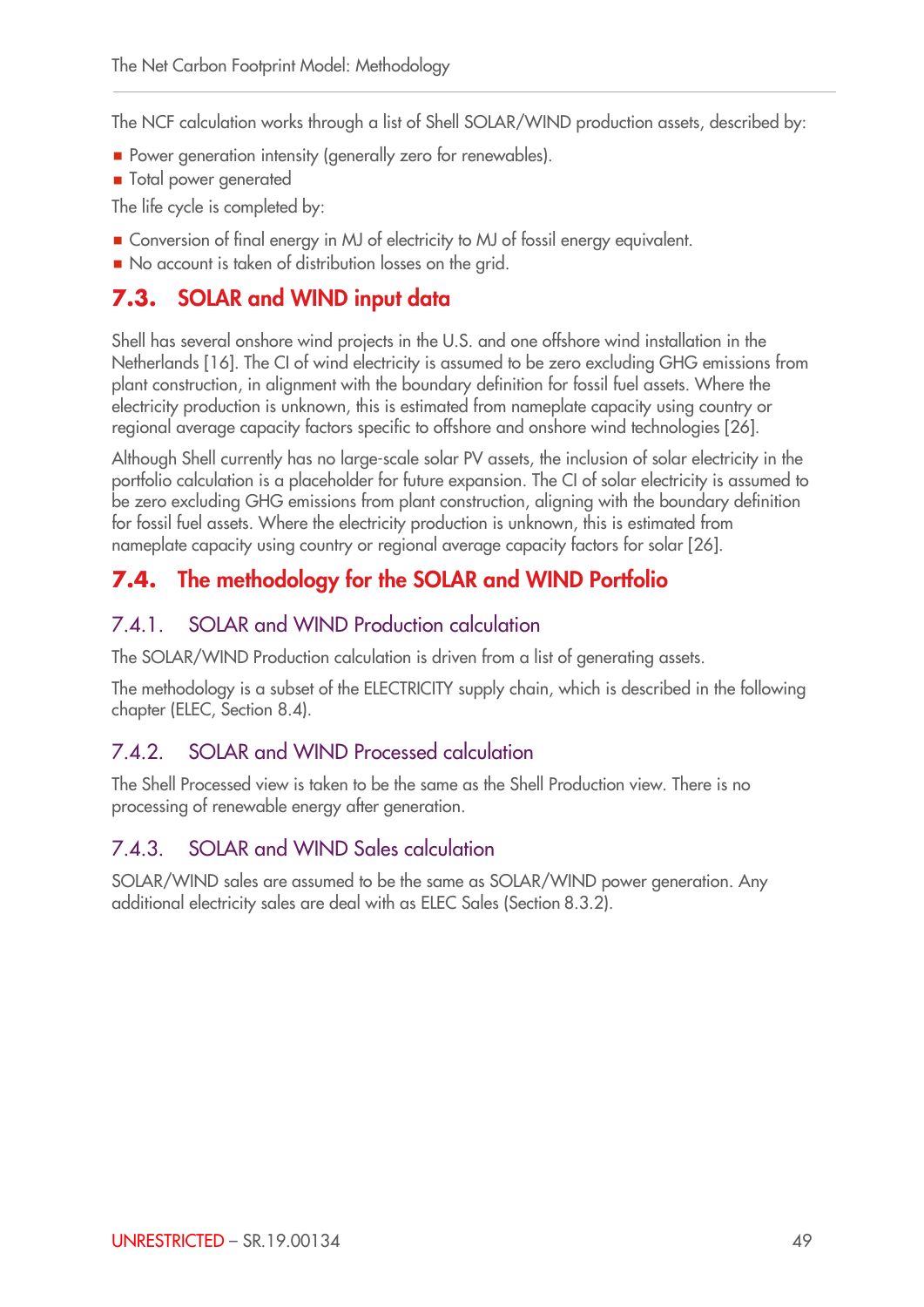# <span id="page-49-0"></span>**8. ELECTRICITY**

## <span id="page-49-1"></span>**8.1.** Structure of the ELEC portfolio calculation

[Figure 18](#page-49-3) shows how thermal generation fits into the electricity supply chain.

Illustrative supply chain for electricity generation, in practice published intensities for grid electricity are used.

Fuel production **Thermal** generatio Transmission **Fig.** End-use Renewable generation Fuel production intensity + Generation intensity Transmission intensity + Transmission → Electricity<br>+ Electricity intensity

<span id="page-49-3"></span>Figure 18 – Shell power plants make up the Thermal generation part of the ELECTRICITY supply chain

The NCF calculation works through a list of Shell ELEC production assets, described by:

- **Power generation intensity in gCO<sub>2</sub>e/kWh (including the fuel supply for integrated or non-gas** plants).
- Total power generated in GWh/year.
- Power generation efficiency, used to calculate the fuel demand.
- Gas fuel fraction (100% for gas-fired, less than 100% for gas co-firing, or zero for non-gas plants)

The life cycle is completed by:

- Conversion of final energy in MJ of electricity to MJ of fossil energy equivalent (See Section [7.1\)](#page-47-1).
- No account is taken of distribution losses on the grid.

## <span id="page-49-2"></span>**8.2.** Input data for the ELEC calculation

Provision is made in the model for a pipeline to transport gas to the power plant (as it is for LNG and GTL plants). Pipeline transport of gas to the power plant uses the same emissions intensity and loss factors defined in Section [3.2](#page-25-2) but powergen takes place close to the source of gas production, so this distance is currently set to zero.

The Shell share of electricity sales supplied by 3<sup>rd</sup> parties are included in the NCF. Electricity volumes traded in power markets are included except for pure trading activity.

Grid average intensities are used for  $3<sup>rd</sup>$  party electricity based on the country of sale, and more local grid intensities are used if a credible data source exists for the intensity. For example, U.S. electricity CI is a weighted average of state electricity CI from the GREET model [4] based on Shell purchase agreements. If country specific emissions intensities are not available, then an appropriate regional or global intensity is used.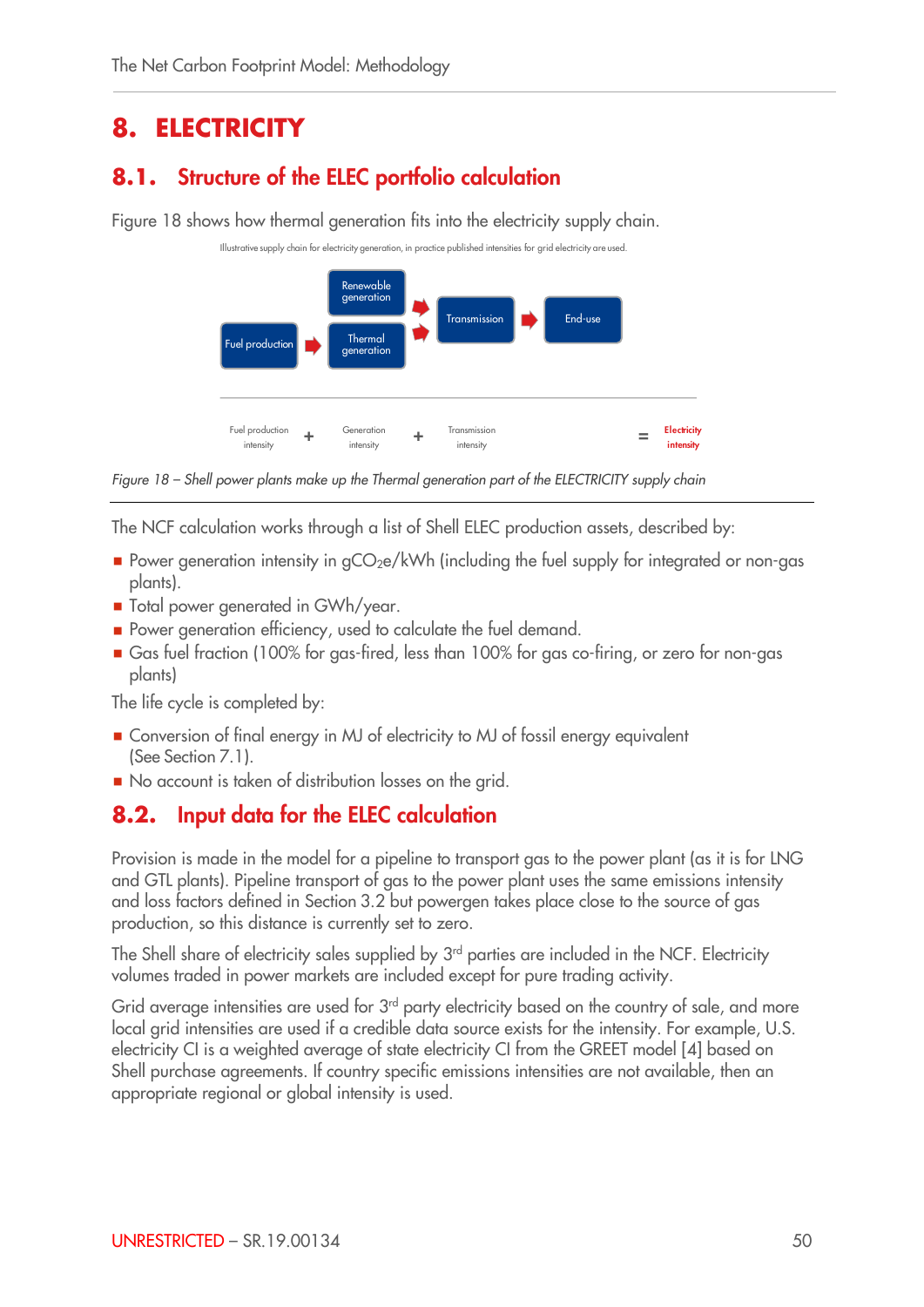## <span id="page-50-0"></span>**8.3.** The methodology for the ELEC Portfolio

### <span id="page-50-1"></span>8.3.1. ELEC Processed calculation

The ELEC Processed calculation is driven from the list of thermal powergen assets.

The purpose of the ELEC Processed calculation is to calculate the WtW intensity of all Shellprocessed electricity. Building a well-to-wheel pathway for each Shell power plant may involve feed gas from Shell or non-Shell production.



Figure 19 - ELEC Processed data flow diagram

- For each Shell power plant, we determine the amount of gas feed needed from its efficiency and the fraction of fuel input made up by natural gas. (If the power plant is an integrated gas power plant, or a power plant that does not consume natural gas, the intensity of the gas supply is not used because these emissions are already included in the power plant intensity.)
- **First, we look to country-average Shell gas production to supply the plant. The intensity is taken** from the Gas Balance. Total Shell in-country production may not be enough to satisfy all the gas processed by the power plant.
- **If there is a shortfall in feed gas, we next look to country-average non-Shell gas production to** fill the gap.
- A composite gas production intensity is calculated as a weighted average of both gas sources.

## <span id="page-50-2"></span>8.3.2. ELEC Sales calculation

The ELEC Sales calculation is driven from a list of Shell electricity sales volumes. These sales are additional to Shell production, and historically have been netted out to avoid double-counting. Revised reporting from 2019 onwards will mean this correction is no longer required.

Electricity sales are assumed to be in addition to electricity production from solar and wind assets.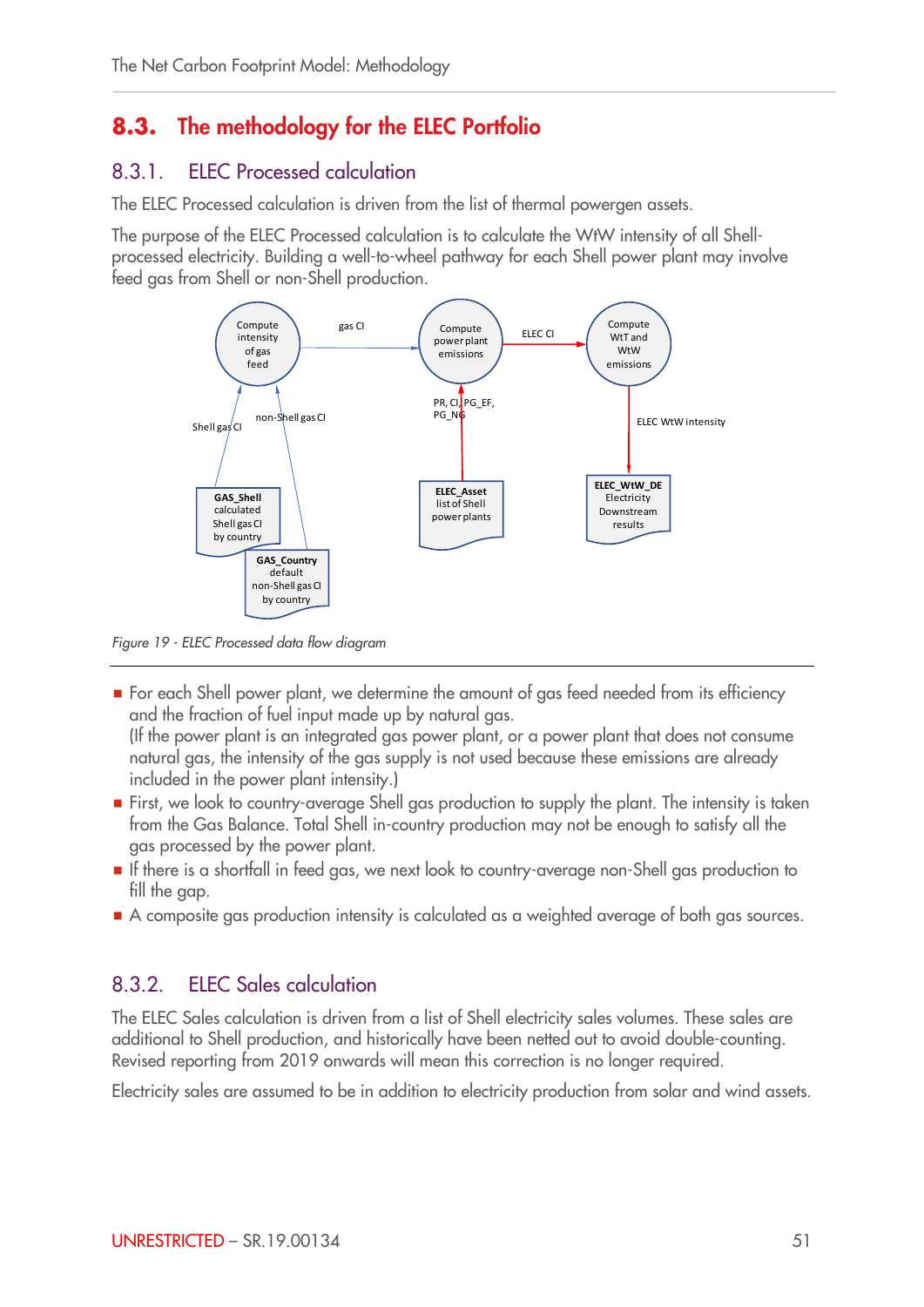## <span id="page-51-0"></span>**8.4.** Implementation of the calculation methodology for the ELEC portfolio

### <span id="page-51-1"></span>8.4.1. Acronyms, abbreviations and variables

The list of core acronyms and abbreviations used by the SOLAR/WIND/ELEC portfolio calculation are given in [Table 4.](#page-40-4)

| No.            | <b>Notation</b> | <b>Explanation</b>                                   | No. | <b>Notation</b> | <b>Explanation</b>  |
|----------------|-----------------|------------------------------------------------------|-----|-----------------|---------------------|
|                | CI              | Carbon intensity in units of<br>CO <sub>2</sub> e/MJ | 11  | LHV             | Lower Heating Value |
| $\overline{2}$ | $\overline{A}$  | Asset                                                | 12  | <i>SD</i>       | Shipping distance   |
| 3              | $\bar{t}$       | time                                                 | 13  | PD              | Pipeline distance   |
| $\overline{4}$ | Pr              | Production                                           | 14  | veh             | Vehicle             |
| 5              | Elec            | Power generation                                     | 15  | shp             | Shipping            |
| 6              | Eff             | Power plant efficiency                               | 16  | Port            | Portfolio           |
| $\overline{7}$ | Gf              | Gas fraction of fuel input                           | 17  | pd              | Pipeline distance   |
| 8              | Ci              | Carbon intensity in kgCO <sub>2e</sub> /boe          | 18  | GC              | Gas consumption     |
| 9              | WtT             | Well to Tank                                         | 19  | GL              | Gas loss as fuel    |
| 10             | WtW             | Well to Wheel                                        | 20  | Gp              | Gas production      |

| Table 6 - Acronyms, abbreviations and variables used in the ELEC calculation |  |  |
|------------------------------------------------------------------------------|--|--|
|------------------------------------------------------------------------------|--|--|

These core notations are used to derive variables used in the model and the report. For example,  $CI_{A,t}^{Elec}$  would imply emissions for Asset *A* at time *t* (year) due to the process of converting fuel to electricity. Similarly,  $\mathit{CI_{A,t}^{WtW}}$  means Well to Wheel emissions for Asset *A* at time *t*. We note that all the emissions are expressed in  $gCO<sub>2</sub>e/MJ$ .

### <span id="page-51-2"></span>8.4.2. CI calculation

$$
CI_{A,t}^{WtT} = [CI_{A,t}^{Gp} * (1 + GC_{pipeline}) + CI_{pipeline}] * Gf_{A,t}^{elec} / Eff_{A,t}^{Elec} + CI_{A,t}^{Elec}
$$
 (Eq. 62)

For SOLAR/WIND, there is no fuel supply. For integrated power plants, the emissions of fuel supply are already included in  $\mathit{CI}^{Elec}_{A,t}$  . In these cases, Equation 62 simplifies to:

$$
CI_{A,t}^{WtT} = CI_{A,t}^{Elec}
$$
 (Eq. 63)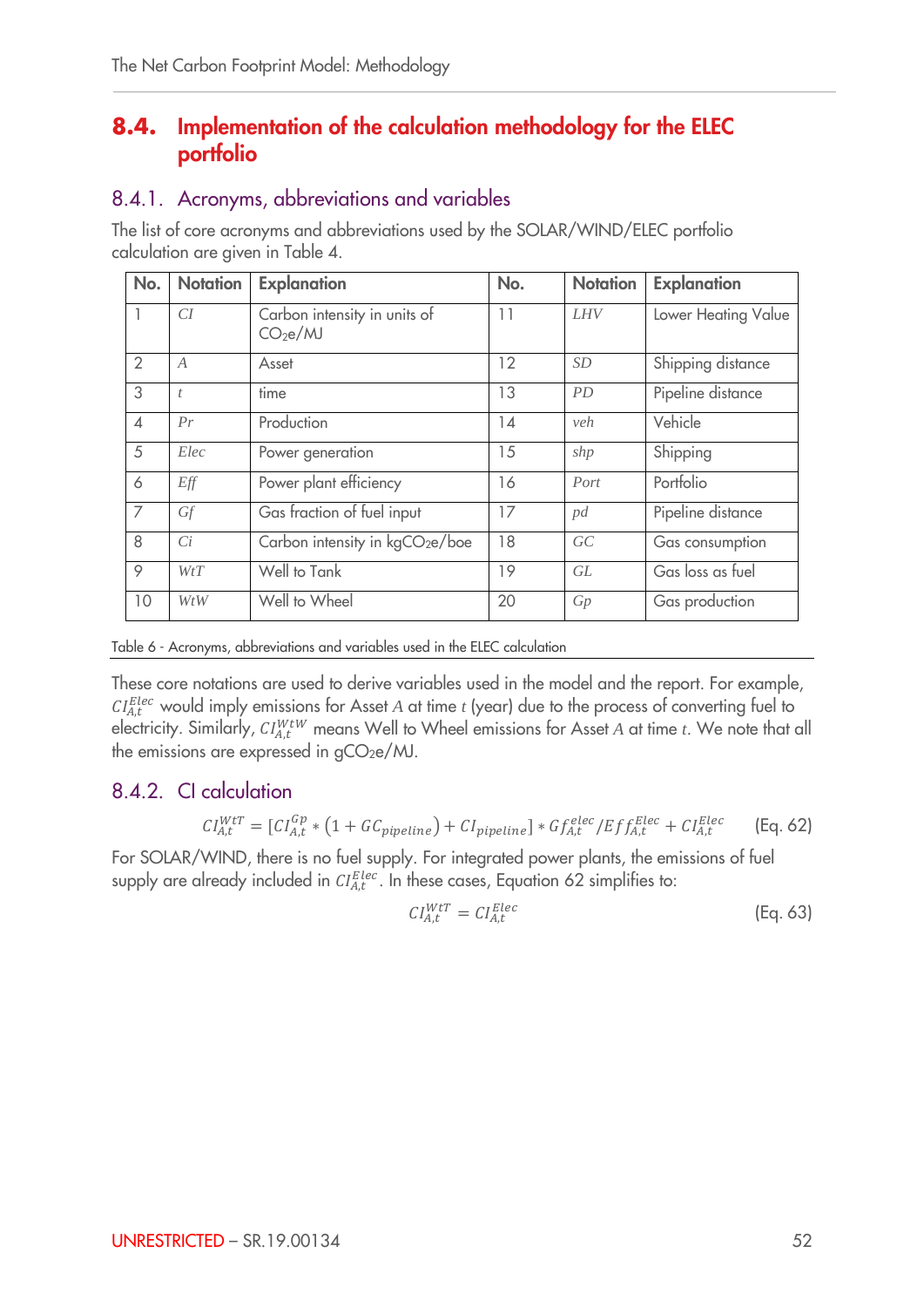#### Gas Production

The country-average Shell gas production  $\mathit{CI}_{\mathit{C},t}^{\mathit{NG}}$  is taken from the Gas Balance calculation (Section [3.4.2\)](#page-29-2).

#### Pipeline to power plant

The pipeline distance, *PD*, is listed for each asset. Using the appropriate pipeline distance, we can get the total CI up to the point at which gas is delivered to the power plant via the pipeline:

$$
GC_{A,t}^{Pipeline} = PD * GC_{pipeline}
$$
 (Eq. 64)

$$
CI_{A,t}^{Pipeline} = PD * CI^{Pipeline}
$$
 (Eq. 65)

 $GC_{pipeline}$  is the gas consumption in t/t-km.  $CI^{Pipeline}$  is the intensity in gCO<sub>2</sub>e/MJ.

#### Power generation

The life cycle is completed with the powerplant emissions. For Asset *A* in year *t:*

$$
CI_{A,t}^{Elec} \tag{Eq. 66}
$$

#### <span id="page-52-0"></span>8.4.3. Portfolio CI of ELEC - Processed view

For each Shell power plant, we determine the amount of gas feed needed  $\mathit{Pr_{A,t}^{NG}}$  .

$$
Pr_{A,t}^{NG} = \left(1 + GC_{pipeline}\right) * GF_{A,t}^{elec} / Eff_{A,t}^{Elec} * Pr_{A,t}^{Elec}
$$
 (Eq. 67)

Then we check the Gas Balance to see if there is any surplus gas after in-country LNG and GTL plants have been supplied:

$$
Pr_{(A, Elec), t}^{NG\_Sur} = Pr_{c, t}^{NG} - (Pr_{c, t}^{NG~for~LNG} - \sum_{A} Pr_{A, t}^{Dedicated~NG~for~LNG} + Pr_{c, t}^{NG~for~GTL} + Pr_{c, t}^{NG~for~Elec})
$$
\n(Eq. 68)

Where  $Pr_{c,t}^{NG}$  ,  $Pr_{c,t}^{NG}$  for LNG ,  $Pr_{A,t}^{Dealcated\ NG\ for\ LNG}$  are described and calculated in Section [3.4.2.](#page-29-2)

If surplus gas is not enough for the power plant  $(Pr_{(A, GTL), t}^{NG\_Sur} < Pr_{GTL, t}^{NG}),$  3<sup>rd</sup> party gas from is sourced to fill the gap.

$$
CI_{(A, Elec), t}^{NG} = \frac{\sum_{A} CI_{A \in C, t}^{NG} * Pr_{(A, Elec), t}^{NG} + CI_{C, t}^{NG} * (Pr_{Elec, t}^{NG} - Pr_{(A, Elec), t}^{NG})}{Pr_{Elec, t}^{NG}}
$$
(Eq. 69)

Then  $\mathcal{C}I^{NG}_{(A, Elec),t}$  replaces  $\mathcal{C}I^{GP}_{A,t}$  in Eq. 62 for WtT CI calculation.

The portfolio WtW CI at time *t* is:

$$
CI_{Port,t}^{WtW} = \frac{\sum_{A} P_{Elec,t} * CI_{Elec,t}^{WtT}}{\sum_{A} P_{Elec,t}}
$$
 (Eq. 70)

#### <span id="page-52-1"></span>8.4.4. Portfolio CI of ELEC - Sales view

Sales of purchased electricity are similar, except that the WtT intensity is taken as a data input, not calculated from power plant and fuel supply intensities.

The portfolio WtW CI at time *t* is:

$$
CI_{Port,t}^{WtW} = \frac{\sum_{A} P_{Elec,t} * CI_{Elec,t}^{WtT}}{\sum_{A} P_{Elec,t}}
$$
 (Eq. 71)

The contribution of electricity sales to the NCF is then the sum of Shell electricity production and sales of purchased electricity.

#### UNRESTRICTED – SR.19.00134 53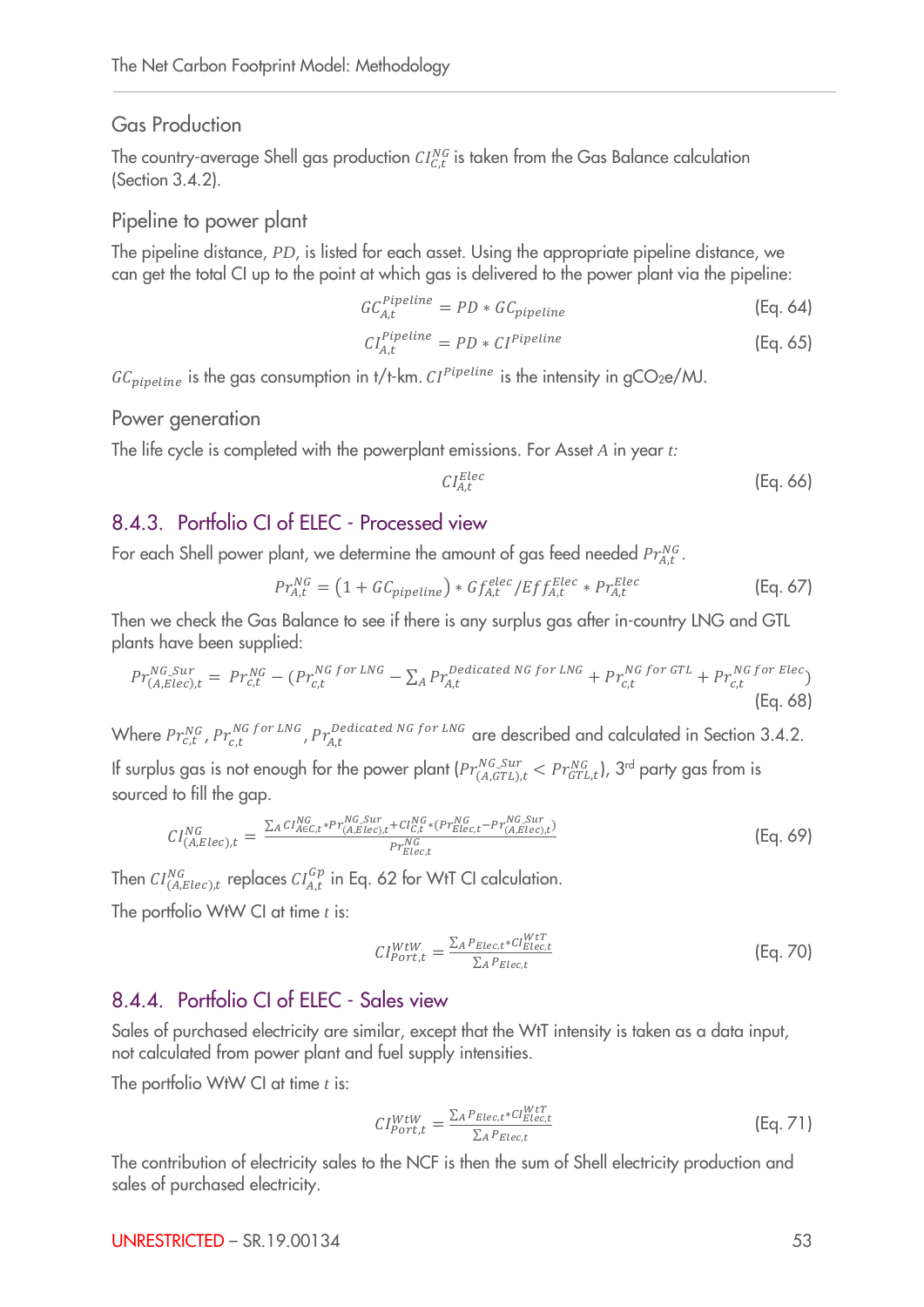# <span id="page-53-0"></span>**9. Portfolio Net Carbon Footprint**

The Net Carbon Footprint of Shell's portfolio is the average emissions intensity of all supply chains weighted by final energy delivered to the end-user. The final energy may be less than the amount processed by Shell if some product is consumed in transit (as in LNG shipping) or more than Shell production when supplemented by sales of bought-in products.

## <span id="page-53-1"></span>**9.1.** Input data for Portfolio NCF

The input to the portfolio average calculation are the results of the individual supply chain calculations detailed in the previous chapters.

## <span id="page-53-2"></span>**9.2.** Implementation of the methodology for the Portfolio NCF

### <span id="page-53-3"></span>9.2.1. Acronyms, Abbreviations and variables

The list of core acronyms and abbreviations used in this section are given in [Table 7.](#page-53-5)

|   |      | No.   Notation   Explanation                      |   | No.   Notation | <b>Explanation</b>                             |
|---|------|---------------------------------------------------|---|----------------|------------------------------------------------|
|   | CI   | <b>GHG</b> Emissions intensity<br>(in $qCO2/MJ$ ) |   | <b>NCF</b>     | Net Carbon Footprint<br>(in $qCO2e/MJ$ )       |
|   |      | time                                              | 6 | FE             | Final energy delivered to end-users<br>(in MJ) |
| 3 | Port | Portfolio                                         |   | WtW            | Well to Wheel                                  |
|   | S    | Supply chain                                      |   |                |                                                |

<span id="page-53-5"></span>Table 7 - Acronyms, abbreviations and variables used for NCF calculations

The above abbreviations can be used to describe the variables used in the model and in this report. Thus,  $\mathit{CI}_{S,t}^{WtW}$  would mean WtW emissions in gCO<sub>2</sub>e/MJ for the supply chain  $S$  at time  $t.$ 

## <span id="page-53-4"></span>9.2.2. CI calculation

 $F_{Port,t}^{WtW}$  is the portfolio intensity in gCO<sub>2</sub>e/MJ. It is calculated as follows:

$$
NCF_{Port,t}^{Wtw} = \frac{\sum_{S} CI_{S,t}^{Wtw} \times FE_S}{\sum_{S} FE_S}
$$
 (Eq. 72)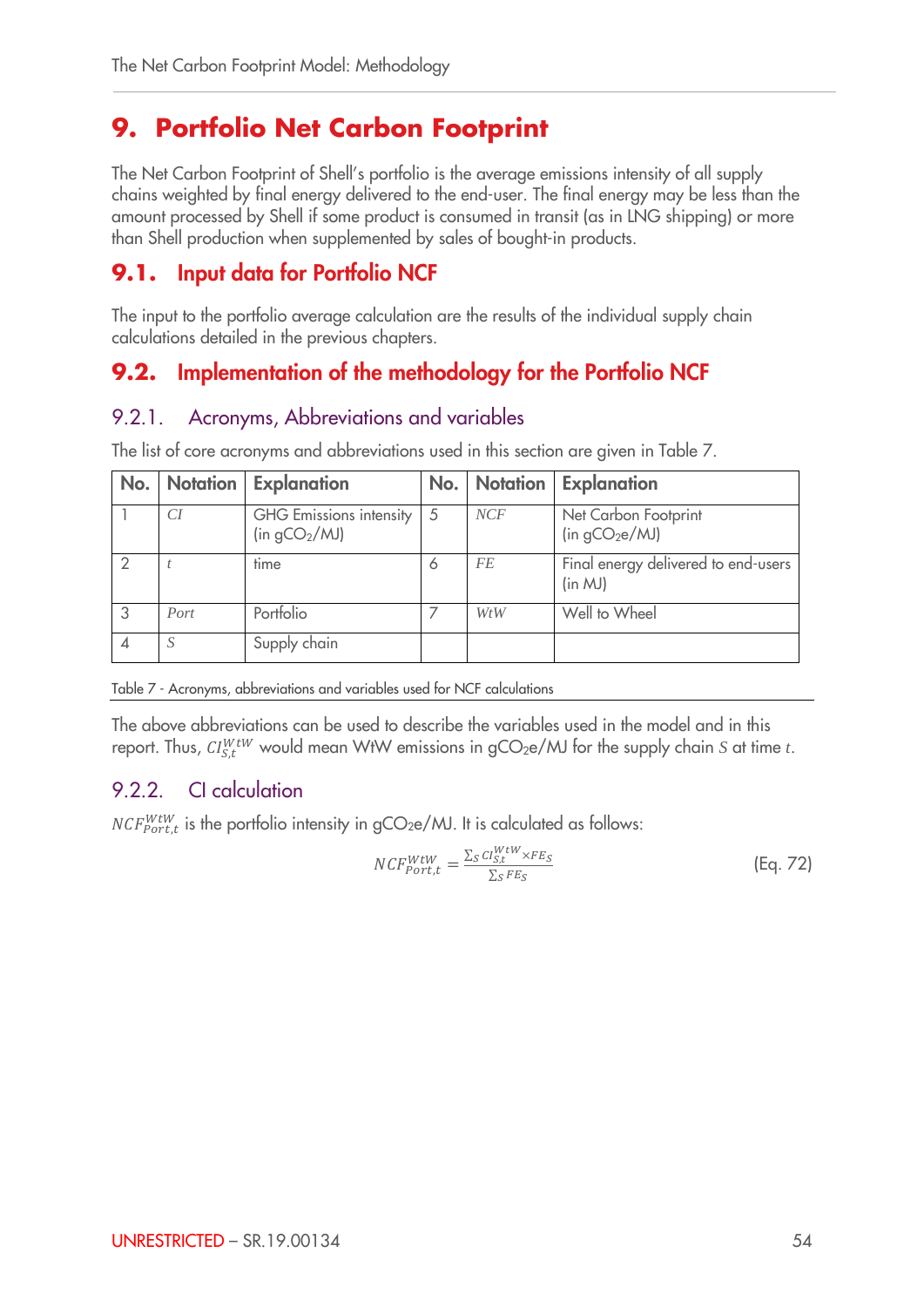# <span id="page-54-0"></span>**10.CO2 Sinks**

Total portfolio emissions can be reduced when active measures are taken to capture  $CO<sub>2</sub>$  that would otherwise have been emitted or to offset  $CO<sub>2</sub>$  emissions though projects that capture  $CO<sub>2</sub>$ from the atmosphere or increase carbon storage in soil, referred to as "nature-based solutions" (NBS).

## <span id="page-54-1"></span>**10.1.** Input data for CO<sub>2</sub> sinks

 $CO<sub>2</sub>$  reductions at individual assets can be captured in the asset emissions intensity or treated as a stand-alone  $CO<sub>2</sub>$  sink so long as double counting is avoided.

CO2 volumes currently captured by the Quest carbon capture and storage facility are accounted for in the emissions reported by the Scotford complex. CCS from all future qualifying projects will also be included. Shell may choose to use carbon credits to offset emissions, these will be accounted for in the NCF providing they meet eligibility criteria regarding their use and retirement.

## <span id="page-54-2"></span>**10.2.** Implementation of the calculation methodology for the CO<sub>2</sub> sinks

If  $CO<sub>2</sub>$  emissions are not captured at an asset level, then they are accounted for by first calculating total CO2e emissions from the average portfolio intensity. This is then reduced by the total CO2 absorbed in the sinks and an adjusted intensity calculated.

## <span id="page-54-3"></span>10.2.1. Acronyms, Abbreviations and variables

|   |      | No.   Notation   Explanation                      |   |                 | No. Notation Explanation                            |
|---|------|---------------------------------------------------|---|-----------------|-----------------------------------------------------|
|   | CI   | <b>GHG</b> Emissions intensity<br>(in $gCO2/MJ$ ) |   | CI'             | Adjusted GHG Emissions intensity<br>(in $gCO2/MJ$ ) |
|   |      | time                                              |   | WtW             | Well to Wheel                                       |
| 3 | Port | Portfolio                                         | 6 | CO <sub>2</sub> | Sum of all $CO2$ reductions (in g)                  |
|   |      |                                                   |   | <b>FE</b>       | Final energy delivered to end-users<br>(in MJ)      |

The list of core acronyms and abbreviations used in this section are given in [Table 8.](#page-54-5)

<span id="page-54-5"></span>Table 8 - Acronyms, abbreviations and variables used for CO<sub>2</sub> Sinks calculations

The above abbreviations can be used to describe the variables used in the model and in this report. Thus,  $\mathit{CI}_{Port,t}^{WtW}$  would mean WtW emissions in  $\mathrm{gCO}_2$ e/MJ for the Portfolio at time  $t.$ 

## <span id="page-54-4"></span>10.2.2. CI calculation

Total CO<sub>2</sub>e emissions are calculated from the average portfolio intensity. These are then reduced by the total  $CO<sub>2</sub>$  absorbed in the sinks and an adjusted intensity calculated.

 $Cl_{Port, t}^{\prime WtW}$  is the portfolio intensity in gCO<sub>2</sub>e/MJ, adjusted for CO<sub>2</sub> sinks. It is calculated as follows:

$$
CIrWtWport,t = \frac{Port*FEPort - CO2}{FEPort}
$$
 (Eq. 73)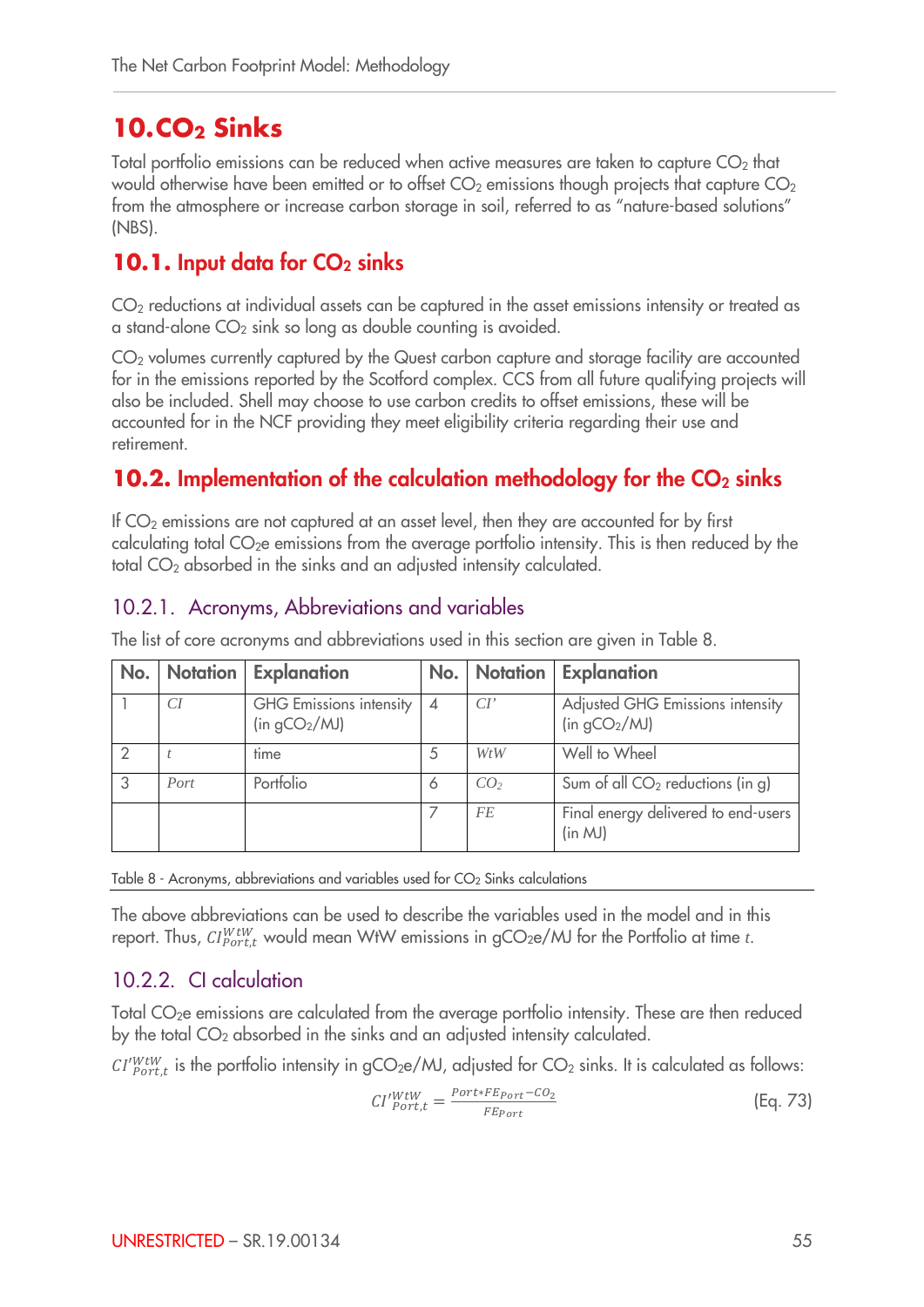#### <span id="page-55-0"></span>**APPENDIX 1. GLOSSARY**

| bbl               | Barrel of oil (a unit of volume)                                                  |
|-------------------|-----------------------------------------------------------------------------------|
| boe               | Barrel of oil equivalent (a unit of energy = 5.8 mm BTU gross calorific value)    |
| CCS               | <b>Carbon Capture and Storage</b>                                                 |
| $\overline{C}$    | Carbon intensity                                                                  |
| CO <sub>2</sub> e | $CO2$ equivalent of $CO2$ , CH <sub>4</sub> and N <sub>2</sub> O emissions        |
| <b>DOE</b>        | U.S. Department of Energy                                                         |
| <b>EPA</b>        | U.S. Environmental Protection Agency                                              |
| <b>FAME</b>       | Fatty Acid Methyl Esther                                                          |
| <b>GHG</b>        | Greenhouse gas                                                                    |
| <b>GREET</b>      | The Greenhouse gases, Regulated Emissions, and Energy use in Transportation model |
| GTL               | Gas-to-Liquid                                                                     |
| <b>IEA</b>        | International Energy Agency                                                       |
| <b>JEC</b>        | Joint Research Centre (JRC)-EUCAR-CONCAWE collaboration                           |
| <b>LNG</b>        | Liquefied Natural Gas                                                             |
| LUC               | Land Use Change                                                                   |
| <b>MDO</b>        | Marine diesel oil                                                                 |
| <b>NBS</b>        | Nature-Based Solutions (a form of carbon capture)                                 |
| <b>NCF</b>        | Net Carbon Footprint                                                              |
| <b>NETL</b>       | U.S. National Energy Technology Laboratory                                        |
| <b>NG</b>         | <b>Natural Gas</b>                                                                |
| <b>OPGEE</b>      | The Oil Production Greenhouse gas Emissions Estimator                             |
| <b>RDS</b>        | Royal Dutch Shell                                                                 |
| <b>RFS</b>        | U.S. Renewable Fuel Standards                                                     |
| TtW               | Tank-to-Wheel (end-use)                                                           |
| WtT               | Well-to-Tank                                                                      |
| WtW               | Well-to-Wheel                                                                     |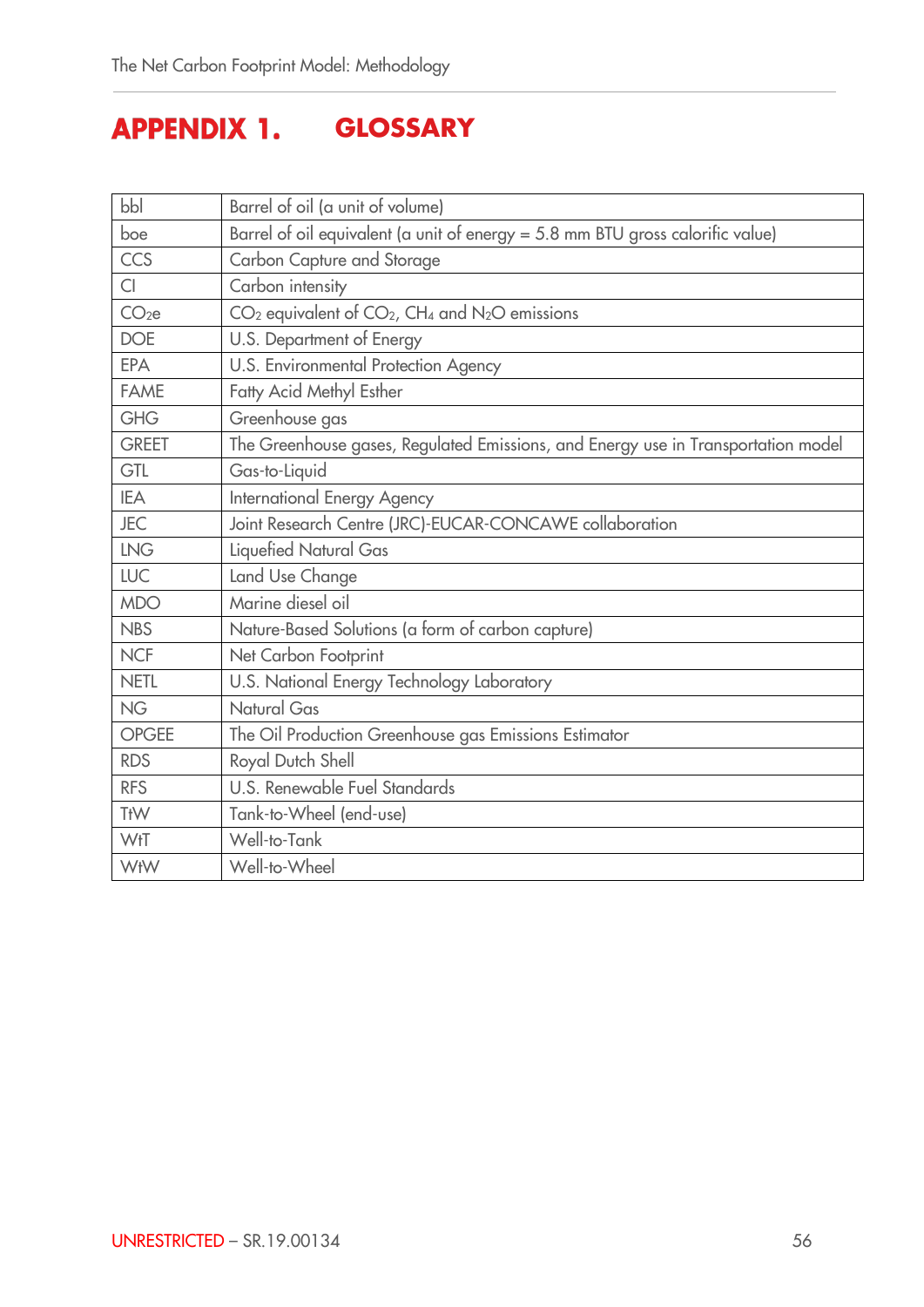#### <span id="page-56-0"></span>**APPENDIX 2. OIL EXPORTS AND TRANSPORT/SHIPPING DISTANCE**

## <span id="page-56-1"></span>A.2.1. Pipeline transport mode

| <b>Generic assumptions</b>  |         |
|-----------------------------|---------|
| Within countries            | 250 km  |
| Across regions              | 4000 km |
| <b>Specific assumptions</b> |         |
| <b>Within Australia</b>     | 479 km  |
| Within Argentina            | 145 km  |
| Within Canada               | 643 km  |
| Within U.S.                 | 161 km  |
| Within China                | 900 km  |
| Within South Africa         | 637 km  |
| <b>Within Philippines</b>   | 138 km  |

Figure A1 - Assumed distance for oil transport via pipeline

## <span id="page-56-2"></span>A.2.2. Shipping transport mode

The median values of the shipping distances were provided by the Shell International Trading and Shipping team. For countries where distances were not available, the distance was estimated by the following approach.

The quantity of oil shipped inter-regionally in mbbl/d was found in the Oil Medium-Term Market Report 2014 by the International Energy Agency [5]. To find an estimate of the shipping distances for the transport of oil between the regions, the most active shipping and receiving oil terminals were found in each region and the closest port then determined. Where possible, this was conducted by comparing quantitative data published online about oil capacity and turnover. However, this was not possible when the list of oil terminals in a region wasn't particularly extensive or if it was difficult to determine the most active oil terminals in a region due to the parameters available to rank them not being consistent. When the most active terminals in a region could not be easily determined, the biggest oil importing/exporting country in the region was found in a publication by the U.S. Energy Information Administration [27]. The most appropriate port in that country was then found by proximity to the oil terminals. Below is a list of the oil terminals/country used for each region, with the port used to determine shipping distances in brackets.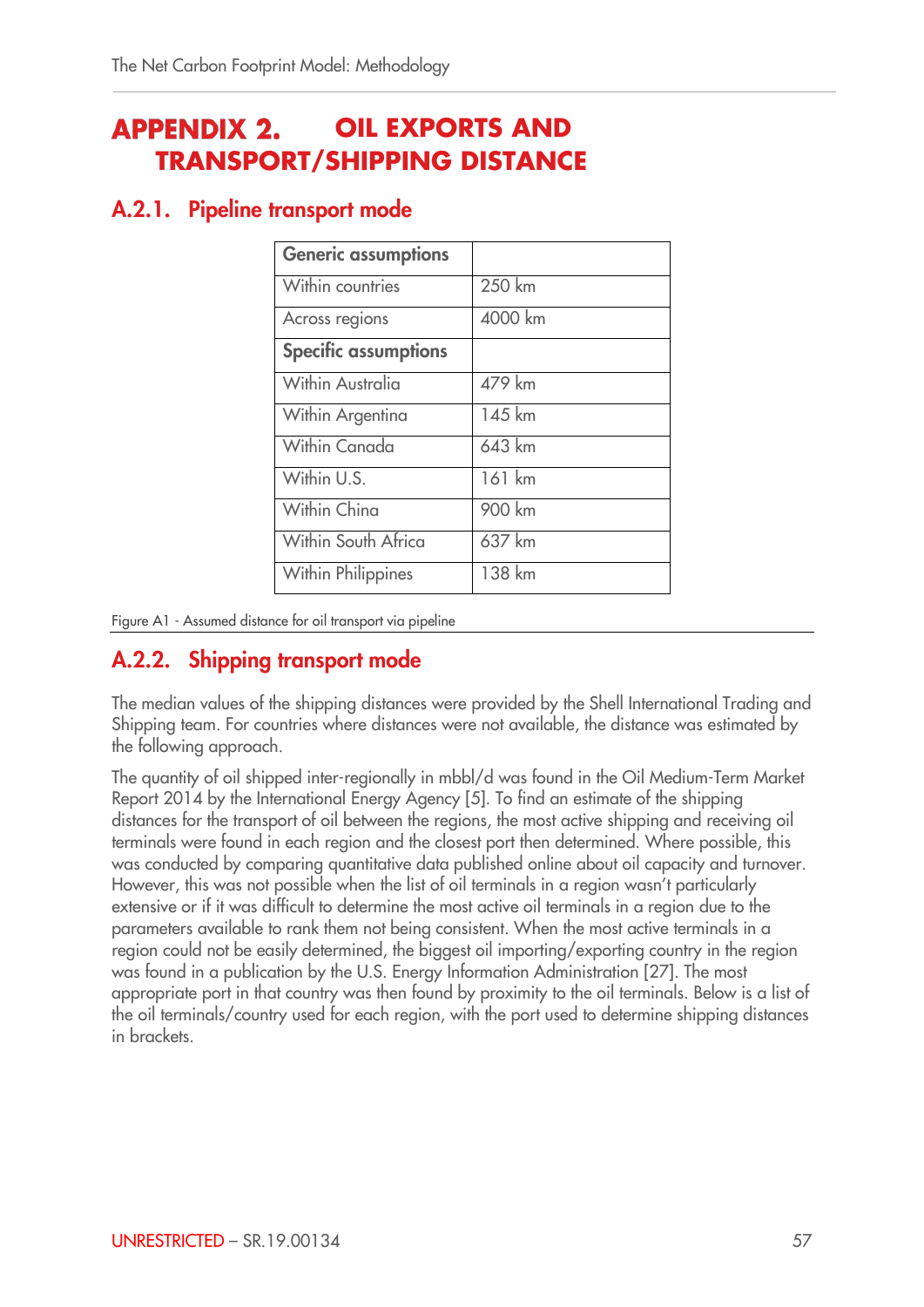Receiving terminals:

- North America Louisiana Offshore Oil Port, USA (New Orleans port)
- Latin America Chile (Gregorio)
- Africa South Africa (Durban)
- EU Wesseling, Germany (Wilhelmshaven)
- MENA (Qatar) Israel (Haifa)
- Japan & Oceanian (OECD Asia) Japan (Chiba)
- China CRC Oil Storage Depot, China (Hong Kong)
- Asia (India for import) Butcher Island, India (Mumbai)

Shipping terminals:

- North America Canaport, Canada (Saint John's port)
- Latin America Orinoco Belt, Venezuela (Port Cabello)
- Africa Nigeria (Port Harcourt)
- $\blacksquare$  EU Norway (Oslo)
- MENA (Qatar) Al Basrah oil terminal, offshore Iraq (Basrah)
- Japan & Oceania (OEDC Asia) Indonesia (Jakarta)
- China (Singapore) China (Hong Kong)
- Asia (Russia for export) Tuapse oil terminal, Russia (Tuapse)

Shipping distances between the regions were calculated using a shipping distance calculator [6].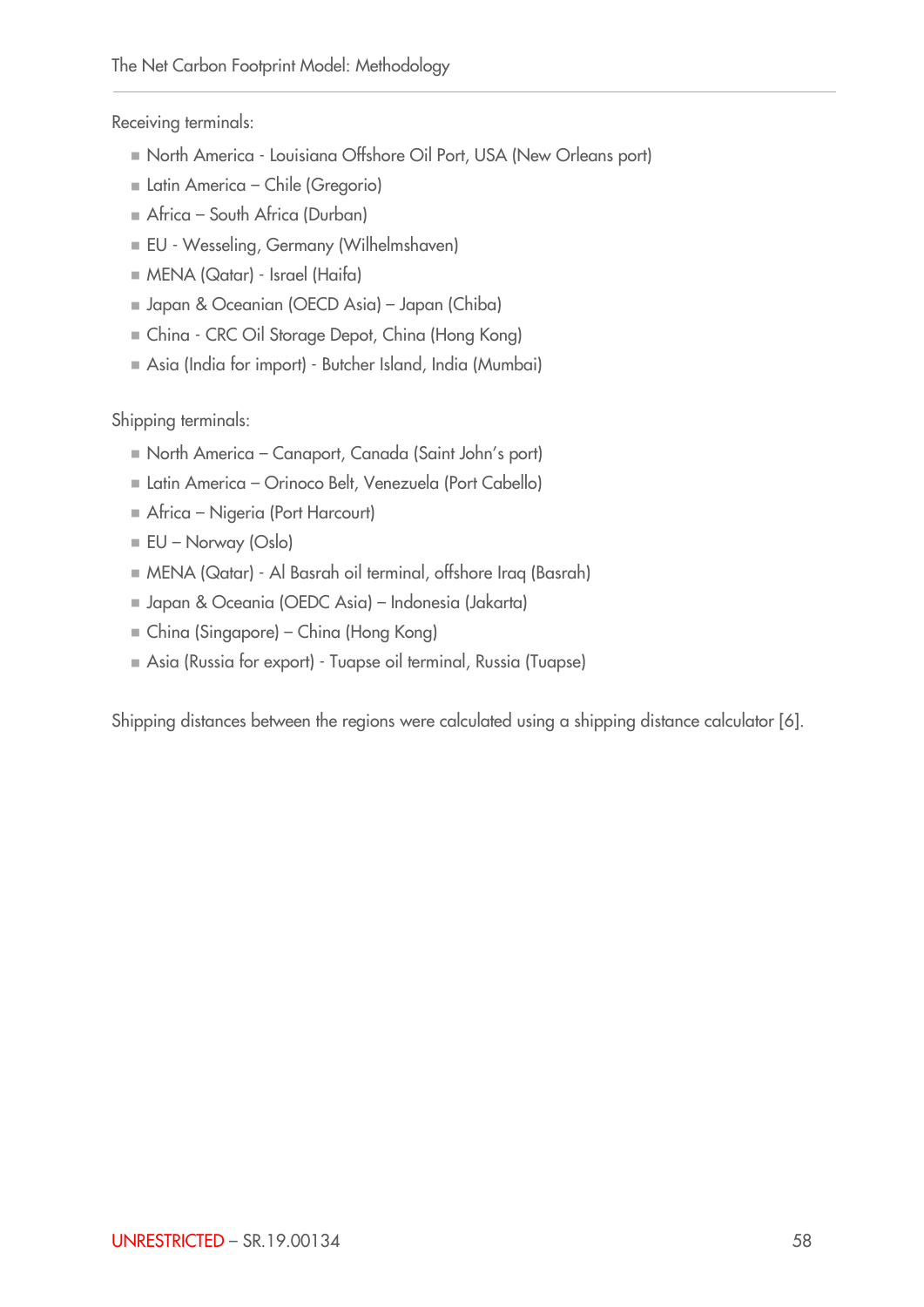#### <span id="page-58-0"></span>**APPENDIX 3. GAS EXPORTS AND TRANSPORT/SHIPPING DISTANCE**

## <span id="page-58-1"></span>A.3.1. Pipeline transport distances

| <b>Specific assumptions</b>         | (in order of<br>importance) |
|-------------------------------------|-----------------------------|
| <b>Netherlands</b>                  | 285 km                      |
| U.S.                                | 971 km                      |
| Canada                              | 2233 km                     |
| Norway                              | 736 km                      |
| United Kingdom                      | 900 km                      |
| Bolivia                             | 1725 km                     |
| Germany                             | 100 km                      |
| <b>Generic assumptions</b>          |                             |
| Kazakhstan,<br>Azerbaijan, Mongolia | 2500 km                     |
| All others                          | 120<br>km                   |

Figure A2 - Assumed distance for gas transport via pipeline

This distance is used only for countries which export gas by pipeline (not LNG).

## <span id="page-58-2"></span>A.3.2. Pipeline transport distances

Pipeline distances were assessed for Shell's most important gas-producing countries by volume, detailed below.

### **Netherlands**

EIA data shows the Netherlands producing 1601 bcf in 2017, consuming 1532 bcf, importing 1801 bcf and exporting 1810 bcf [\(https://www.eia.gov/international/overview/country/NLD\)](https://www.eia.gov/international/overview/country/NLD). 2017 is the latest year for which data are available.

Imports and exports each account for roughly 50% of total gas movements.

Domestic pipeline can be represented by Groningen-Rotterdam distance of 250km.

CBS paper [https://www.cbs.nl/-/media/\\_pdf/2019/27/international-gas-trade-in-the](https://www.cbs.nl/-/media/_pdf/2019/27/international-gas-trade-in-the-netherlands.pdf)[netherlands.pdf](https://www.cbs.nl/-/media/_pdf/2019/27/international-gas-trade-in-the-netherlands.pdf) shows exports to be divided: Germany 50%, Belgium 40%, UK 10%. Represent

NL-Germany by Groningen-Essen distance of 275km

NL-Belgium by Groningen-Brussels distance of 400km

NL-UK distance by the length of the BBL and Zeebrugge-Bacton interconnectors, 235km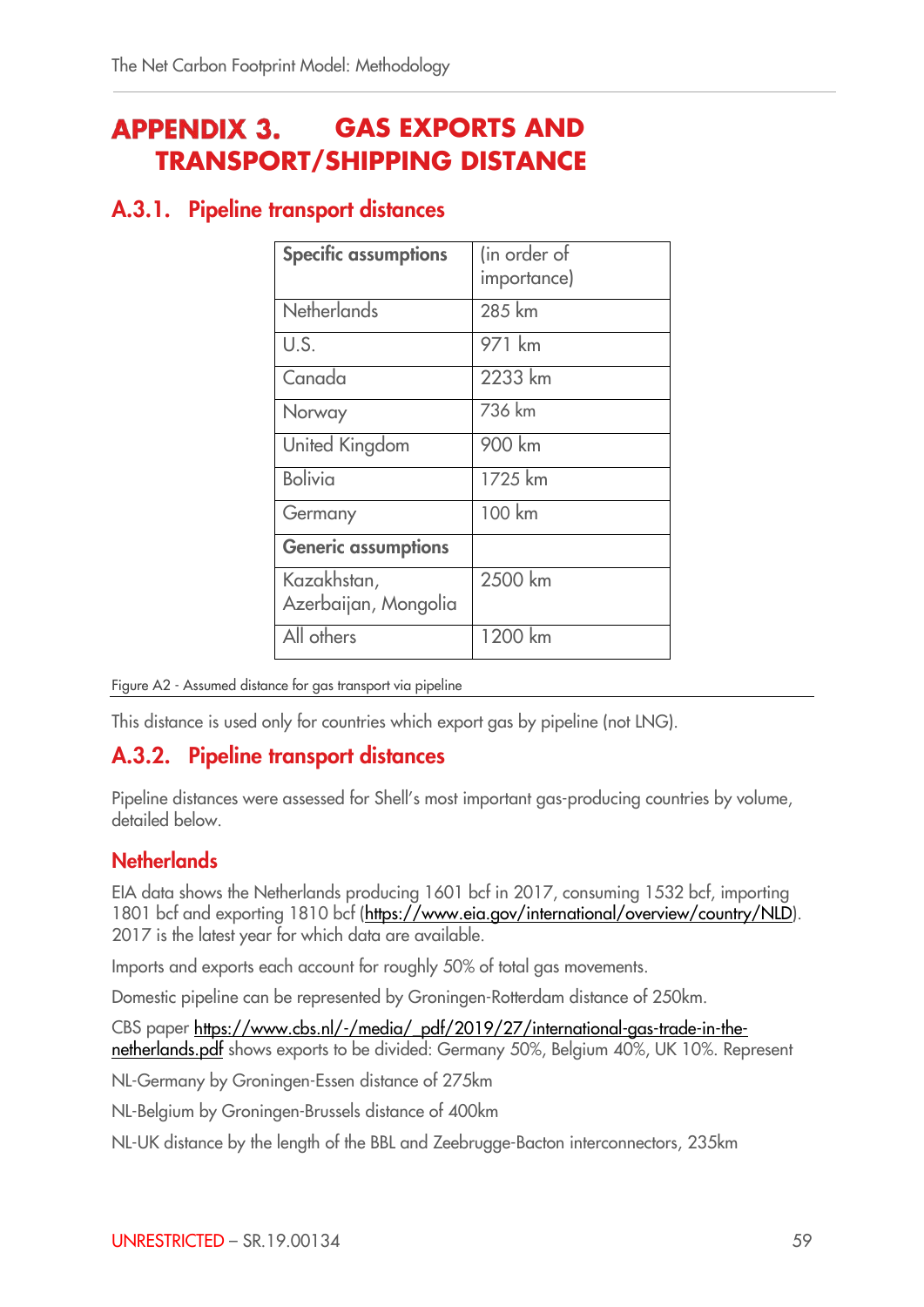Average NL pipeline distance is then 50%\*250 + 50%\*(50%\*275+40%\*400+10%\*235)= 285 km

### United States

A distance of 971 km was assumed by NETL in their 2014 study of the LCA of U.S. powergen [28].

### Canada

A distance of 2233 km is used in the Canadian GHGenius model [29].

### **Norway**

Averaging export pipeline lengths in Norway (and assuming that domestic consumption is negligible by comparison):

Europipe I, 420 km, 18 bsm3/y capacity

Europipe II, 643 km, 24 bsm3/y

Norpipe, 354 km, 16 bsm3/y

Langeled, 1166 km, 25 bsm3/y

Zeepipe, 814 km, 15 bsm3/y

Franpipe, 840 km, 20 bsm3/y

Weighted average length = 736km

## United Kingdom

EIA data show the UK to be a net importer of natural gas, so UK gas producing assets are assumed to route gas 100% to the UK.

<https://www.eia.gov/international/data/country/GBR/natural-gas>

The distance from the gas fields in the southern North Sea to shore is assumed to be half the length of the NL-UK distance by the length of the BBL and Zeebrugge-Bacton interconnectors, 50%\*235km = 118 km.

Feeder lines from Bacton and Easington terminals to the National Gas Transmission System average 190km. Add to this the length of the NTS spine (Canvey Island-Leeds) 320km. [\(https://en.wikipedia.org/wiki/National\\_Transmission\\_System\)](https://en.wikipedia.org/wiki/National_Transmission_System)

Total UK pipeline length is  $118 + 190 + 320 = 628$ km

## Bolivia

EIA data shows Bolivia producing 660 bcf in 2017, consuming 112 bcf, importing 0 bcf and exporting 546 bcf [\(https://www.eia.gov/international/overview/country/BOL\)](https://www.eia.gov/international/overview/country/BOL). Exports account for 80% of Bolivia's gas

Domestic pipeline can be represented by Yabog pipeline distance of 441km.

International pipeline can be represented by GASBOL pipeline distance of 2046km

Average pipeline distance is then  $20\%*441 + 80\%+2046 = 1725$  km.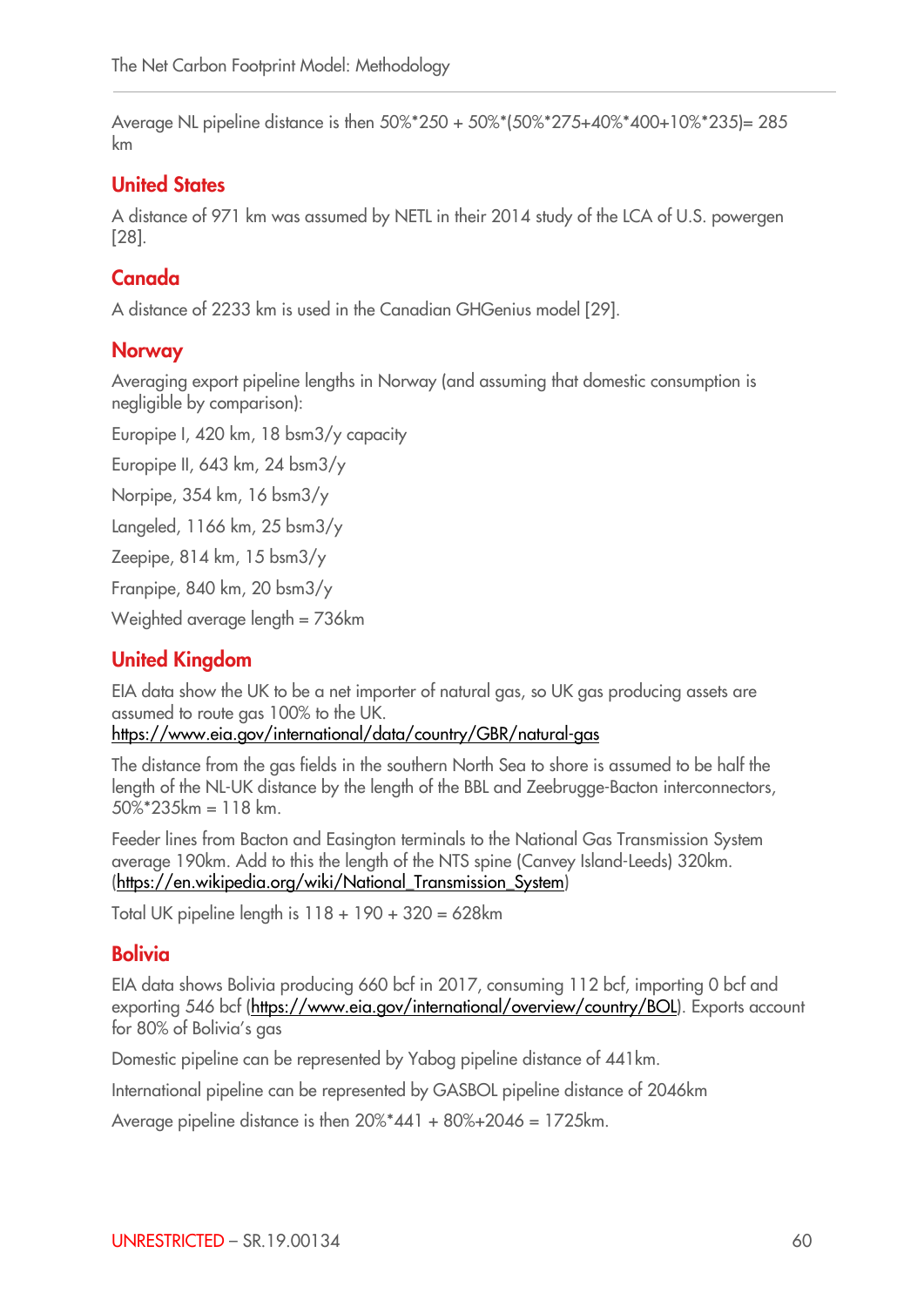### **Germany**

In Germany, Shell produces gas in Niedersachsen (just south of Bremen) and, as Germany is a net gas importer, this gas can be put onto the local grid without the need to transport it large distances

For our purposes, pipeline transport is assumed to be the distance from Nienburg (the centre of gravity of Shell projects) to Bremen, 100km. [\(https://reports.shell.com/investors](https://reports.shell.com/investors-handbook/2018/servicepages/worldmap.php)[handbook/2018/servicepages/worldmap.php.](https://reports.shell.com/investors-handbook/2018/servicepages/worldmap.php))

### Kazakhstan, Azerbaijan, Mongolia

These countries resemble Canada, in that gas is transported across continental distances. An estimated distance of 2500km has been used (similar to Canada's 2233km).

### **Others**

A proxy value of1200km is assumed for all other countries, used when more accurate data are not available. It can be seen that, by comparison with most of the countries above, it is a conservative choice.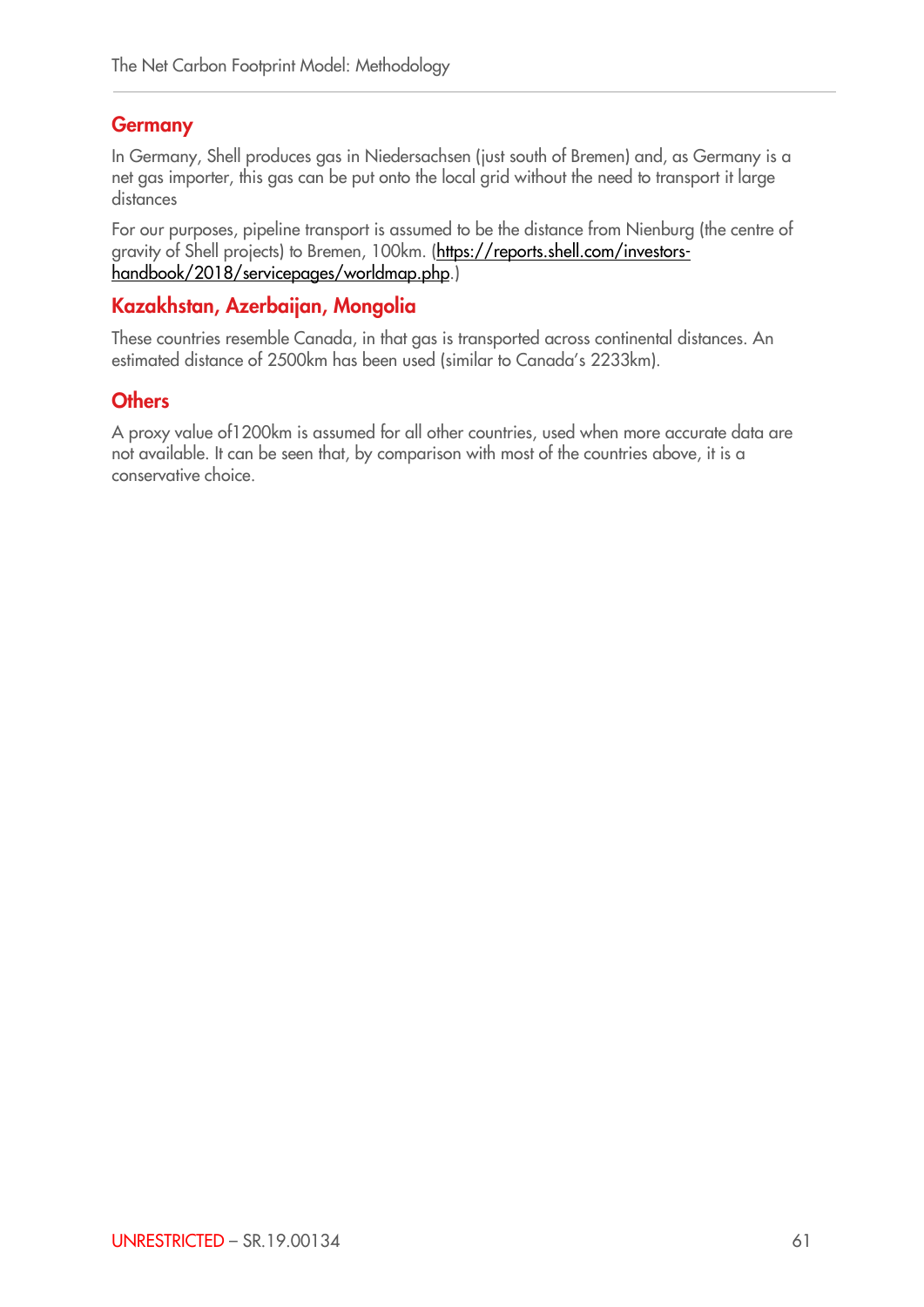## <span id="page-61-0"></span>**References**

- [1]. ISO standards 14040: 2016. Environmental management Life cycle assessment Principles and framework.<https://www.iso.org/standard/37456.html>
- [2]. Masnadi et al. (2018), Science 361 (6405) 851-853 <http://science.sciencemag.org/content/361/6405/851>
- [3]. API Compendium of Greenhouse Gas Emissions Estimation Methodologies for the Oil and Natural Gas Industry; [https://www.api.org/~/media/files/ehs/climate](https://www.api.org/%7E/media/files/ehs/climate-change/2009_ghg_compendium.ashx)[change/2009\\_ghg\\_compendium.ashx](https://www.api.org/%7E/media/files/ehs/climate-change/2009_ghg_compendium.ashx)
- [4]. Argonne National Laboratory; GREET model 2018,<https://greet.es.anl.gov/>
- [5]. International Energy Agency, Oil Medium-Term Market Report 2014, p.116, Available from: [https://www.iea.org/publications/freepublications/publication/MTOMR2014\\_free.pdf](https://www.iea.org/publications/freepublications/publication/MTOMR2014_free.pdf) [Accessed 1st October 2015]
- [6]. [http://www.sea-distances.org](http://www.sea-distances.org/)
- [7]. Joint Research Council, [https://iet.jrc.ec.europa.eu/about](https://iet.jrc.ec.europa.eu/about-jec/sites/iet.jrc.ec.europa.eu.about-jec/files/documents/report_2014/wtt_appendix_4_v4a.pdf)[jec/sites/iet.jrc.ec.europa.eu.about](https://iet.jrc.ec.europa.eu/about-jec/sites/iet.jrc.ec.europa.eu.about-jec/files/documents/report_2014/wtt_appendix_4_v4a.pdf)iec/files/documents/report\_2014/wtt\_appendix\_4\_v4a.pdf
- [8]. [NETL](https://my.shell.com/personal/trevor_t_stephenson_shell_com/Documents/Documents/NCF%202016%20SERS/NETL) Unit process Library; Natural Gas, Pipeline, Transport; [https://www.netl.doe.gov/projects/unit-process-library](https://www.netl.doe.gov/projects/unit-process-library-download.aspx?pdid=1507&id=5666&filename=DS_RMT_NaturalGas_Pipeline_2011-01.xls)[download.aspx?pdid=1507&id=5666&filename=DS\\_RMT\\_NaturalGas\\_Pipeline\\_2011-](https://www.netl.doe.gov/projects/unit-process-library-download.aspx?pdid=1507&id=5666&filename=DS_RMT_NaturalGas_Pipeline_2011-01.xls) [01.xls](https://www.netl.doe.gov/projects/unit-process-library-download.aspx?pdid=1507&id=5666&filename=DS_RMT_NaturalGas_Pipeline_2011-01.xls)
- [9]. IGU 2018 World LNG Report; [https://www.igu.org/sites/default/files/node-document](https://www.igu.org/sites/default/files/node-document-field_file/IGU_LNG_2018_0.pdf)[field\\_file/IGU\\_LNG\\_2018\\_0.pdf](https://www.igu.org/sites/default/files/node-document-field_file/IGU_LNG_2018_0.pdf)
- [10]. Third IMO Greenhouse Gas Study, 2014, [http://www.imo.org/en/OurWork/Environment/PollutionPrevention/AirPollution/Docu](http://www.imo.org/en/OurWork/Environment/PollutionPrevention/AirPollution/Documents/Third%20Greenhouse%20Gas%20Study/GHG3%20Executive%20Summary%20and%20Report.pdf) [ments/Third%20Greenhouse%20Gas%20Study/GHG3%20Executive%20Summary%20an](http://www.imo.org/en/OurWork/Environment/PollutionPrevention/AirPollution/Documents/Third%20Greenhouse%20Gas%20Study/GHG3%20Executive%20Summary%20and%20Report.pdf) [d%20Report.pdf](http://www.imo.org/en/OurWork/Environment/PollutionPrevention/AirPollution/Documents/Third%20Greenhouse%20Gas%20Study/GHG3%20Executive%20Summary%20and%20Report.pdf)
- [11]. SINTEF report OC2017 F-108, 2013
- [12]. The Tokyo Gas Group Business Activities and Material Balance 2017; [https://tokyo](https://tokyo-gas.disclosure.site/en/themes/131)[gas.disclosure.site/en/themes/131](https://tokyo-gas.disclosure.site/en/themes/131)
- [13]. ICF International, 2008, [http://www.adv-res.com/pdf/ARI\\_LCA\\_NOV\\_10\\_08.pdf](http://www.adv-res.com/pdf/ARI_LCA_NOV_10_08.pdf)
- [14]. Shell Qatar; [https://www.shell.com.qa/en\\_qa/energy-and-innovation/gtl-products.html](https://www.shell.com.qa/en_qa/energy-and-innovation/gtl-products.html)
- [15]. Shell Malaysia; [https://www.shell.com.my/business-customers/shell-middle-distillate](https://www.shell.com.my/business-customers/shell-middle-distillate-synthesis.html)[synthesis.html](https://www.shell.com.my/business-customers/shell-middle-distillate-synthesis.html)
- [16]. Shell Sustainability Report [https://www.shell.com/sustainability/sustainability-reporting](https://www.shell.com/sustainability/sustainability-reporting-and-performance-data/sustainability-reports.html)[and-performance-data/sustainability-reports.html](https://www.shell.com/sustainability/sustainability-reporting-and-performance-data/sustainability-reports.html)
- [17]. U.S. EPA RFS2,<https://www.gpo.gov/fdsys/pkg/FR-2010-03-26/pdf/2010-3851>
- [18]. "Compared to first generation ethanol, cellulosic ethanol emits about 35% less carbon into the atmosphere" [https://www.raizen.com.br/en/energy-future/renewable-energy](https://www.raizen.com.br/en/energy-future/renewable-energy-technology/second-generation-ethanol)[technology/second-generation-ethanol](https://www.raizen.com.br/en/energy-future/renewable-energy-technology/second-generation-ethanol)
- [19]. Biograce model,<http://www.biograce.net/>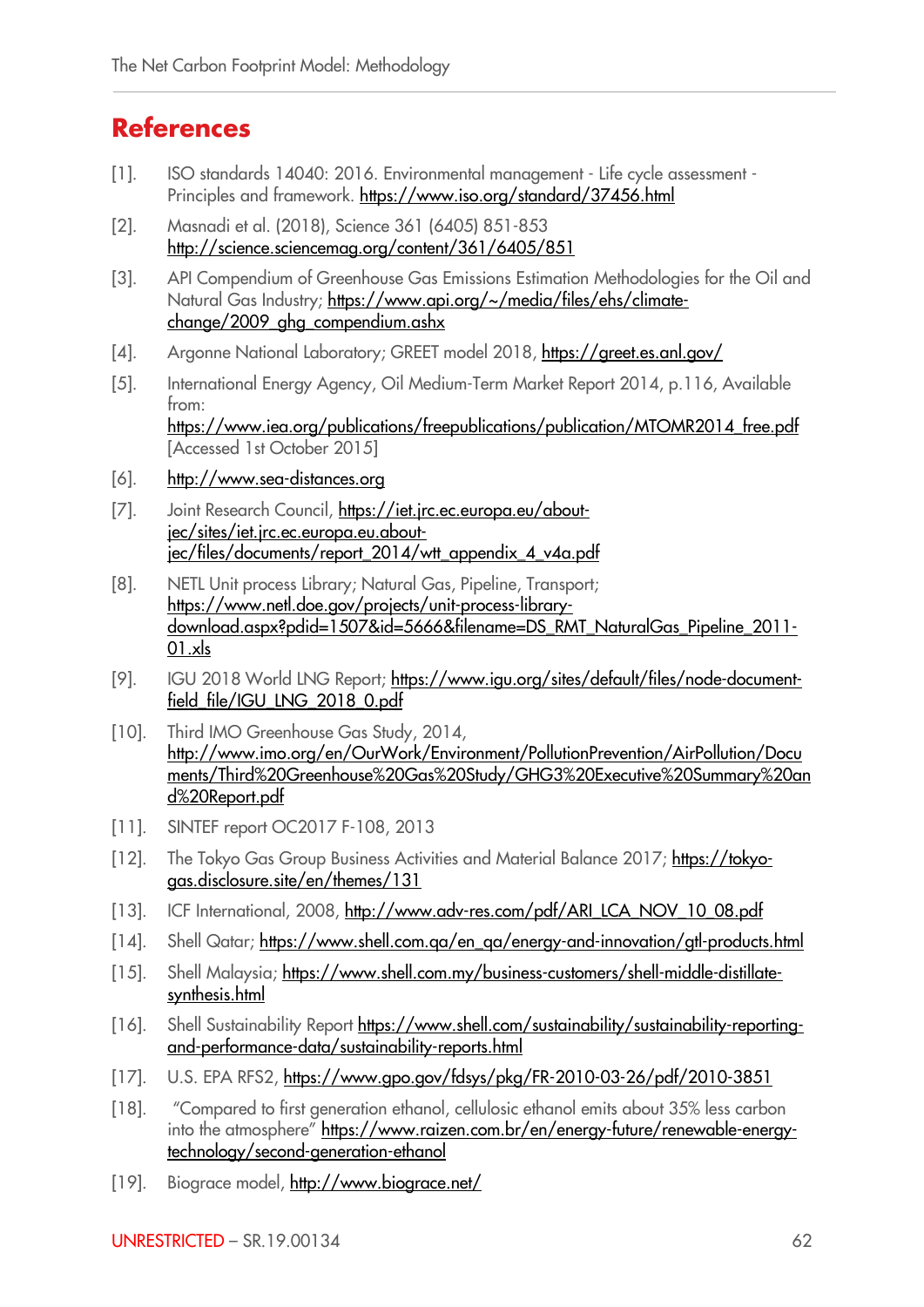- [20]. Silalertruksa and Gheewala (2011). Environ. Sci. Technol., 45 (11), pp 4920–4928
- [21]. Khatiwada et al. (2016). Applied Energy. Volume 164, Pages 756-768
- [22]. Tan et al. (2004). Biomass and Bioenergy. Volume 26, Issue 6, Pages 579-585
- [23]. Hassan et al. (2011). Energy Policy. 39:2615–2625
- [24]. EU Indirect Land Use Change Directive. [http://eur-lex.europa.eu/legal](http://eur-lex.europa.eu/legal-content/EN/TXT/?uri=celex%3A32015L1513)[content/EN/TXT/?uri=celex%3A32015L1513](http://eur-lex.europa.eu/legal-content/EN/TXT/?uri=celex%3A32015L1513)
- [25]. Raízen Sustainability Report; [https://www.raizen.com.br/sociedade-e](https://www.raizen.com.br/sociedade-e-sustentabilidade/relatorios)[sustentabilidade/relatorios](https://www.raizen.com.br/sociedade-e-sustentabilidade/relatorios)
- [26]. IRENA Renewable Energy Statistic 2017, <http://www.irena.org/publications/2017/Jul/Renewable-Energy-Statistics-2017>
- [27]. U.S. EIA, Available from:<http://www.eia.gov/beta/international/> [Accessed 1st] October 2015].
- [28]. "Life Cycle Analysis of Natural Gas Extraction and Power Generation"; May 29, 2014; DOE/NETL-2014/1646; [https://www.netl.doe.gov/projects/energy-analysis](https://www.netl.doe.gov/projects/energy-analysis-download.aspx?id=779&filename=NaturalGasandPowerLCAModelDocumentationNG%20Report_052914.pdf)[download.aspx?id=779&filename=NaturalGasandPowerLCAModelDocumentationNG%2](https://www.netl.doe.gov/projects/energy-analysis-download.aspx?id=779&filename=NaturalGasandPowerLCAModelDocumentationNG%20Report_052914.pdf) 0Report 052914.pdf
- [29]. GHGenius V4.03a, (S&T)2 Consultants Inc.,<https://ghgenius.ca/>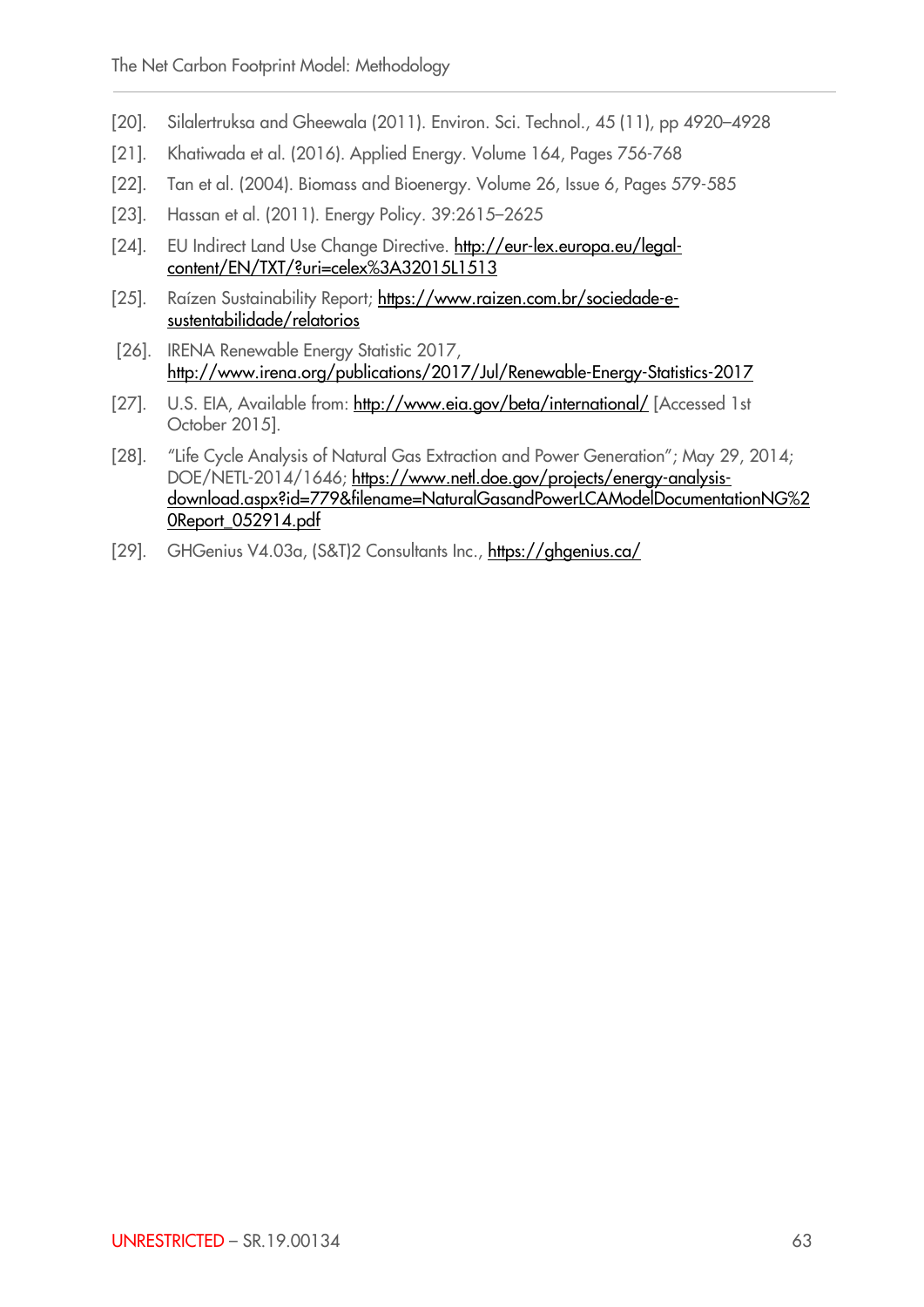## <span id="page-63-0"></span>**Cautionary note**

The companies in which Royal Dutch Shell plc directly and indirectly owns investments are separate legal entities. In this report "Shell", "Shell Group" and "Royal Dutch Shell" are sometimes used for convenience where references are made to Royal Dutch Shell plc and its subsidiaries in general. Likewise, the words "we", "us" and "our" are also used to refer to Royal Dutch Shell plc and its subsidiaries in general or to those who work for them. These terms are also used where no useful purpose is served by identifying the particular entity or entities. ''Subsidiaries'', "Shell subsidiaries" and "Shell companies" as used in this report refer to entities over which Royal Dutch Shell plc either directly or indirectly has control. Entities and unincorporated arrangements over which Shell has joint control are generally referred to as "joint ventures" and "joint operations", respectively. Entities over which Shell has significant influence but neither control nor joint control are referred to as "associates". The term "Shell interest" is used for convenience to indicate the direct and/or indirect ownership interest held by Shell in an entity or unincorporated joint arrangement, after exclusion of all third-party interest.

Also, in this report we may refer to Shell's "Net Carbon Footprint", which includes Shell's carbon emissions from the production of our energy products, our suppliers' carbon emissions in supplying energy for that production and our customers' carbon emissions associated with their use of the energy products we sell. Shell only controls its own emissions. But, to support society in achieving the Paris Agreement goals, we aim to help such suppliers and consumers to likewise lower their emissions. The use of the term Shell's "Net Carbon Footprint" is for convenience only and not intended to suggest these emissions are those of Shell or its subsidiaries.

This report contains forward-looking statements (within the meaning of the U.S. Private Securities Litigation Reform Act of 1995) concerning the financial condition, results of operations and businesses of Royal Dutch Shell. All statements other than statements of historical fact are, or may be deemed to be, forward-looking statements. Forward-looking statements are statements of future expectations that are based on management's current expectations and assumptions and involve known and unknown risks and uncertainties that could cause actual results, performance or events to differ materially from those expressed or implied in these statements. Forwardlooking statements include, among other things, statements concerning the potential exposure of Royal Dutch Shell to market risks and statements expressing management's expectations, beliefs, estimates, forecasts, projections and assumptions. These forward-looking statements are identified by their use of terms and phrases such as "aim", "ambition", ''anticipate'', ''believe'', ''could'', ''estimate'', ''expect'', ''goals'', ''intend'', ''may'', ''objectives'', ''outlook'', ''plan'', ''probably'', ''project'', ''risks'', "schedule", ''seek'', ''should'', ''target'', ''will'' and similar terms and phrases. There are a number of factors that could affect the future operations of Royal Dutch Shell and could cause those results to differ materially from those expressed in the forward-looking statements included in this report, including (without limitation): (a) price fluctuations in crude oil and natural gas; (b) changes in demand for Shell's products; (c) currency fluctuations; (d) drilling and production results; (e) reserves estimates; (f) loss of market share and industry competition; (g) environmental and physical risks; (h) risks associated with the identification of suitable potential acquisition properties and targets, and successful negotiation and completion of such transactions; (i) the risk of doing business in developing countries and countries subject to international sanctions; (j) legislative, fiscal and regulatory developments including regulatory measures addressing climate change; (k) economic and financial market conditions in various countries and regions; (l) political risks, including the risks of expropriation and renegotiation of the terms of contracts with governmental entities, delays or advancements in the approval of projects and delays in the reimbursement for shared costs; and (m) changes in trading conditions. No assurance is provided that future dividend payments will match or exceed previous dividend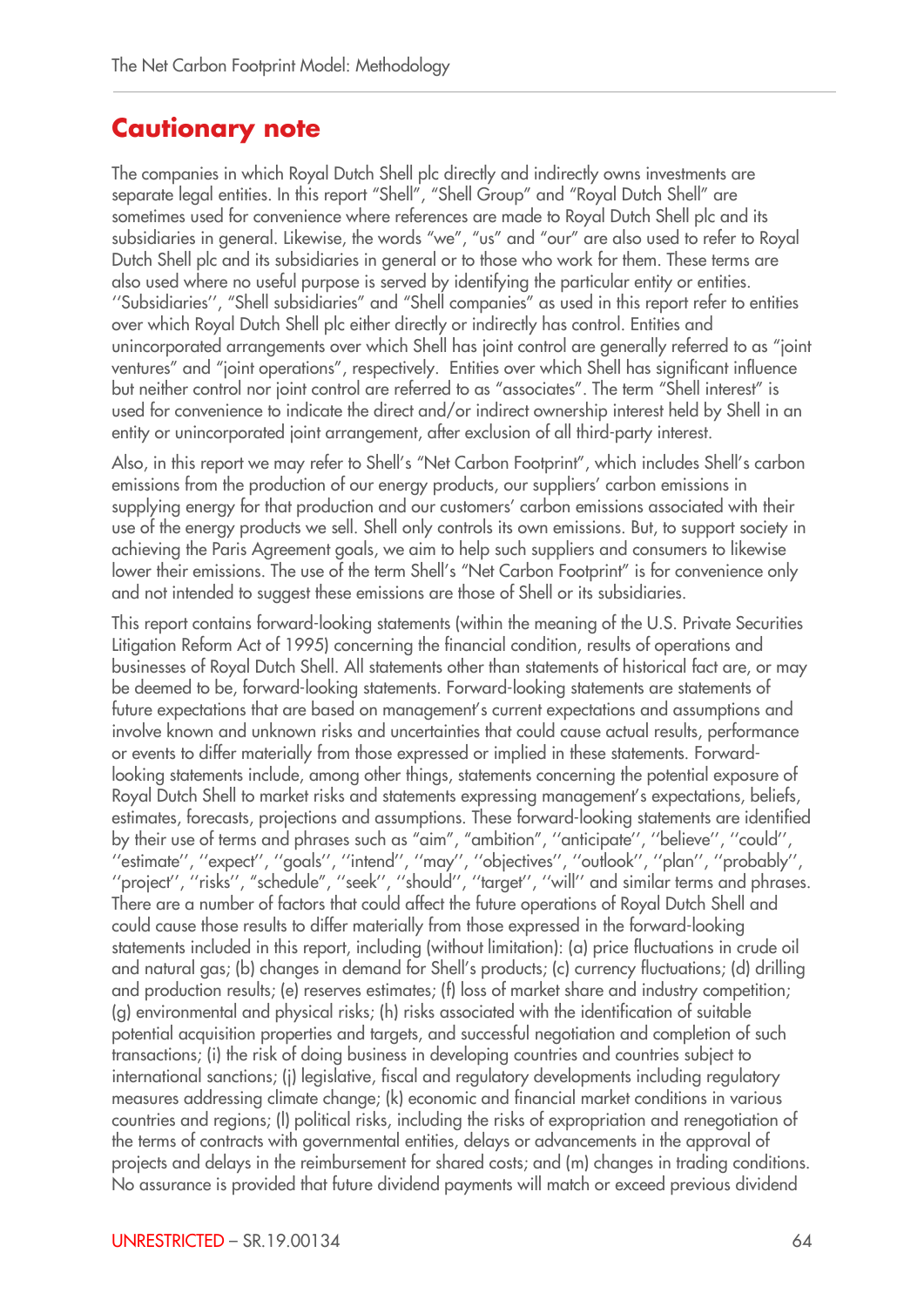payments. All forward-looking statements contained in this report are expressly qualified in their entirety by the cautionary statements contained or referred to in this section. Readers should not place undue reliance on forward-looking statements. Additional risk factors that may affect future results are contained in Royal Dutch Shell's Form 20-F for the year ended December 31, 2018 (available at www.shell.com/investor and www.sec.gov). These risk factors also expressly qualify all forward-looking statements contained in this [report] and should be considered by the reader. Each forward-looking statement speaks only as of the date of this report, 13<sup>th</sup> February 2020. Neither Royal Dutch Shell plc nor any of its subsidiaries undertake any obligation to publicly update or revise any forward-looking statement as a result of new information, future events or other information. In light of these risks, results could differ materially from those stated, implied or inferred from the forward-looking statements contained in this report.

We may have used certain terms, such as resources, in this report that the United States Securities and Exchange Commission (SEC) strictly prohibits us from including in our filings with the SEC. U.S. investors are urged to consider closely the disclosure in our Form 20-F, File No 1-32575, available on the SEC website www.sec.gov.